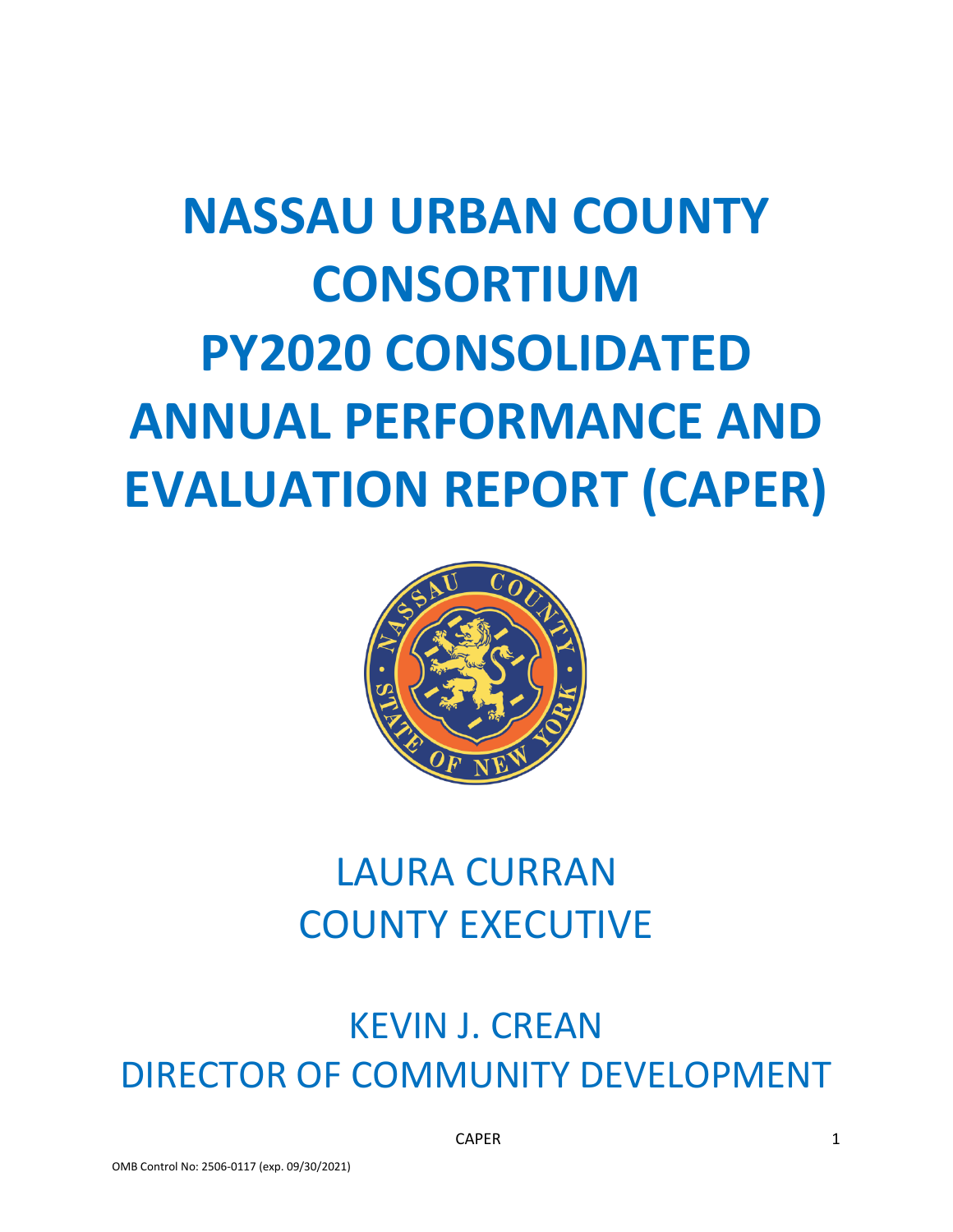## **CR-05 - Goals and Outcomes**

#### **Progress the jurisdiction has made in carrying out its strategic plan and its action plan. 91.520(a)**

This could be an overview that includes major initiatives and highlights that were proposed and executed throughout the program year.

Program Year 2020 was the first year of the Nassau Urban County Consortium's Five-Year Consolidated Plan (2020-2024). The County continues to deal with the far-reaching effects of the pandemic including continued food insecurity, critical mental health and substance abuse issues, and of course the physical toll it has taken on residents. However, Nassau County made every effort to attain the goals outlined in the Consolidated Plan.

The Consolidated Plan includes a range of approaches aimed at expanding and upgrading the County's housing supply, improving infrastructure, and providing vital social services for low- and moderateincome households. Nassau County's priorities continue to mirror those of the U.S. Department of Housing and Urban Development (HUD). Those priorities are providing decent affordable housing, creating suitable living environments, and expanding economic opportunities for low- and moderateincome residents of Nassau County.

Many downtown initiatives took place during the program year including in the City of Glen Cove, the Villages of Farmingdale, Great Neck Plaza, Hempstead, and Mineola. Housing initiatives in the hamlet of New Cassel and the Village of Hempstead continue to be priority for these Consortium members. The Town of Oyster Bay and the Town of Hempstead received a \$10 million grant from the Regional Economic Development Council's (REDC) "Downtown Revitalization Initiative" (DRI) program to undertake a planning study to revitalize their Hicksville hamlet and Baldwin downtown area respectively. They are leveraging CDBG infrastructure dollars to undertake projects identified in the Plans.

The OCD continues to encourage consortium members to seek out transit-oriented development projects to increase the tax base, stir economic development, and grow the affordable housing stock. During the previous program year, OCD allocated a set-aside of funds and drafted a supplemental consortium application for the purpose of promoting TOD initiatives. Seven communities were awarded \$150,000 each.

Although the planned use of the two rounds of COVID funding was included in the FY2019 Action Plan Substantial Amendment, the reporting will be part of this FY2020 CAPER. Some significant initiatives include the following:

- $\checkmark$  Personal Protective Equipment kits granted to 1,000 vulnerable businesses.
- ✓ Restaurant Recovery Grant Program Between \$5,000- \$10,000 grants to restaurants impacted by COVID-19. 286 restaurants were assisted.
- $\checkmark$  Boost Nassau NY Forward loan program which provided working capital for businesses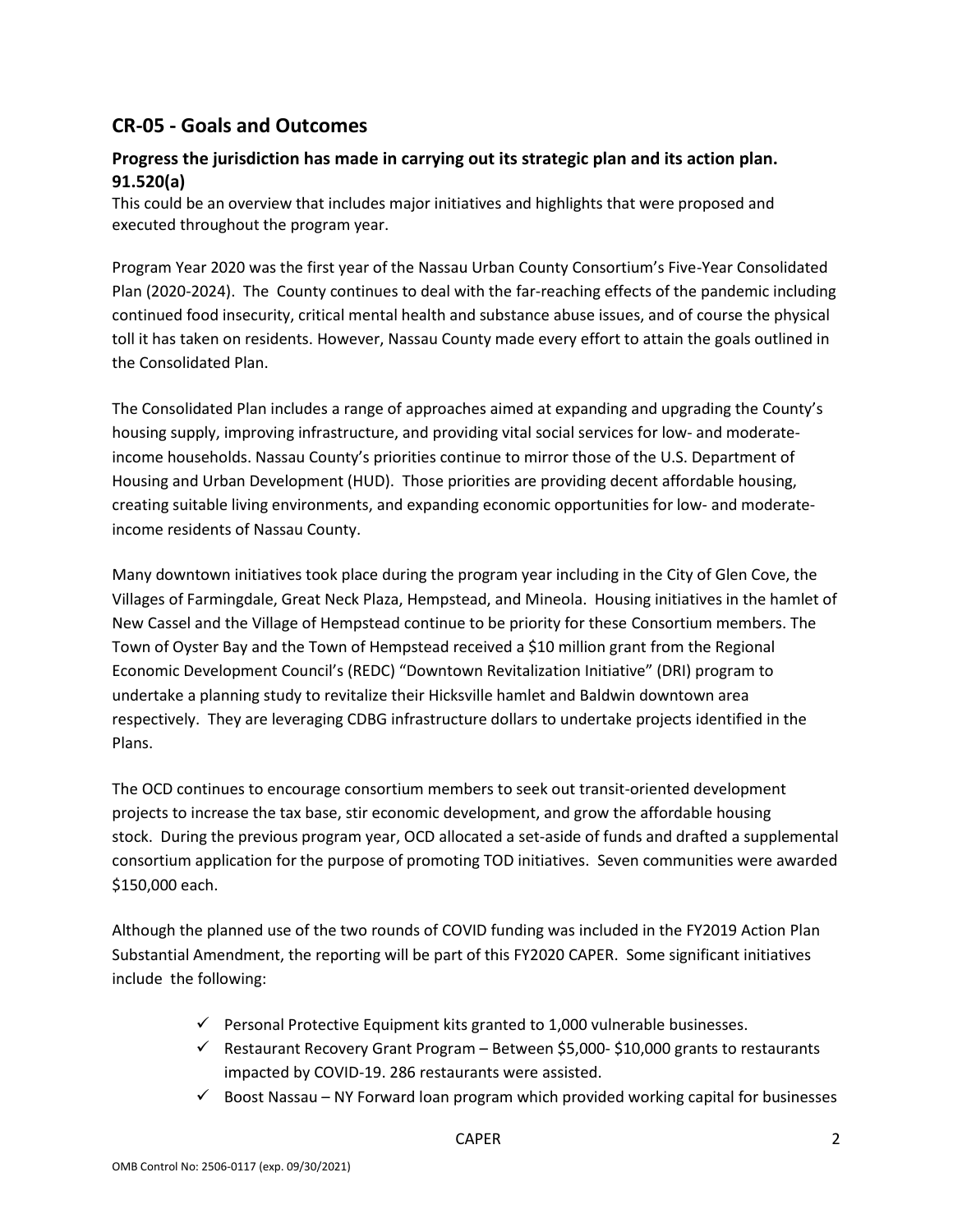to remain viable – 4 loans were provided.

- ✓ Main Street Recovery Grant Program \$10,000 grants to Nassau County businesses impacted by COVID-19. 27 businesses assisted by August 31, 2021. This is an ongoing initiative.
- $\checkmark$  Rental Assistance Program 151 Households assisted. This effort is ongoing.
- $\checkmark$  Health Disparity Study Planning dollars were allocated to conduct a health disparities study in communities most impacted by COVID-19.
- $\checkmark$  County-Wide Food Bank Distributions Among 455,206 Long Islanders surveyed 76% of them claimed food insecurity.
- ✓ Child-Care Center Build-out
- $\checkmark$  Workforce Development to train low/mod income County residents in the health care field.
- ✓ Virtual summer and after school programs for the underserved.
- $\checkmark$  Mental Health and Substance Abuse programs.

#### **Comparison of the proposed versus actual outcomes for each outcome measure submitted with the consolidated plan and explain, if applicable, why progress was not made toward meeting goals and objectives. 91.520(g)**

Categories, priority levels, funding sources and amounts, outcomes/objectives, goal outcome indicators, units of measure, targets, actual outcomes/outputs, and percentage completed for each of the grantee's program year goals.

The objectives identified in the Consolidated Plan are numerous and varied and range from housing and community development needs to public service needs. Last program year, as the COVID-19 vaccine rolled out, the pandemic somewhat eased, but the toll it took on businesses was enormous. Because of this, the County consortium highly prioritized economic development activities to keep businesses impacted by COVID-19 in "business" which was outlined in the FY2019 Substantial Amendment. The County utilized Community Development Block Grant Coronavirus (CDBG-CV) funding to fund these economic development programs. Three programs in particular saw great success including:

- NY Forward Loan Program
- Restaurant Recovery Grant Program
- Main Street Grant Program

The County consortium also prioritized utilizing CDBG-CV funds on a robust rental assistance program which was further leveraged with "Emergency Rental Assistance Program" (ERAP) funds received from the Treasury. The focus was to keep those households impacted by COVID stably housed while the economy opened-up and jobs became available. The continuing impacts of COVID-19 on residents is still very present as mental health and substance abuse agencies are inundated with new clients. Statistics have shown a marked increase in persons seeking help dealing with addiction. All CDBG-CV expenditure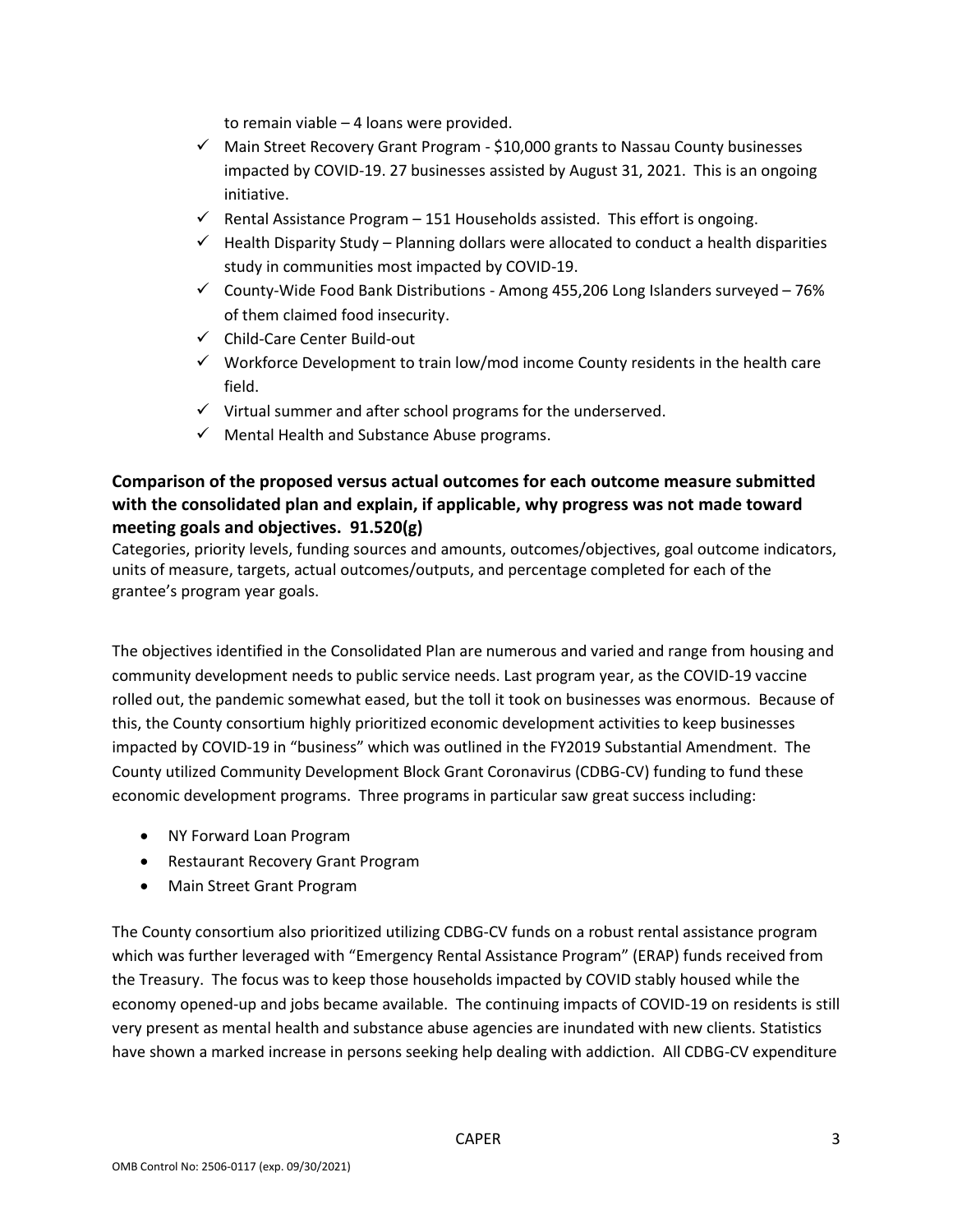tie directly to preparing for, preventing, and responding (PPR) to coronavirus.

As the County was formulating a long-term recovery plan due to COVID-19, it was also carrying out regular CDBG activities to meet the needs of Nassau County's low to moderate income population. Investing in infrastructure provides long-term economic benefit to low and moderateincome communities. There were 25 public facility and improvement projects undertaken consortiumwide which directly addresses community assets in low/mod income communities. Projects included street and sidewalk improvements, parking improvements, community park and playground improvements, lighting, and handicapped accessibility improvements.

The Villages of Farmingdale and Mineola, and the City of Glen Cove have been able to provide incentives to businesses to invest in signage, awnings, lighting, etc. which in turn improves the downtown and spurs economic development. A total of 5 facades were rehabilitated and many more are underway. Funding organizations that can address the County's priorities such as providing services for the elderly, physically and mentally challenged, non-English-speaking residents, at-risk youth, veterans, and the homeless continue to be prioritized and were identified as a high need in the Consolidated Plan. These services are consistently part of the County's Action Plans. North Shore Child & Family Guidance outreaches to individuals paralyzed by depression and suicidal tendencies. This organization runs a triage operation, whereby persons can be immediately treated in a clinical setting. The rising Hispanic and Asian population in Nassau County have increased the need for ESL classes allowing households to be integrated into the County and become productive citizens. The LGBT population has long been stigmatized and marginalized leading to mental health, substance abuse, and isolation issues. The LGBT Network has created programs to address these issues facing this population and the County continues to fund these crucial programs.

#### **Additional Text for CR-05**

The non-homeless special needs population were assisted via several programs. Many of these organizations continued to provide services remotely due to COVID and found avenues to assist vulnerable populations. In order to address the needs of the developmentally disabled population, OCD's non-profit subrecipient, Spectrum Designs, carries out a very successful employment program with their profitable print screen and laundry business. Spectrum employed 16 developmentally disabled persons during the program year. Persons with autism and developmental disabilities are provided gainful employment, pre-vocational training, and entry level skills. The purpose is to decrease the number of individuals being negatively impacted due to lack of work-related opportunities. Nicolas Center, Ltd is similar in design in that they help those individuals with disabilities to integrate into the social and working life. A total of 103 persons were assisted via these two programs.

Through Nassau County's residential rehabilitation program, NC OCD outreaches to low/mod income homeowners in need of weatherization and other health and safety repairs to their homes. During the reporting period, Nassau County rehabilitated 59 homes, many of them occupied by the elderly and/or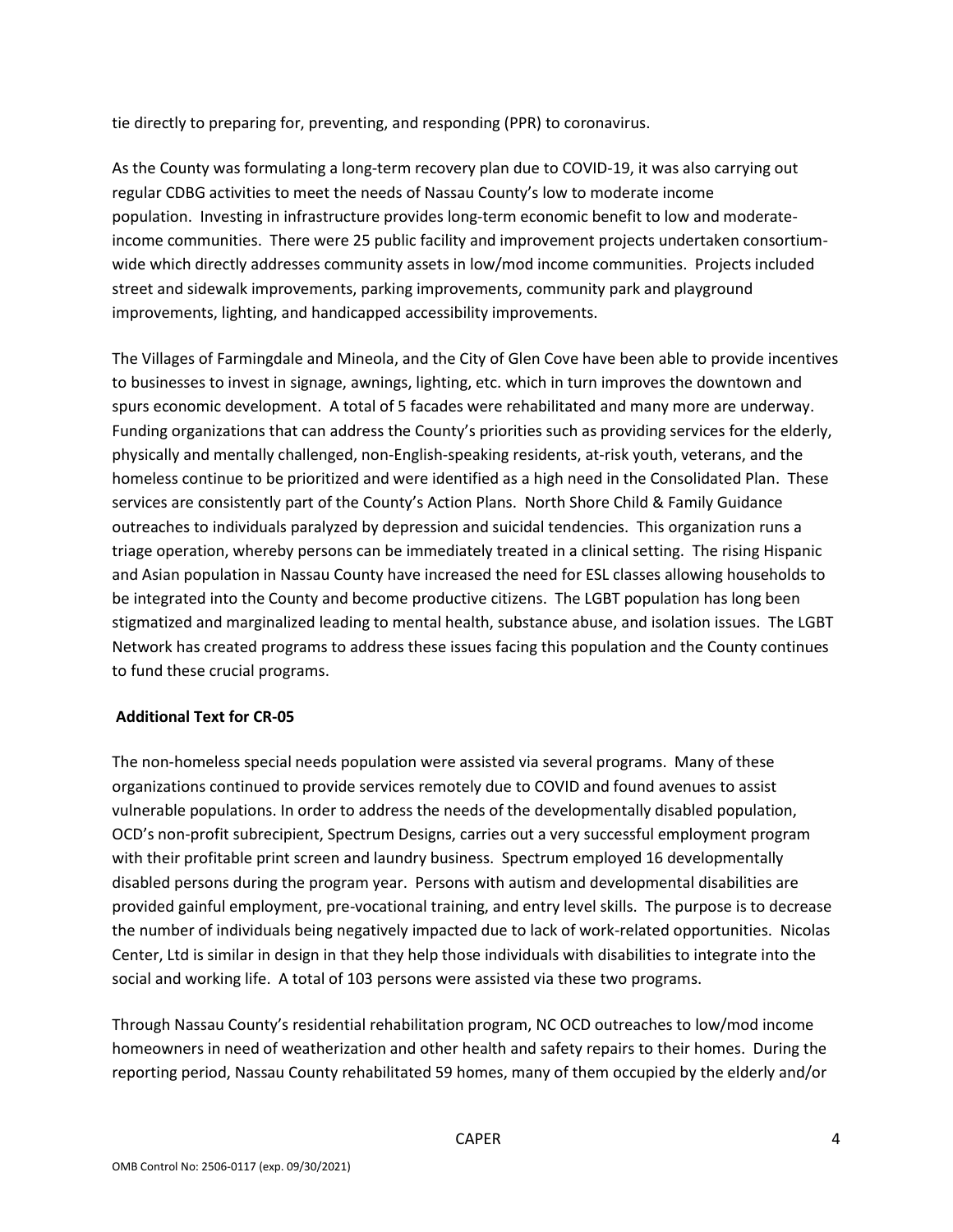handicapped. This program has proven extremely successful since inception.

Additionally, creating affordable housing continues to be the utmost priority for both rental and homeownership housing. Assisting first time homebuyers attain homeownership is accomplished with financial assistance and housing counseling. Two households attained homeownership via Down Payment Assistance Program (DPA) through the Town of North Hempstead Community Development Agency and Hempstead Village Community Development Agency. This has been an extremely difficult year to purchase a home as the housing market has exploded and first-time homebuyers struggle to find a home within the purchase price allotted by HUD.

Nassau County has been actively seeking out housing projects in High Opportunity Areas (HOA's). The OCD issues a separate "Affordable Housing Initiative" application for consortium members for this purpose. It has proven a difficult task due to the high cost of homes in HOA's as well as high construction costs.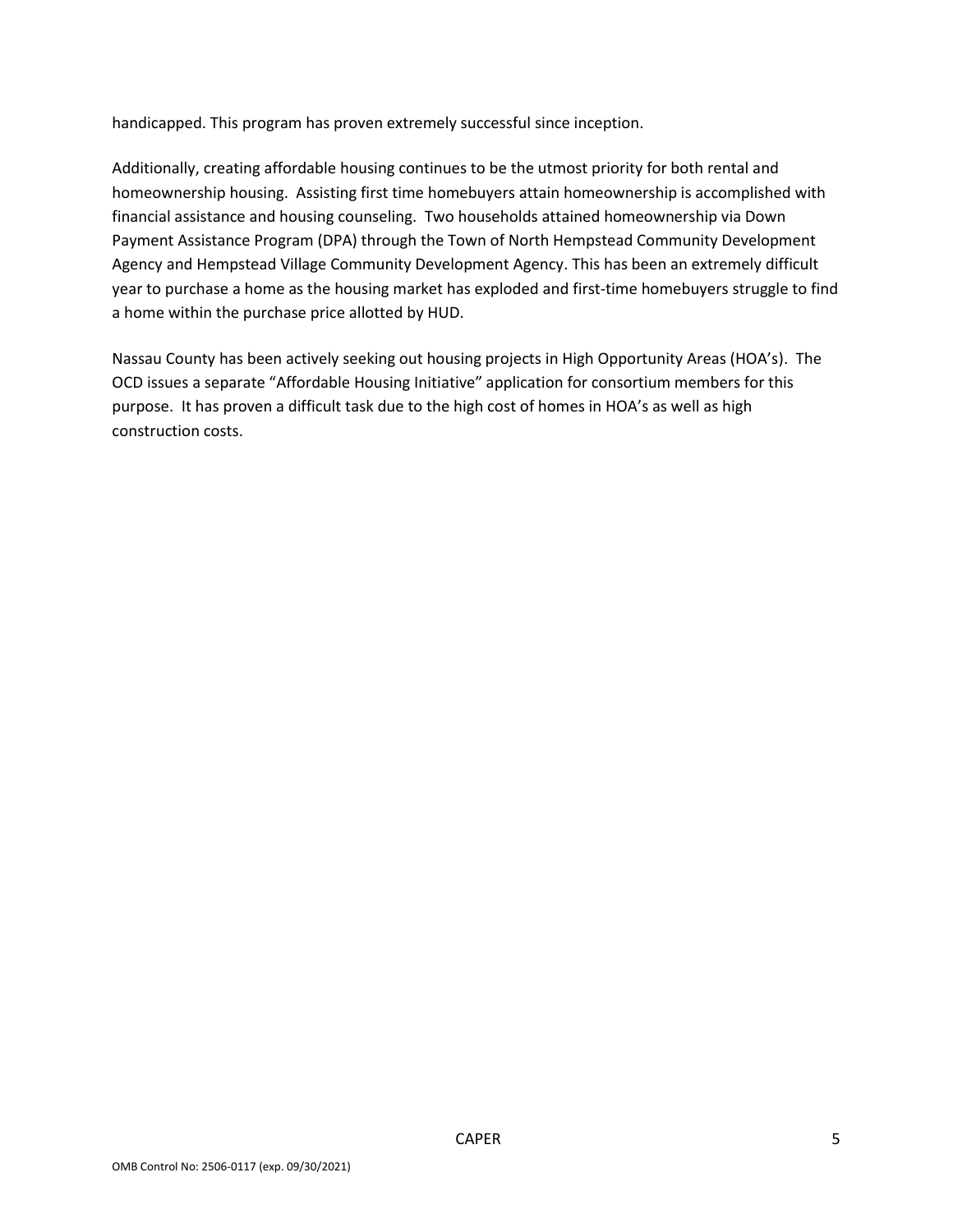| Goal                                                    | Category                                                                                                                                                | Source /<br>Amount                                          | Indicator                                              | Unit of<br><b>Measure</b>     | <b>Expected</b><br><b>Strategic</b><br>Plan | Actual-<br><b>Strategic</b><br>Plan | Percent<br>Complete | <b>Expected</b><br>Program<br>Year | Actual-<br>Program<br>Year | Percent<br><b>Complet</b> |
|---------------------------------------------------------|---------------------------------------------------------------------------------------------------------------------------------------------------------|-------------------------------------------------------------|--------------------------------------------------------|-------------------------------|---------------------------------------------|-------------------------------------|---------------------|------------------------------------|----------------------------|---------------------------|
| Administration and<br>Planning                          | Affordable<br>Housing<br>Public<br>Housing<br><b>Homeless</b><br>Non-<br>Homeless<br>Special<br><b>Needs</b><br>Non-Housing<br>Community<br>Development | CDBG:<br>\$2,898,695<br>HOME:<br>\$248,905 ESG:<br>\$92,440 | Other                                                  | Other                         | $\mathbf{1}$                                | 1                                   | 100.00%             | 1                                  | $\mathbf{1}$               | 100.00%                   |
| <b>CHDO Set-Aside HOME</b>                              | Affordable<br>Housing                                                                                                                                   | HOME:<br>\$1,480,343                                        | <b>Homeowner Housing</b><br>Added                      | Household<br>Housing<br>Unit  | 5                                           | 0                                   | 0.00%               | $\mathbf 1$                        | $\mathsf 0$                | 0.0                       |
| Direct<br>Homeownership<br>Assistance                   | Affordable<br>Housing                                                                                                                                   | CDBG:\$125,000<br>HOME:<br>\$540,000                        | <b>Direct Financial</b><br>Assistance to<br>Homebuyers | Households<br>Assisted        | 75                                          | $\overline{2}$                      | 2.67%               | 15                                 | $\overline{2}$             | 13.33%                    |
| Economic<br>Development                                 | Non-Housing<br>Community<br>Development                                                                                                                 | CDBG:<br>\$280,000                                          | <b>Businesses assisted</b>                             | <b>Businesses</b><br>Assisted | 5                                           | 323                                 | 6,460.00%           | $\mathbf{1}$                       | 323                        | 32,300.0                  |
| Elimination of Blight -<br>Demolition/Brownfield<br>Rem | Affordable<br>Housing<br>Non-Housing<br>Community<br>Development                                                                                        | CDBG: \$5,000                                               | <b>Buildings Demolished</b>                            | <b>Buildings</b>              | 5                                           | $\overline{2}$                      | 40.00%              | $\overline{2}$                     | $\overline{2}$             | 100.00%                   |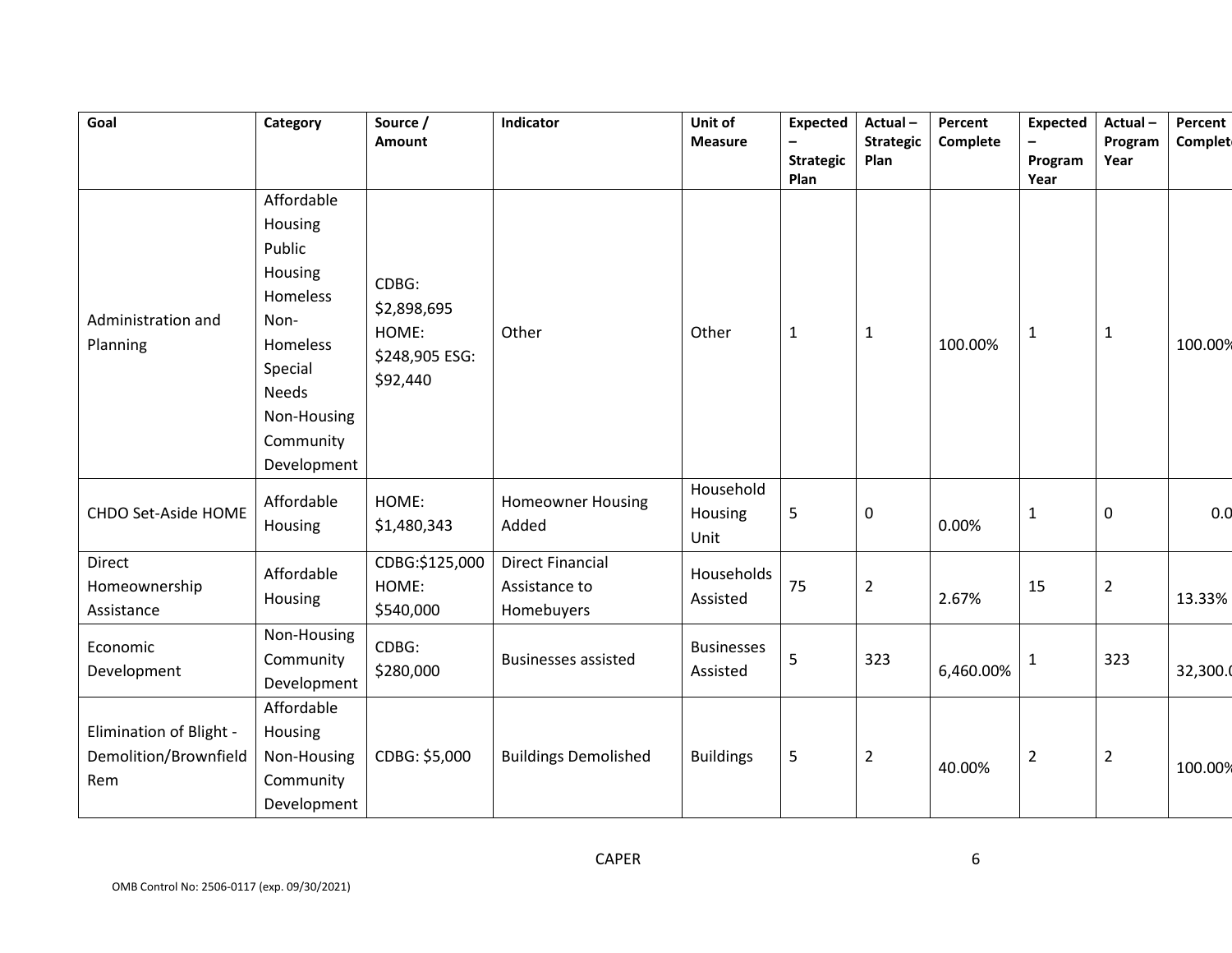| <b>Expansion of Housing</b><br>for Special Needs<br>Population | Non-<br>Homeless<br>Special<br><b>Needs</b>                      | CDBG: \$<br>HOME:<br>\$179,458 | Rental units<br>rehabilitated                                         | Household<br>Housing<br>Unit | 11           | $\pmb{0}$   | 0.00%   |              | 0  |         |
|----------------------------------------------------------------|------------------------------------------------------------------|--------------------------------|-----------------------------------------------------------------------|------------------------------|--------------|-------------|---------|--------------|----|---------|
| <b>Expansion of Housing</b><br>for Special Needs<br>Population | Non-<br>Homeless<br>Special<br><b>Needs</b>                      | CDBG: \$/<br>HOME: \$          | <b>Housing for Homeless</b><br>added                                  | Household<br>Housing<br>Unit | 0            | $\mathbf 0$ |         | 11           | 0  | 0.0     |
| <b>Expansion of Housing</b><br>New Construction -<br>Owned     | Affordable<br>Housing                                            | HOME:<br>\$400,000             | <b>Homeowner Housing</b><br>Added                                     | Household<br>Housing<br>Unit | 4            | $\mathbf 0$ | 0.00%   | $\mathbf{1}$ | 0  | 0.0     |
| <b>Expansion of Housing</b><br>New Construction -<br>Rental    | Affordable<br>Housing                                            | HOME:<br>\$1,849,521           | Rental units constructed                                              | Household<br>Housing<br>Unit | 55           | $\pmb{0}$   | 0.00%   | 55           | 0  | 0.0     |
| <b>Housing Code</b><br>Enforcement                             | Affordable<br>Housing<br>Non-Housing<br>Community<br>Development | CDBG: \$22,000                 | <b>Housing Code</b><br>Enforcement/Foreclosed<br><b>Property Care</b> | Household<br>Housing<br>Unit | 75           | 43          | 57.33%  | 15           | 43 | 286.67% |
| <b>Housing Support</b><br>Services - HMIS                      | Homeless                                                         | ESG: \$900                     | Other                                                                 | Other                        | $\mathbf{1}$ | $\mathbf 1$ | 100.00% |              |    |         |
| <b>Housing Support</b><br>Services - Homeless<br>Prevention    | Homeless                                                         | ESG: \$444,655                 | Homelessness<br>Prevention                                            | Persons<br>Assisted          | 40           | $\mathbf 0$ | 0.00%   | 40           | 0  | 0.0     |
| <b>Housing Support</b><br>Services - Rapid Re-<br>Housing      | Homeless                                                         | $ESG:$ \$                      | Tenant-based rental<br>assistance / Rapid<br>Rehousing                | Households<br>Assisted       | 1000         | $\pmb{0}$   | 0.00%   |              |    |         |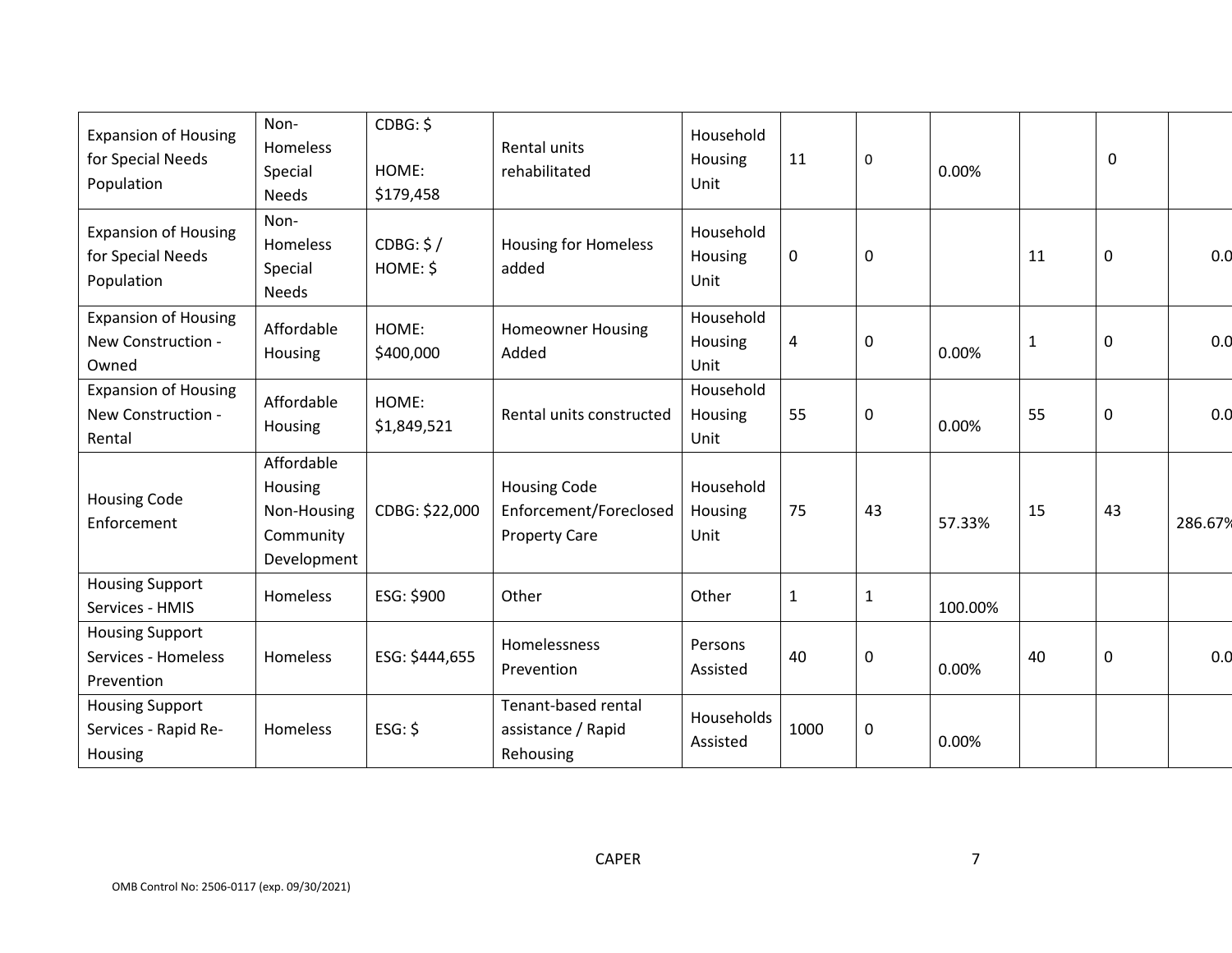| <b>Housing Support</b><br>Services - Street                           | Homeless                                                                               | $ESG:$ \$            | Homelessness                                                                             | Persons                      | 5     | 118  |        |      |      |         |
|-----------------------------------------------------------------------|----------------------------------------------------------------------------------------|----------------------|------------------------------------------------------------------------------------------|------------------------------|-------|------|--------|------|------|---------|
| Outreach                                                              |                                                                                        |                      | Prevention                                                                               | Assisted                     |       |      | 0.00%  |      |      |         |
| <b>Housing Support</b><br><b>Services Homeless</b><br>Persons-Shelter | Homeless                                                                               | ESG: \$694,550       | <b>Homeless Person</b><br>Overnight Shelter                                              | Persons<br>Assisted          | 7500  | 1679 | 22.39% | 1500 | 1679 | 111.93% |
| <b>Housing Support</b><br>Services Low/Mod<br>Income Households       | Affordable<br>Housing                                                                  | CDBG:<br>\$155,000   | Public service activities<br>for Low/Moderate<br>Income Housing Benefit                  | Households<br>Assisted       | 500   | 232  | 46.40% | 180  | 232  | 128.89% |
| Owner Occupied<br>Housing Rehab/Lead<br>Paint Abatement               | Affordable<br>Housing<br>Non-<br>Homeless<br>Special<br><b>Needs</b>                   | CDBG:<br>\$2,663,500 | <b>Homeowner Housing</b><br>Rehabilitated                                                | Household<br>Housing<br>Unit | 375   | 59   | 15.73% | 80   | 59   | 73.75%  |
| <b>Provision of General</b><br><b>Public Services</b>                 | Non-<br>Homeless<br>Special<br><b>Needs</b>                                            | CDBG:<br>\$1,076,950 | Public service activities<br>other than<br>Low/Moderate Income<br><b>Housing Benefit</b> | Persons<br>Assisted          | 10000 | 2198 | 21.98% | 2000 | 2198 | 109.90% |
| <b>Provision of Services</b><br>for Special Needs<br>Population       | Non-<br>Homeless<br>Special<br><b>Needs</b><br>Non-Housing<br>Community<br>Development | CDBG:<br>\$218,000   | Public service activities<br>other than<br>Low/Moderate Income<br><b>Housing Benefit</b> | Persons<br>Assisted          | 2000  | 378  | 18.90% | 549  | 378  | 68.85%  |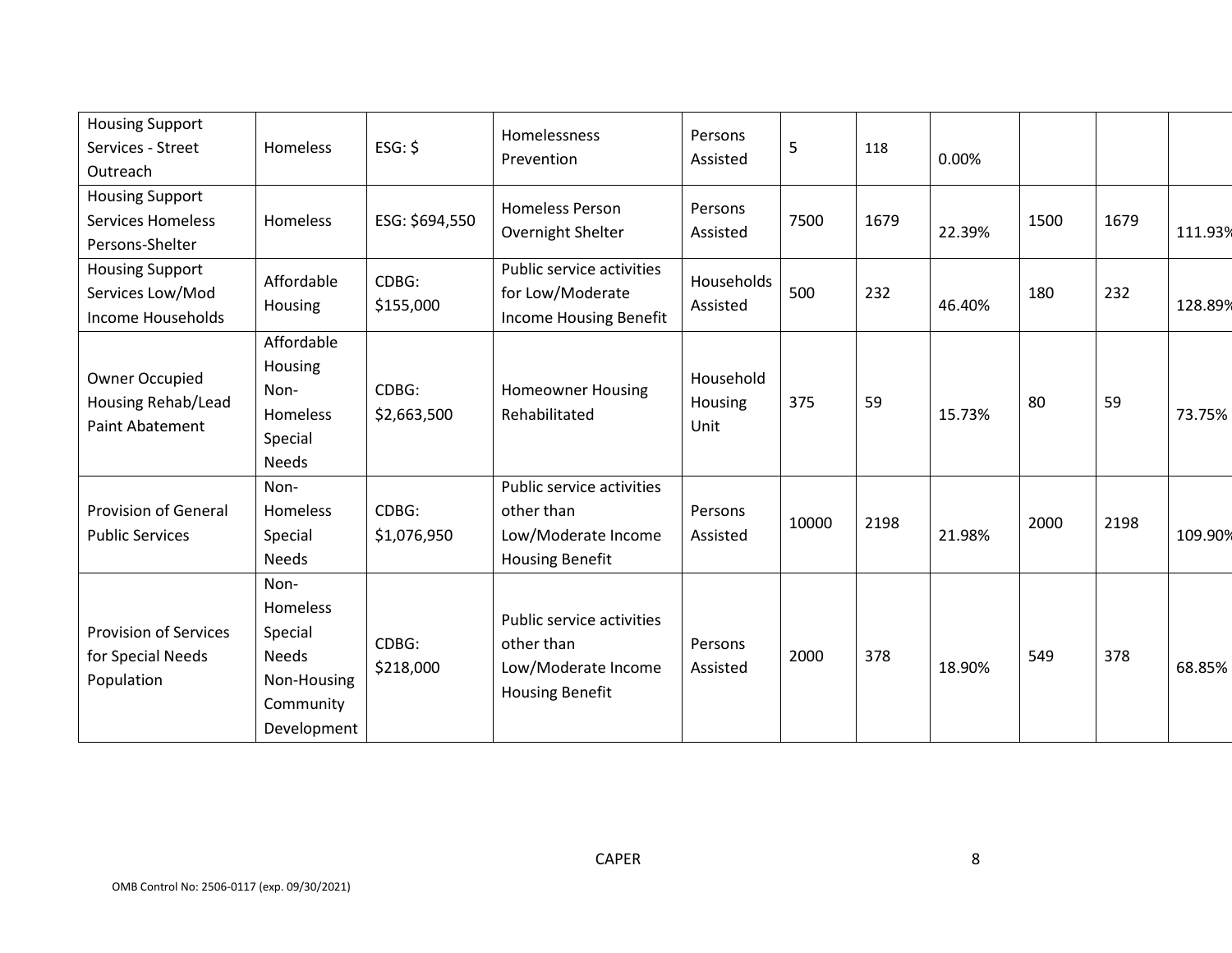| Public Facility and<br>Improvements<br>Projects                 | Non-Housing<br>Community<br>Development | CDBG:<br>\$5,061,713                     | Public Facility or<br>Infrastructure Activities<br>other than<br>Low/Moderate Income<br><b>Housing Benefit</b> | Persons<br>Assisted          | 500000       | 280000      | 56.00% | 150000       | 280000 | 186.67% |
|-----------------------------------------------------------------|-----------------------------------------|------------------------------------------|----------------------------------------------------------------------------------------------------------------|------------------------------|--------------|-------------|--------|--------------|--------|---------|
| <b>Public Housing</b><br>Modernization                          | Public<br><b>Housing</b>                | CDBG:<br>\$100,000                       | Rental units<br>rehabilitated                                                                                  | Household<br>Housing<br>Unit | 500          | 303         | 60.60% | 500          | 303    | 60.60%  |
| Rehabilitation of<br><b>Rental Housing</b>                      | Affordable<br>Housing                   | CDBG:<br>\$100,000<br>HOME:<br>\$715,353 | Rental units<br>rehabilitated                                                                                  | Household<br>Housing<br>Unit | 9            | $\mathbf 0$ | 0.00%  | 8            | 0      | 0.0     |
| Section 108 Loan<br>Repayment                                   | Non-Housing<br>Community<br>Development | CDBG: \$50,000                           | Other                                                                                                          | Other                        | $\mathbf{1}$ | 0           | 0.00%  | $\mathbf{1}$ | 0      | 0.0     |
| Substantial<br>Rehabilitation for<br>Homeownership              | Affordable<br>Housing                   | CDBG: \$/<br>HOME: \$                    | <b>Homeowner Housing</b><br>Rehabilitated                                                                      | Household<br>Housing<br>Unit | 5            | $\mathbf 0$ | 0.00%  |              |        |         |
| Upgrade the Physical<br>Condition of Local<br><b>Businesses</b> | Non-Housing<br>Community<br>Development | CDBG:<br>\$261,375                       | Facade<br>treatment/business<br>building rehabilitation                                                        | <b>Business</b>              | 50           | 5           | 10.00% | 15           | 5      | 33.33%  |

**Table 1 - Accomplishments – Program Year & Strategic Plan to Date**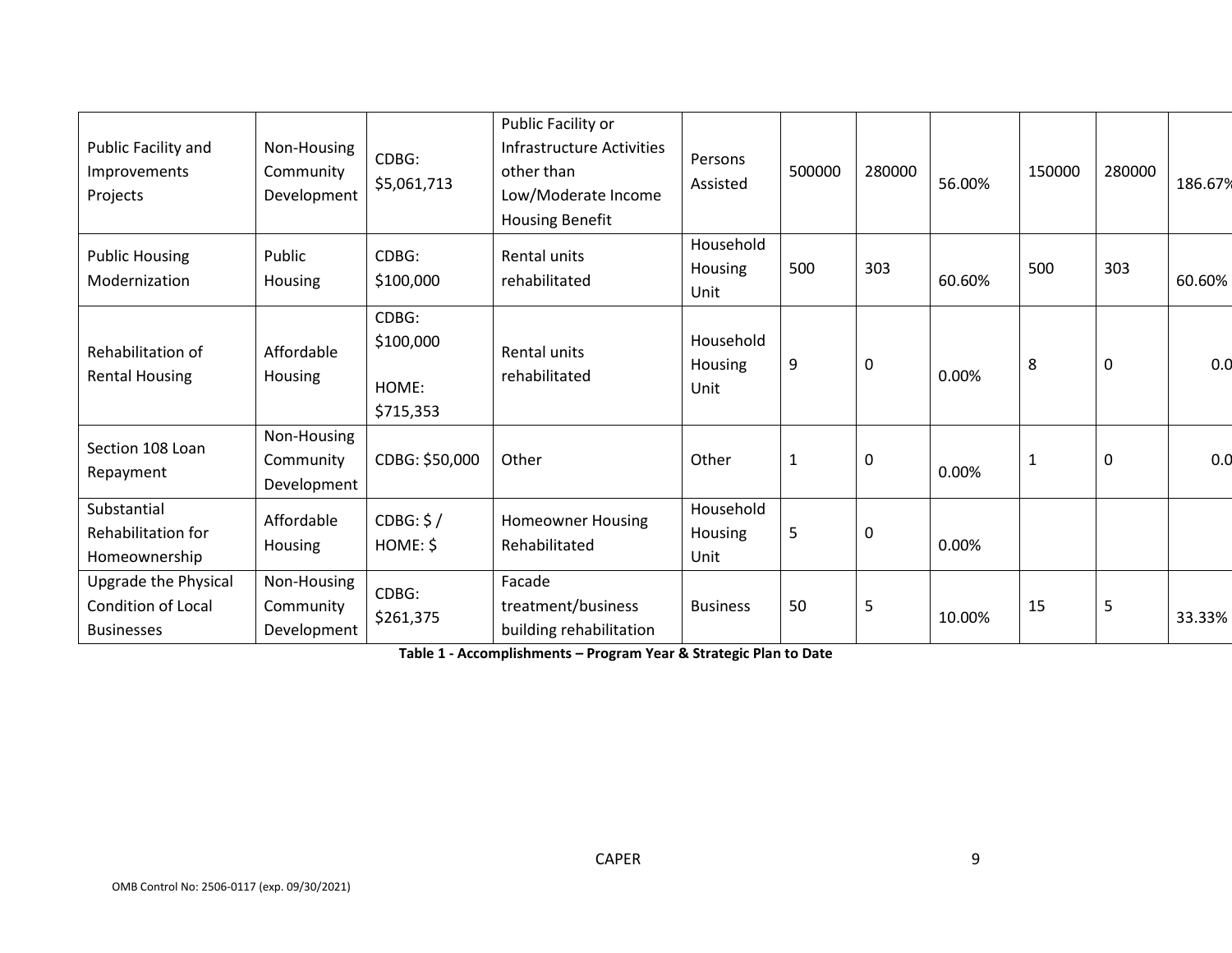## **Assess how the jurisdiction's use of funds, particularly CDBG, addresses the priorities and specific objectives identified in the plan, giving special attention to the highest priority activities identified.**

The objectives identified in the Consolidated Plan are numerous and varied and range from housing and community development needs to public service needs. Last program year, as the COVID-19 vaccine rolled out, the pandemic somewhat eased, but the toll it took on businesses was enormous. Because of this, the County consortium highly prioritized economic development activities to keep businesses impacted by COVID-19 in "business" which was outlined in the FY2019 Substantial Amendment. The County utilized Community Development Block Grant Coronavirus (CDBG-CV) funding to fund these economic development programs. Three programs in particular saw great success including:

- NY Forward Loan Program
- Restaurant Recovery Grant Program
- Main Street Grant Program

The County consortium also prioritized utilizing CDBG-CV funds on a robust rental assistance program which was further leveraged with "Emergency Rental Assistance Program" (ERAP) funds received from the Treasury. The focus was to keep those households impacted by COVID stably housed while the economy opened-up and jobs became available. The continuing impacts of COVID-19 on residents is still very present as mental health and substance abuse agencies are inundated with new clients. Statistics have shown a marked increase in persons seeking help dealing with addiction. All CDBG-CV expenditure tie directly to preparing for, preventing, and responding (PPR) to coronavirus.

As the County was formulating a long-term recovery plan due to COVID-19, it was also carrying out regular CDBG activities to meet the needs of Nassau County's low to moderate income population. Investing in infrastructure provides long-term economic benefit to low and moderateincome communities. There were 25 public facility and improvement projects undertaken consortiumwide which directly addresses community assets in low/mod income communities. Projects included street and sidewalk improvements, parking improvements, community park and playground improvements, lighting, and handicapped accessibility improvements.

The Villages of Farmingdale and Mineola, and the City of Glen Cove have been able to provide incentives to businesses to invest in signage, awnings, lighting, etc. which in turn improves the downtown and spurs economic development. A total of 5 facades were rehabilitated and many more are underway. Funding organizations that can address the County's priorities such as providing services for the elderly, physically and mentally challenged, non-English-speaking residents, at-risk youth, veterans, and the homeless continue to be prioritized and were identified as a high need in the Consolidated Plan. These services are consistently part of the County's Action Plans. North Shore Child & Family Guidance outreaches to individuals paralyzed by depression and suicidal tendencies. This organization runs a triage operation, whereby persons can be immediately treated in a clinical setting. The rising Hispanic and Asian population in Nassau County have increased the need for ESL classes allowing households to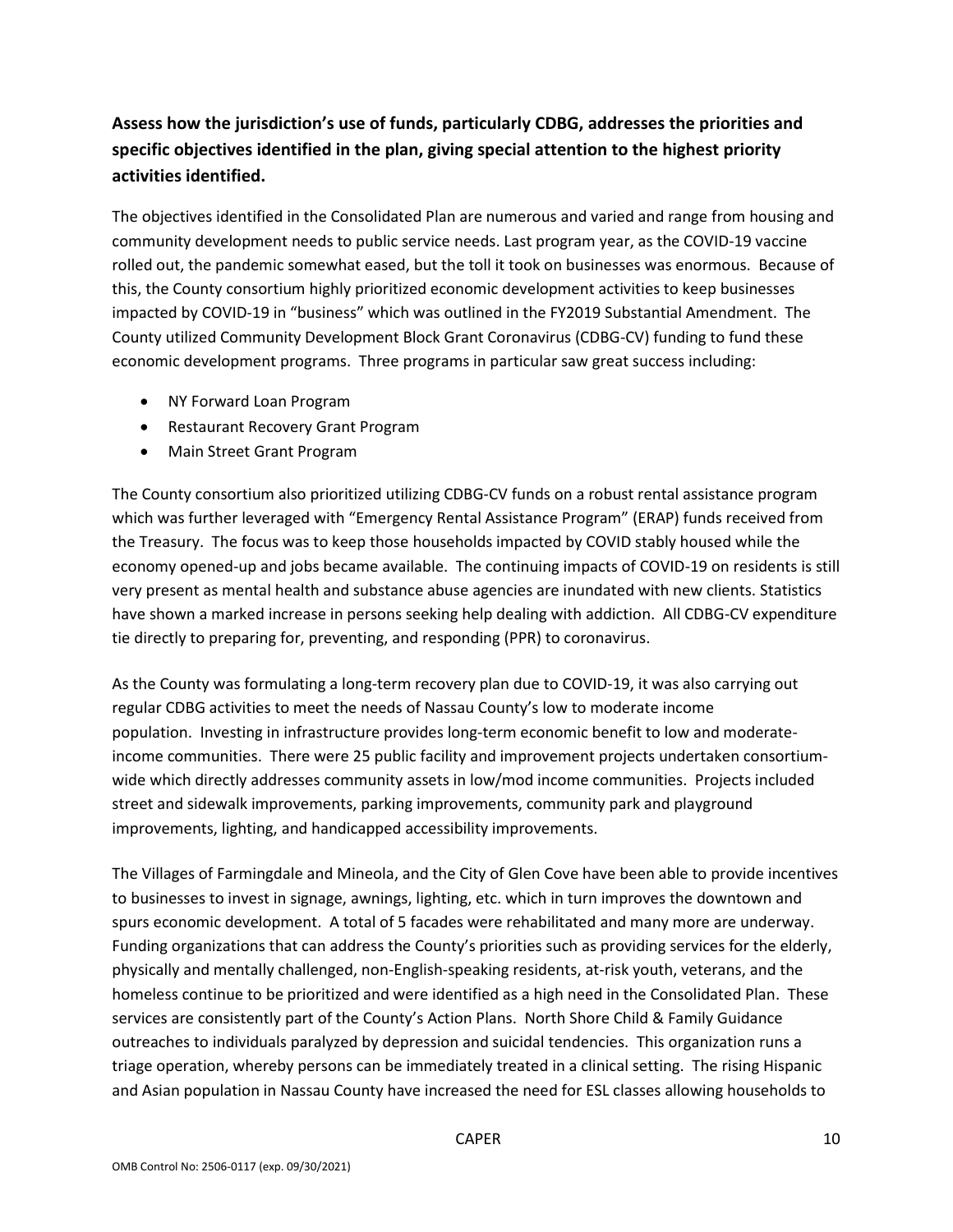be integrated into the County and become productive citizens. The LGBT population has long been stigmatized and marginalized leading to mental health, substance abuse, and isolation issues. The LGBT Network has created programs to address these issues facing this population and the County continues to fund these crucial programs.

#### **Additional Text for CR-05**

The non-homeless special needs population were assisted via several programs. Many of these organizations continued to provide services remotely due to COVID and found avenues to assist vulnerable populations. In order to address the needs of the developmentally disabled population, OCD's non-profit subrecipient, Spectrum Designs, carries out a very successful employment program with their profitable print screen and laundry business. Spectrum employed 16 developmentally disabled persons during the program year. Persons with autism and developmental disabilities are provided gainful employment, pre-vocational training, and entry level skills. The purpose is to decrease the number of individuals being negatively impacted due to lack of work-related opportunities. Nicolas Center, Ltd is similar in design in that they help those individuals with disabilities to integrate into the social and working life. A total of 103 persons were assisted via these two programs.

Through Nassau County's residential rehabilitation program, NC OCD outreaches to low/mod income homeowners in need of weatherization and other health and safety repairs to their homes. During the reporting period, Nassau County rehabilitated 59 homes, many of them occupied by the elderly and/or handicapped. This program has proven extremely successful since inception.

Additionally, creating affordable housing continues to be the utmost priority for both rental and homeownership housing. Assisting first time homebuyers attain homeownership is accomplished with financial assistance and housing counseling. Two households attained homeownership via Down Payment Assistance Program (DPA) through the Town of North Hempstead Community Development Agency and Hempstead Village Community Development Agency. This has been an extremely difficult year to purchase a home as the housing market has exploded and first-time homebuyers struggle to find a home within the purchase price allotted by HUD.

Nassau County has been actively seeking out housing projects in High Opportunity Areas (HOA's). The OCD issues a separate "Affordable Housing Initiative" application for consortium members for this purpose. It has proven a difficult task due to the high cost of homes in HOA's as well as high construction costs.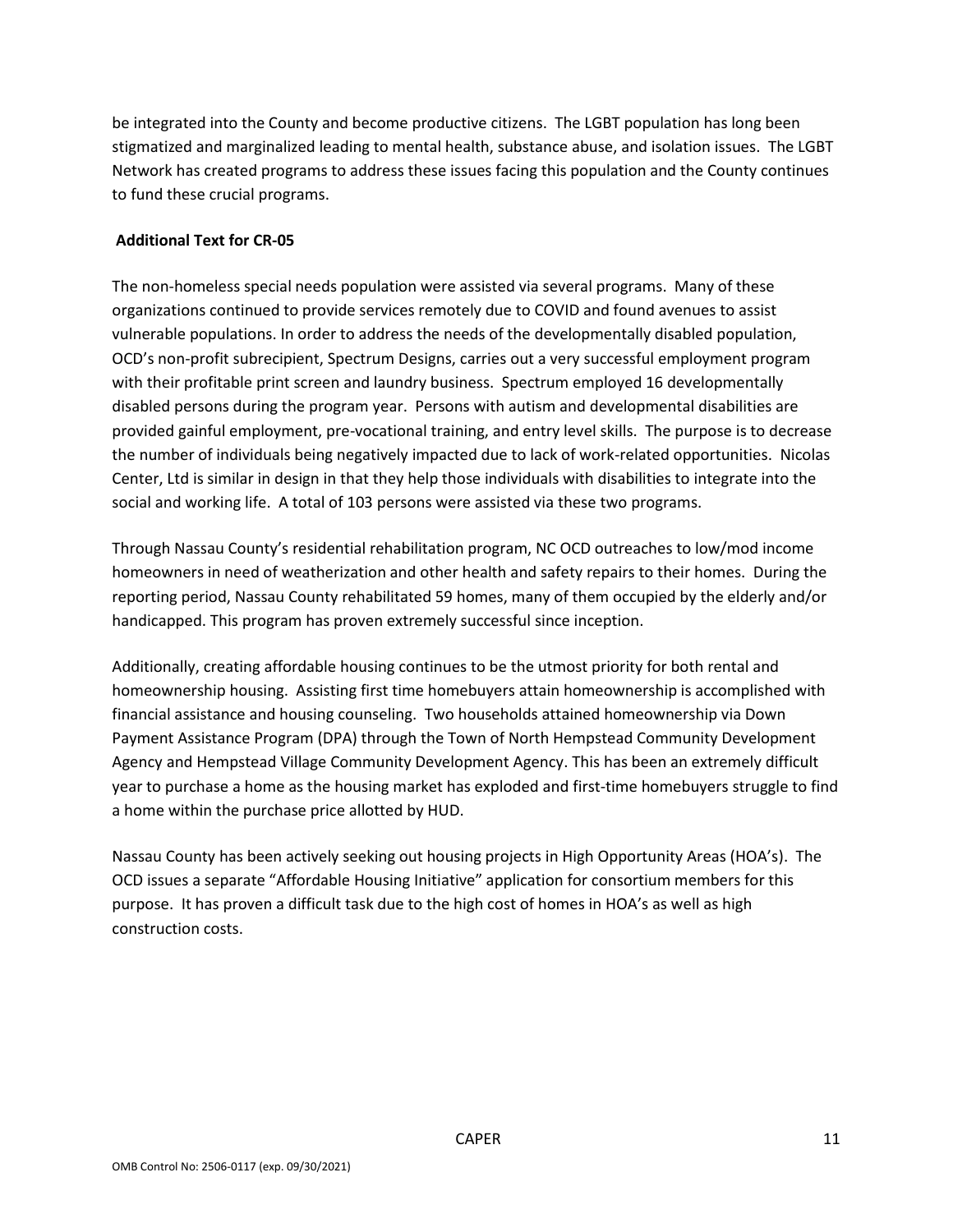## **CR-10 - Racial and Ethnic composition of families assisted**

**Describe the families assisted (including the racial and ethnic status of families assisted). 91.520(a)** 

|                                           | <b>CDBG</b> | <b>HOME</b> | <b>ESG</b> |
|-------------------------------------------|-------------|-------------|------------|
| White                                     | 45,563      | 24          | 162        |
| <b>Black or African American</b>          | 9,470       | 64          | 339        |
| Asian                                     | 787         | 13          | 8          |
| American Indian or American Native        | 127         | 0           | 9          |
| Native Hawaiian or Other Pacific Islander |             | 0           |            |
| <b>Total</b>                              | 55,948      | 101         | 519        |
| Hispanic                                  | 38,703      | 24          | 118        |
| Not Hispanic                              | 17,245      | 77          | 443        |

**Table 2 – Table of assistance to racial and ethnic populations by source of funds**

#### **Narrative**

Nassau County is home to a population of 1.36M people. The racial and ethnic composition of the population of Nassau County is composed of 73.4% White alone, 58.5% White residents (not Hispanic or Latino), 17.5% Hispanic residents, 13% Black/African American residents, 10.9% Asian residents, .5% American Indian Alaska Native, .1% Native Hawaiian Pacific Islander, and 2% identify as two or more Races. It is anticipated that when the new census data is made public those percentages will change.

Based on the CDBG numbers generated in the chart above, it does not totally reflect the demographic distribution of the County. For HOME and ESG a larger proportion of Black or African American and Hispanic families were assisted during the program year and a small proportion of the Asian population were assisted in all categories even though they make up 10.9% of the County. The proportion of Hispanic persons is also much higher then the County average. We can assert that because HUD funds for infrastructure and public services are directed to primarily low income communities. Census data show that most low income communities are predominantly comprised of Black/African American and Hispanic residents. For example, the hamlet of Roosevlet a very low income community located in the Town of Hempstead is comprised of 17.5% White alone, 58% Black or African American alone, and 40% Hispanic. The Village of Hempstead, another very low income community consists of 14.9% White alone, 45.4% Black or African American alone, and 41.7% Hispanic.

Based on reporting provided to us directly by our public services who were funded with CDBG and CDBG-CV money, the following is a more detailed demographic breakdown derived solely from the numbers provided by each agency.

|                                           | <b>CDBG</b> | <b>CDBG-CV</b> |
|-------------------------------------------|-------------|----------------|
| White                                     | 8.723       | 31.771         |
| White/Hispanic                            | 12.279      | 165            |
| <b>Black or African American</b>          | 5.194       | 9.229          |
| <b>Black or African American/Hispanic</b> | 123         |                |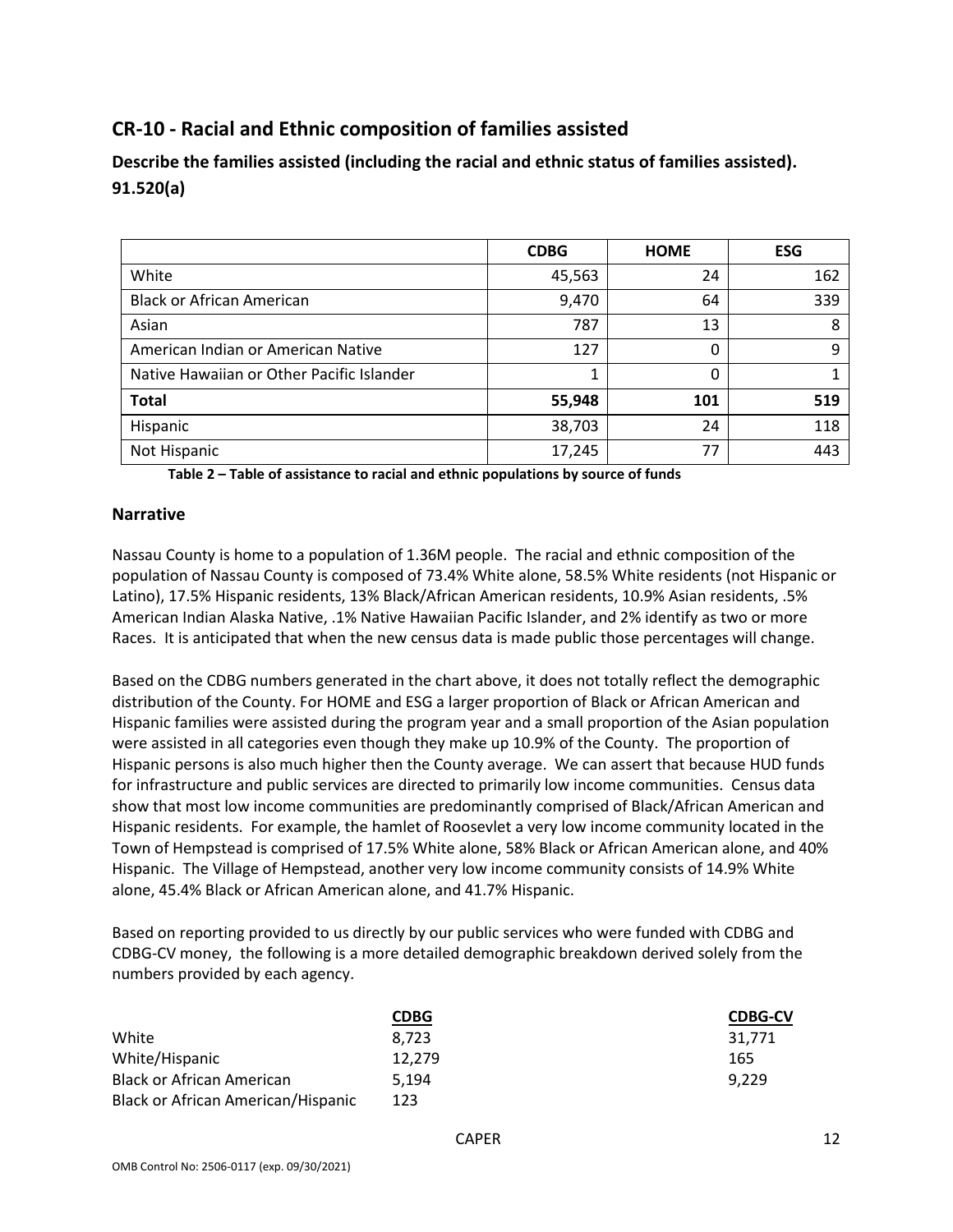| Asian                               | 319   | 206    |
|-------------------------------------|-------|--------|
| Asian/Hispanic                      | 2     |        |
| American Indian or Native American  | 16    | 135    |
| Only Identified as Hispanic         |       | 6.037  |
| Native American or Pacific Islander |       |        |
| Asian & White                       | 5     |        |
| Black or African American and White | 15    |        |
| <b>Other Multi Racial</b>           | 1,521 | 17,440 |
| Chose Not to Respond                | 18    |        |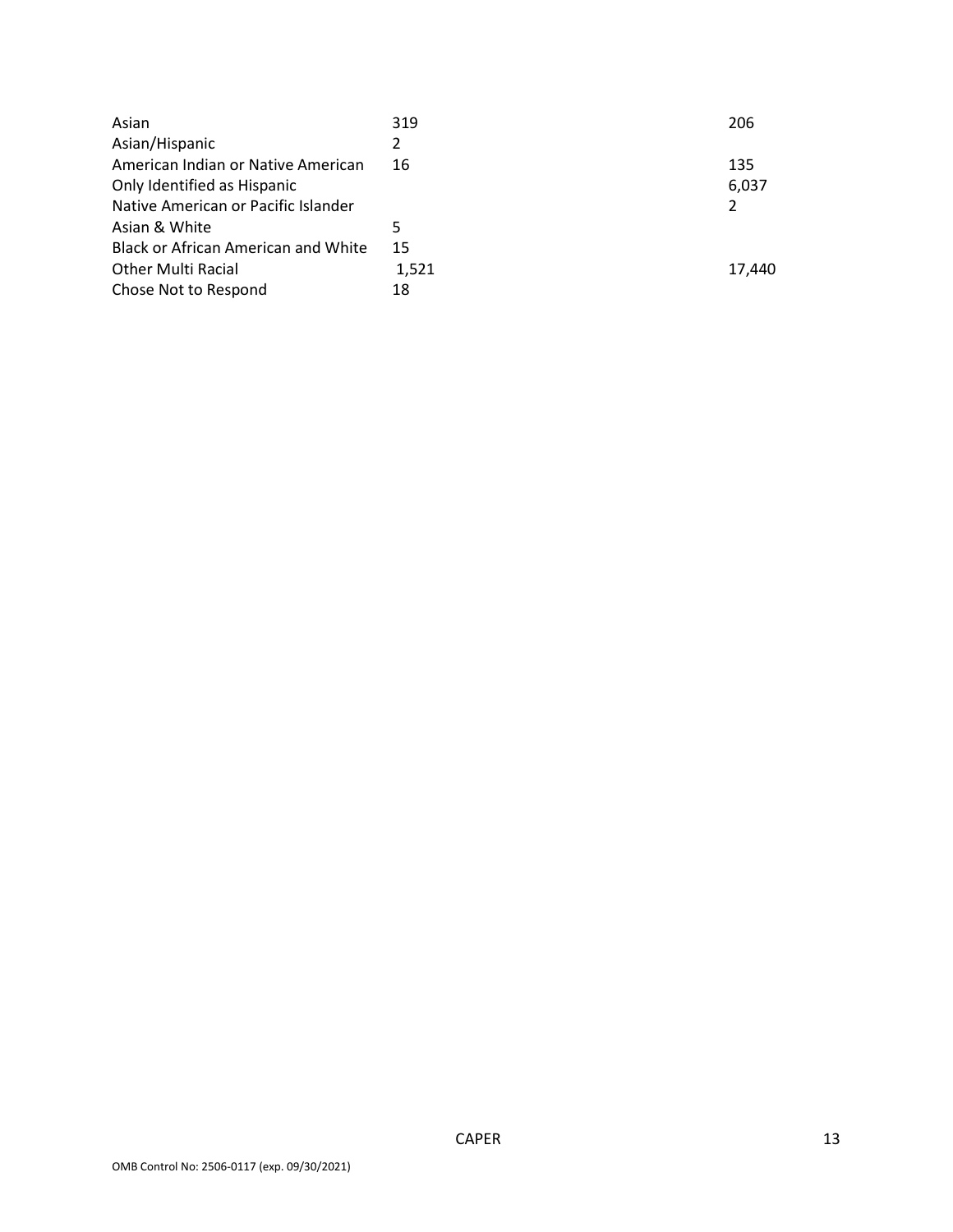## **CR-15 - Resources and Investments 91.520(a)**

| <b>Source of Funds</b> | <b>Source</b>    | <b>Resources Made</b> | <b>Amount Expended</b>     |
|------------------------|------------------|-----------------------|----------------------------|
|                        |                  | Available             | <b>During Program Year</b> |
| <b>CDBG</b>            | public - federal | 14,811,003            | 10,643,020                 |
| <b>HOME</b>            | public - federal | 5,488,580             | 690,218                    |
| ESG                    | public - federal | 3,232,545             | 1,052,867                  |

#### **Identify the resources made available**

**Table 3 - Resources Made Available**

#### **Narrative**

#### **Identify the geographic distribution and location of investments**

| <b>Target Area</b> | Planned<br>Percentage of<br><b>Allocation</b> | <b>Actual Percentage</b><br>of Allocation | <b>Narrative Description</b>   |
|--------------------|-----------------------------------------------|-------------------------------------------|--------------------------------|
|                    |                                               |                                           | Project administration for the |
| Administration     | 20                                            |                                           | consortium                     |
| Nassau County      |                                               |                                           |                                |
| Consortium         | 80                                            |                                           |                                |

**Table 4 – Identify the geographic distribution and location of investments**

#### **Narrative**

Nassau County utilizes funding resources to carry out goals and priorities identified in the Consolidated Plan, Annual Actions Plan, and any Substantial Amendments. Funds are used in a way that would benefit low to moderate Nassau County residents. CDBG, HOME and ESG funds are distributed via a competitive application process and are monitored for eligibility.

In addition to regular CDBG and ESG funds, Nassau County received a total of \$18,090,023 in CDBG-CV funds and \$14,898,073 in ESG-CV funds. Nassau County expended \$5,748,355.92 in CDBG-CV funds during the program year was and \$573,655.77 in ESG-CV funds. HOME did not receive coronavirus funding during the program year

Nassau County utilizes 20% of its CDBG allocation on administrative costs. The administrative dollars are allocated to the County and the Big "8" consortium members. They include the Cities of Glen Cove and Long Beach, the Towns of Hempstead, North Hempstead and Oyster Bay and the Villages of Freeport, Hempstead, and Rockville Centre. The remaining CDBG funds are used to fund other Consortium members and non-profit entities to undertake eligible CDBG activities.

HOME funds are used expressly for affordable housing with 10% for administrative overhead and 15% set-aside for CHDO projects. ESG funds are used to address homeless and at risk of being homeless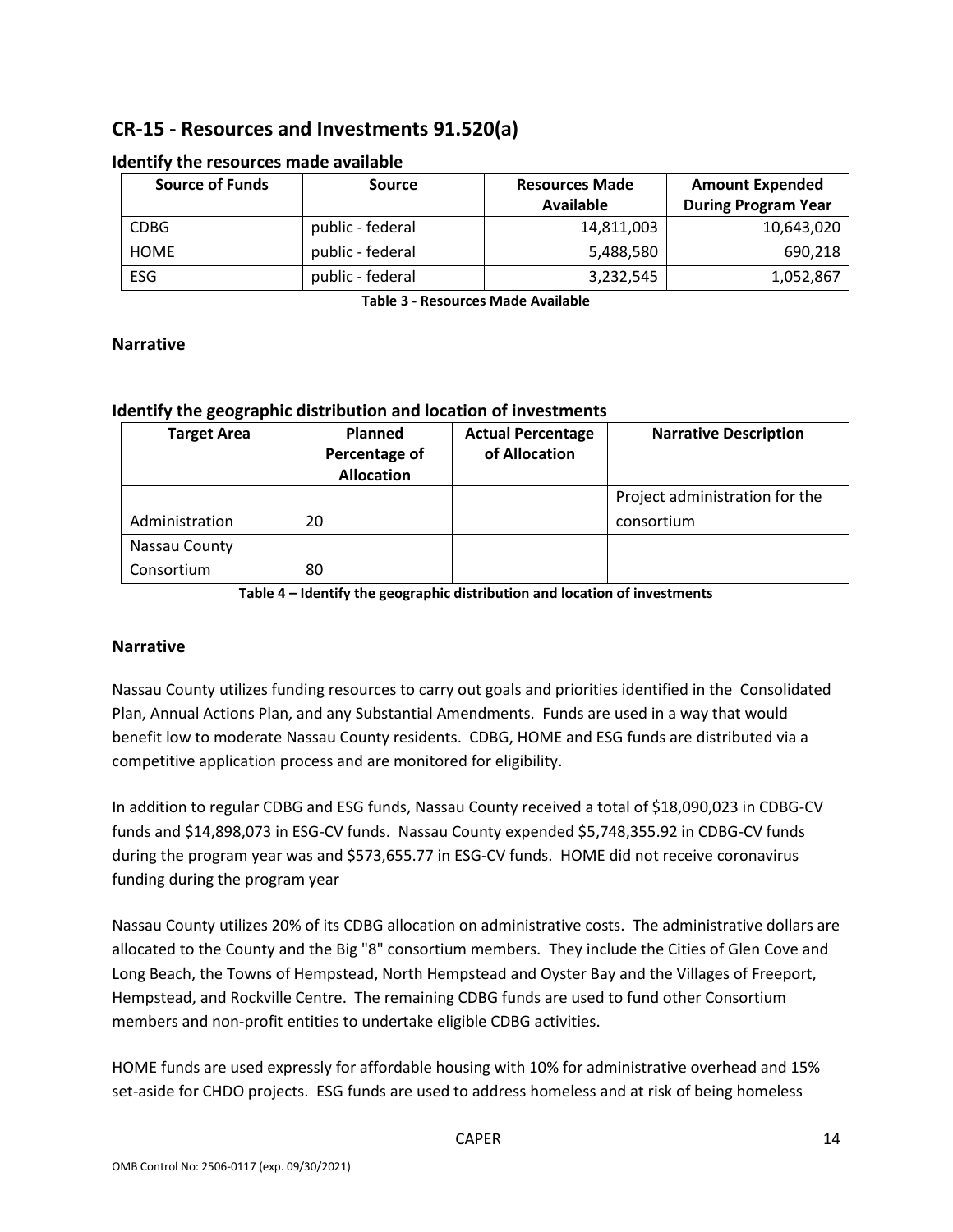households with a 7.5% set aside for administrative costs.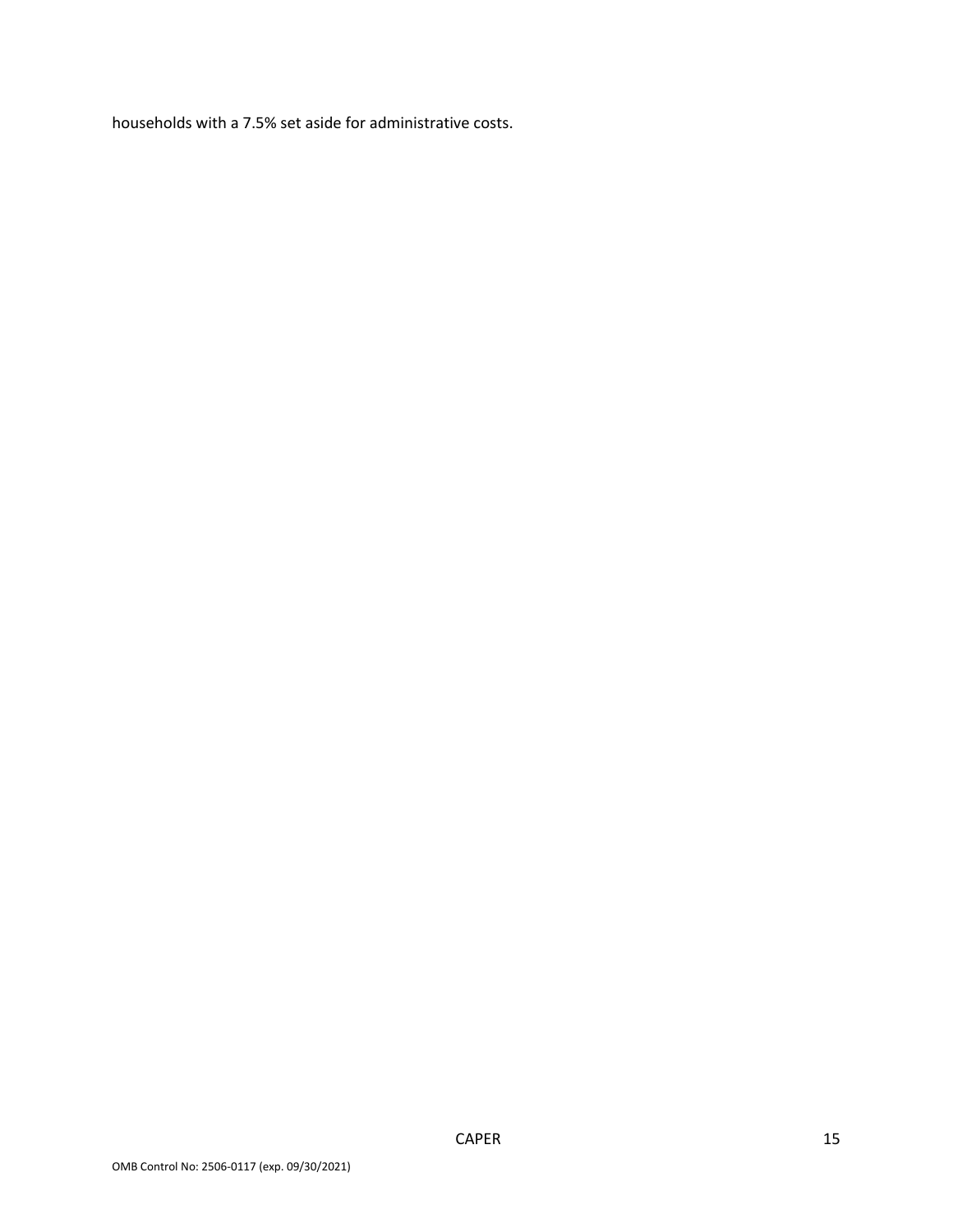#### **Leveraging**

## **Explain how federal funds leveraged additional resources (private, state and local funds), including a description of how matching requirements were satisfied, as well as how any publicly owned land or property located within the jurisdiction that were used to address the needs identified in the plan.**

The vast majority of CDBG activities are undertaken by municipal members of the Nassau Urban County Consortium, and non-profit organizations rather than by County departments. Depending on the project, municipalities regularly leverage CDBG funds with local capital dollars and state funds to complete streetscape improvement programs and other public facility improvement projects. The Nassau County Legislature also provides infrastructure funding for streetscapes, parks and other improvements through its Community Revitalization Program (CRP) which is part of the County's capital fund program. Communities leverage CRP funds with CDBG to finance infrastructure projects. Nonprofit organizations are routinely granted CDBG funding to supplement donations and other private and public grants to carry out service activities benefitting youth, seniors and the physically and mentally challenged. A large portion of CDBG-CV funding was awarded to non-profit agencies to undertake activities that benefit large portions of Nassau County and address coronavirus related problems. These projects were not highly leveraged as they were used to combat once in a lifetime pandemic related activities.

The County routinely issues RFP's for the development of County-owned properties. Most recently an RFP was advertised for a property that borders Freeport Village and the hamlet of Roosevelt. A developer is being vetted to determine the best use to the land and will likely include an affordable housing component. To leverage HOME funding, OCD encourages the use of the Nassau County Industrial Development Agency's (NCIDA) tax benefits for projects which include the development of housing and/or job creation projects.

The New York State REDC's Downtown Revitalization Initiative (DRI) is a sought after \$10 million-dollar planning grant to assist municipalities develop a comprehensive strategy to redevelop their downtown areas which will lead to job growth, affordable housing and catalyze future public and private investments. Hempstead Town, Oyster Bay Town, and Westbury were awarded this grant. Hempstead Town and Oyster Bay Town have leveraged CDBG dollars to compliment.

OCD contracts and works closely with National Development Council (NCD), a national non-profit organization whose mission is to increase the flow of capital for investment in low-income communities. NDC directs capital to support the development and preservation of affordable housing, the creation of jobs through training and small business lending and the advancement of livable communities through investment in social infrastructure. NDC provides technical assistance to OCD and consortium members. NDC was an integral partner utilizing CDBG-CV funds to provide grants to businesses impacted by coronavirus. This was leveraged with the Grow Nassau Loan fund.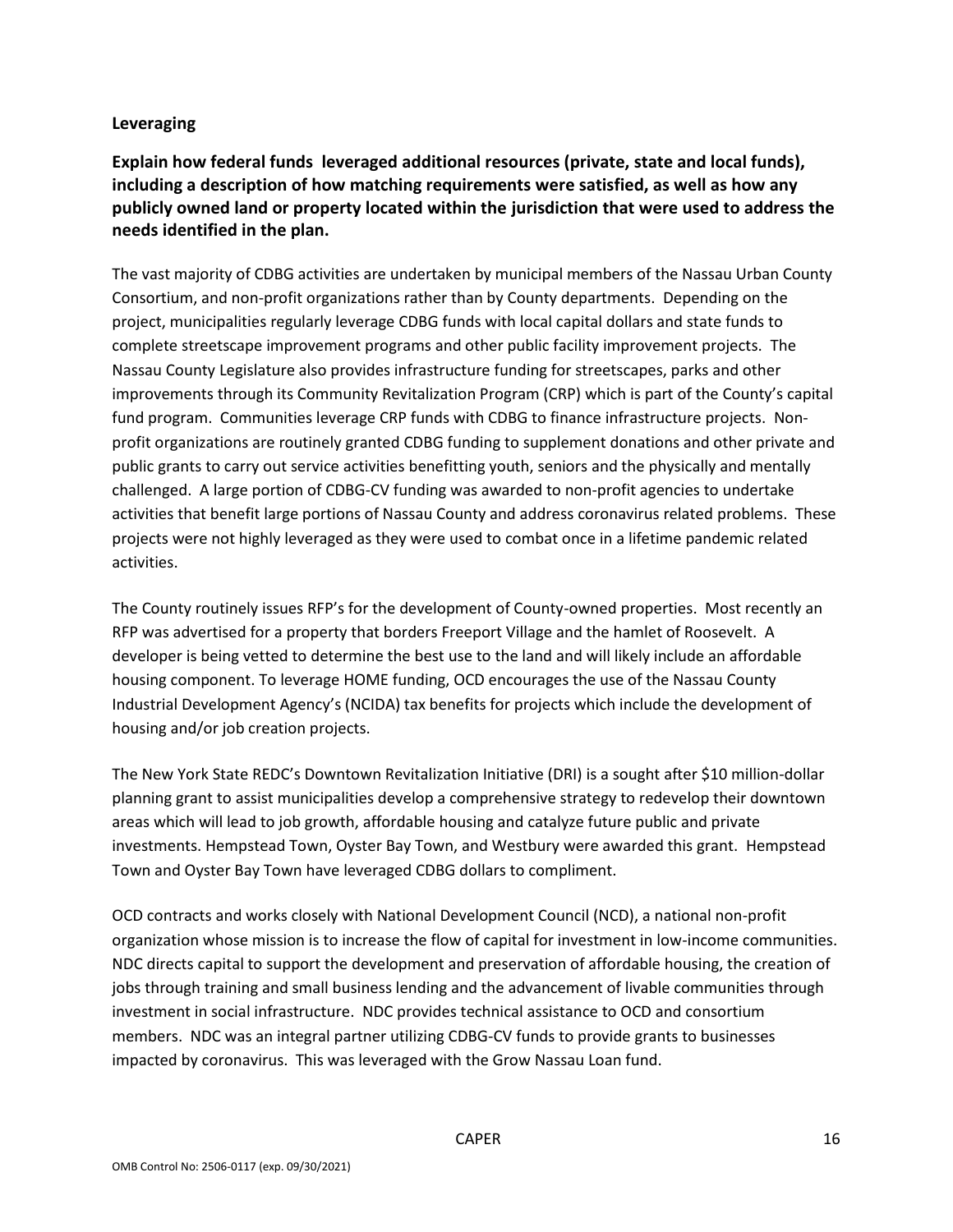| Fiscal Year Summary - HOME Match                                                                                                                                                                                                |                  |  |  |  |  |  |
|---------------------------------------------------------------------------------------------------------------------------------------------------------------------------------------------------------------------------------|------------------|--|--|--|--|--|
| 1. Excess match from prior Federal fiscal year                                                                                                                                                                                  | \$113,199,056.02 |  |  |  |  |  |
| 2. Match contributed during current Federal fiscal year                                                                                                                                                                         | \$18,081,046.29  |  |  |  |  |  |
| 3. Total match available for current Federal fiscal year (Line 1 plus Line 2)                                                                                                                                                   | \$131,280,102.31 |  |  |  |  |  |
| 4. Match liability for current Federal fiscal year                                                                                                                                                                              | \$111,999.58     |  |  |  |  |  |
| 5. Excess match carried over to next Federal fiscal year (Line 3 minus Line 4)                                                                                                                                                  | \$131,168,102.73 |  |  |  |  |  |
| $\sim$ . The contract of the contract of the contract of the contract of the contract of the contract of the contract of the contract of the contract of the contract of the contract of the contract of the contract of the co |                  |  |  |  |  |  |

**Table 5 – Fiscal Year Summary - HOME Match Report**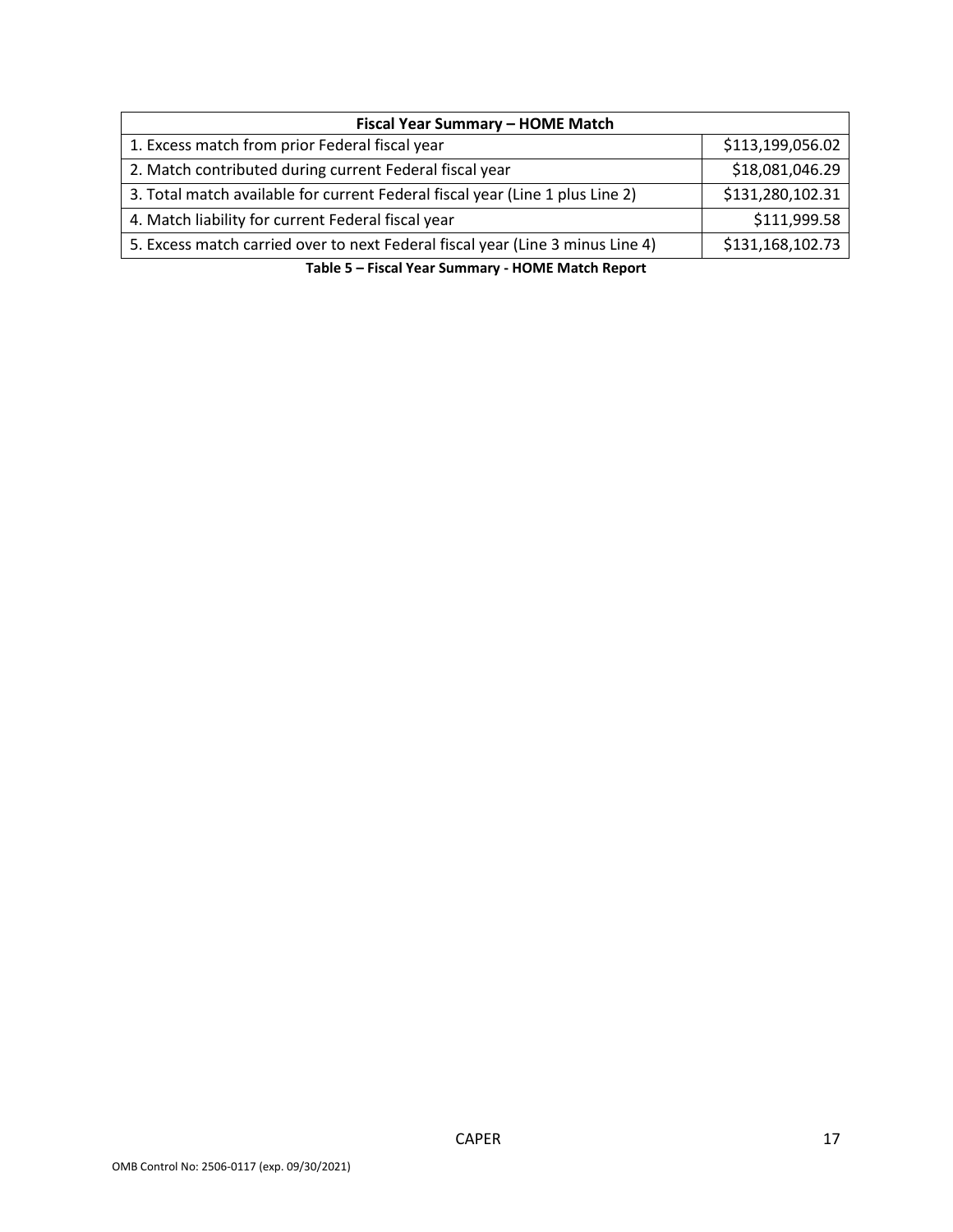|                                   | <b>Match Contribution for the Federal Fiscal Year</b> |                                  |                                            |                                    |                                   |                                                                                          |                                 |                     |
|-----------------------------------|-------------------------------------------------------|----------------------------------|--------------------------------------------|------------------------------------|-----------------------------------|------------------------------------------------------------------------------------------|---------------------------------|---------------------|
| <b>Project No. or</b><br>Other ID | Date of<br><b>Contribution</b>                        | Cash<br>(non-Federal<br>sources) | Foregone<br>Taxes, Fees,<br><b>Charges</b> | Appraised<br>Land/Real<br>Property | Required<br><b>Infrastructure</b> | <b>Site</b><br>Preparation,<br><b>Construction</b><br>Materials,<br><b>Donated labor</b> | <b>Bond</b><br><b>Financing</b> | <b>Total Match</b>  |
| 5792 – HOME<br>42-03A             | 09/14/20                                              | \$0.00                           | \$0.00                                     | \$0.00                             | \$0.00                            | \$0.00                                                                                   | \$0.00                          | \$0.00              |
| 5974 - HOME<br>42-03B             | 09/14/20                                              | \$0.00                           | \$0.00                                     | \$0.00                             | \$0.00                            | \$0.00                                                                                   | \$0.00                          | \$0.00              |
| $5406 - HOME$<br>$39-05$          | 10/26/20                                              | \$814,527.00                     | \$16,519.29                                | \$0.00                             | \$0.00                            | \$0.00                                                                                   | \$0.00                          | \$813,046.29        |
| $5408 - HOME$<br>40-04            | 12/30/20                                              | \$0.00                           | \$0.00                                     | \$0.00                             | \$0.00                            | \$0.00                                                                                   | \$0.00                          | \$0.00              |
| 5778 – HOME<br>41-04              | 03/17/21                                              | \$0.00                           | \$0.00                                     | \$0.00                             | \$0.00                            | \$0.00                                                                                   | \$17,250,000.0<br>0             | \$17,250,000.0<br>0 |

**Table 6 – Match Contribution for the Federal Fiscal Year**

## **HOME MBE/WBE report**

| <b>Program Income</b> – Enter the program amounts for the reporting period |                                                   |                                                         |                                           |                                               |  |  |  |  |  |
|----------------------------------------------------------------------------|---------------------------------------------------|---------------------------------------------------------|-------------------------------------------|-----------------------------------------------|--|--|--|--|--|
| <b>Balance on hand at</b><br>begin-ning of reporting<br>period             | <b>Amount received during</b><br>reporting period | <b>Total amount expended</b><br>during reporting period | <b>Amount expended for</b><br><b>TBRA</b> | Balance on hand at end<br>of reporting period |  |  |  |  |  |
|                                                                            | \$58,000                                          | \$53,000                                                |                                           |                                               |  |  |  |  |  |

**Table 7 – Program Income**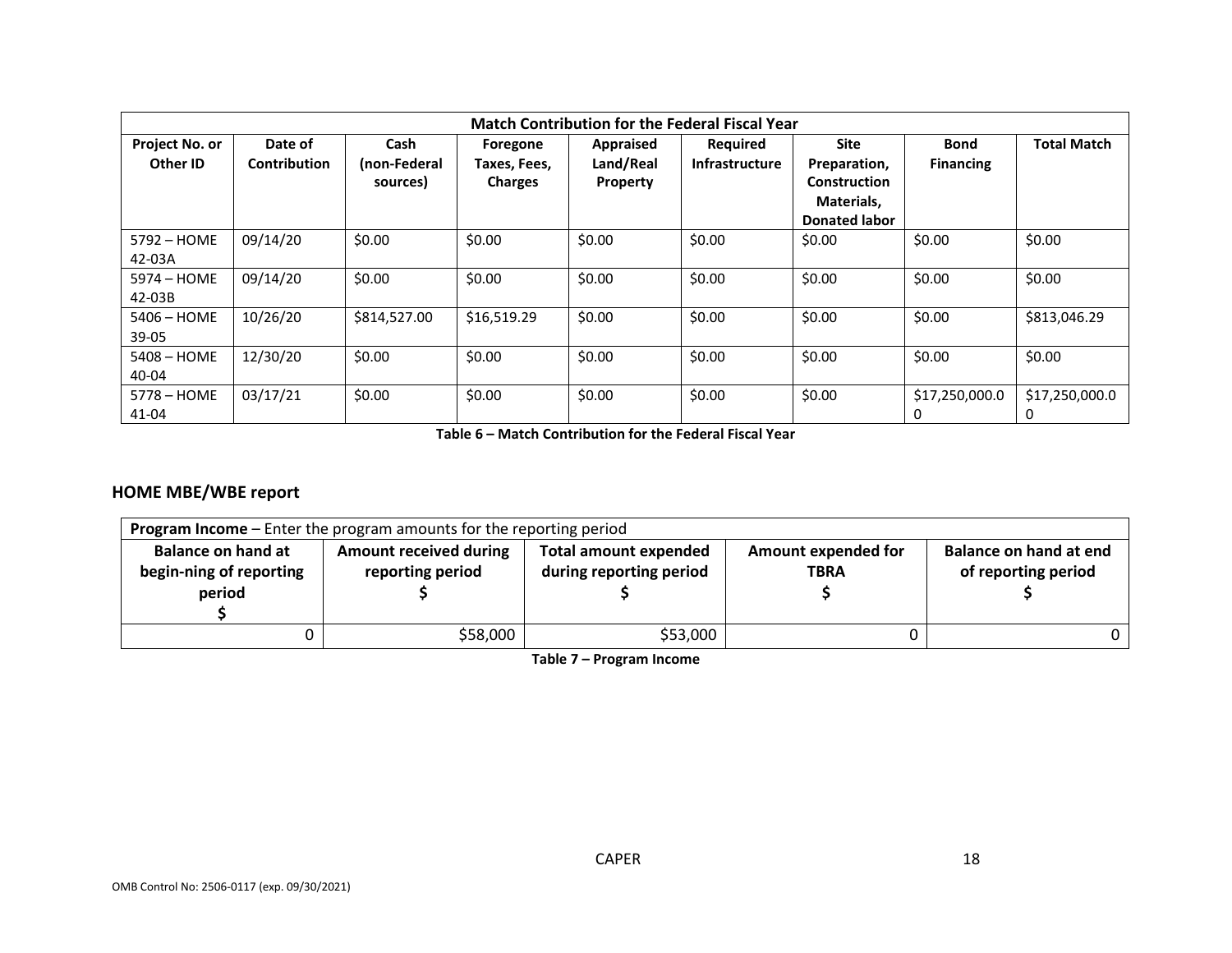| Minority Business Enterprises and Women Business Enterprises - Indicate the number and dollar |              |                                                |                                      |                   |                 |                 |  |  |
|-----------------------------------------------------------------------------------------------|--------------|------------------------------------------------|--------------------------------------|-------------------|-----------------|-----------------|--|--|
| value of contracts for HOME projects completed during the reporting period                    |              |                                                |                                      |                   |                 |                 |  |  |
|                                                                                               | <b>Total</b> |                                                | <b>Minority Business Enterprises</b> |                   |                 |                 |  |  |
|                                                                                               |              | <b>Alaskan</b>                                 | Asian or                             | <b>Black Non-</b> | <b>Hispanic</b> | <b>Hispanic</b> |  |  |
|                                                                                               |              | <b>Native or</b>                               | <b>Pacific</b>                       | <b>Hispanic</b>   |                 |                 |  |  |
|                                                                                               |              | American                                       | <b>Islander</b>                      |                   |                 |                 |  |  |
|                                                                                               |              | Indian                                         |                                      |                   |                 |                 |  |  |
| <b>Contracts</b>                                                                              |              |                                                |                                      |                   |                 |                 |  |  |
| Dollar                                                                                        |              |                                                |                                      |                   |                 |                 |  |  |
| Amount                                                                                        | 0            | 0                                              | 0                                    | 0                 | 0               | 0               |  |  |
| Number                                                                                        | 0            | 0                                              | $\Omega$                             | 0                 | $\mathbf 0$     | 0               |  |  |
| <b>Sub-Contracts</b>                                                                          |              |                                                |                                      |                   |                 |                 |  |  |
| <b>Number</b>                                                                                 | 0            | 0                                              | 0                                    | 0                 | $\mathbf 0$     | 0               |  |  |
| Dollar                                                                                        |              |                                                |                                      |                   |                 |                 |  |  |
| Amount                                                                                        | 0            | 0                                              | 0                                    | 0                 | 0               | 0               |  |  |
|                                                                                               | <b>Total</b> | Women<br><b>Business</b><br><b>Enterprises</b> | <b>Male</b>                          |                   |                 |                 |  |  |
| <b>Contracts</b>                                                                              |              |                                                |                                      |                   |                 |                 |  |  |
| Dollar                                                                                        |              |                                                |                                      |                   |                 |                 |  |  |
| Amount                                                                                        | 0            | 0                                              | 0                                    |                   |                 |                 |  |  |
| <b>Number</b>                                                                                 | 0            | 0                                              | $\Omega$                             |                   |                 |                 |  |  |
| <b>Sub-Contracts</b>                                                                          |              |                                                |                                      |                   |                 |                 |  |  |
| Number                                                                                        | 0            | 0                                              | 0                                    |                   |                 |                 |  |  |
| Dollar                                                                                        |              |                                                |                                      |                   |                 |                 |  |  |
| Amount                                                                                        | 0            | 0                                              | 0                                    |                   |                 |                 |  |  |

**Table 8 - Minority Business and Women Business Enterprises**

|        | Minority Owners of Rental Property - Indicate the number of HOME assisted rental property owners |           |                                                      |                   |                 |                 |  |
|--------|--------------------------------------------------------------------------------------------------|-----------|------------------------------------------------------|-------------------|-----------------|-----------------|--|
|        | and the total amount of HOME funds in these rental properties assisted                           |           |                                                      |                   |                 |                 |  |
|        | <b>Total</b>                                                                                     |           | <b>White Non-</b><br><b>Minority Property Owners</b> |                   |                 |                 |  |
|        |                                                                                                  | Alaskan   | Asian or                                             | <b>Black Non-</b> | <b>Hispanic</b> | <b>Hispanic</b> |  |
|        |                                                                                                  | Native or | <b>Pacific</b>                                       | <b>Hispanic</b>   |                 |                 |  |
|        |                                                                                                  | American  | <b>Islander</b>                                      |                   |                 |                 |  |
|        |                                                                                                  | Indian    |                                                      |                   |                 |                 |  |
|        |                                                                                                  |           |                                                      |                   |                 |                 |  |
| Number | 0                                                                                                | 0         | $\Omega$                                             | 0                 | 0               |                 |  |
| Dollar |                                                                                                  |           |                                                      |                   |                 |                 |  |
| Amount | 0                                                                                                | 0         | 0                                                    | 0                 | 0               |                 |  |

**Table 9 – Minority Owners of Rental Property**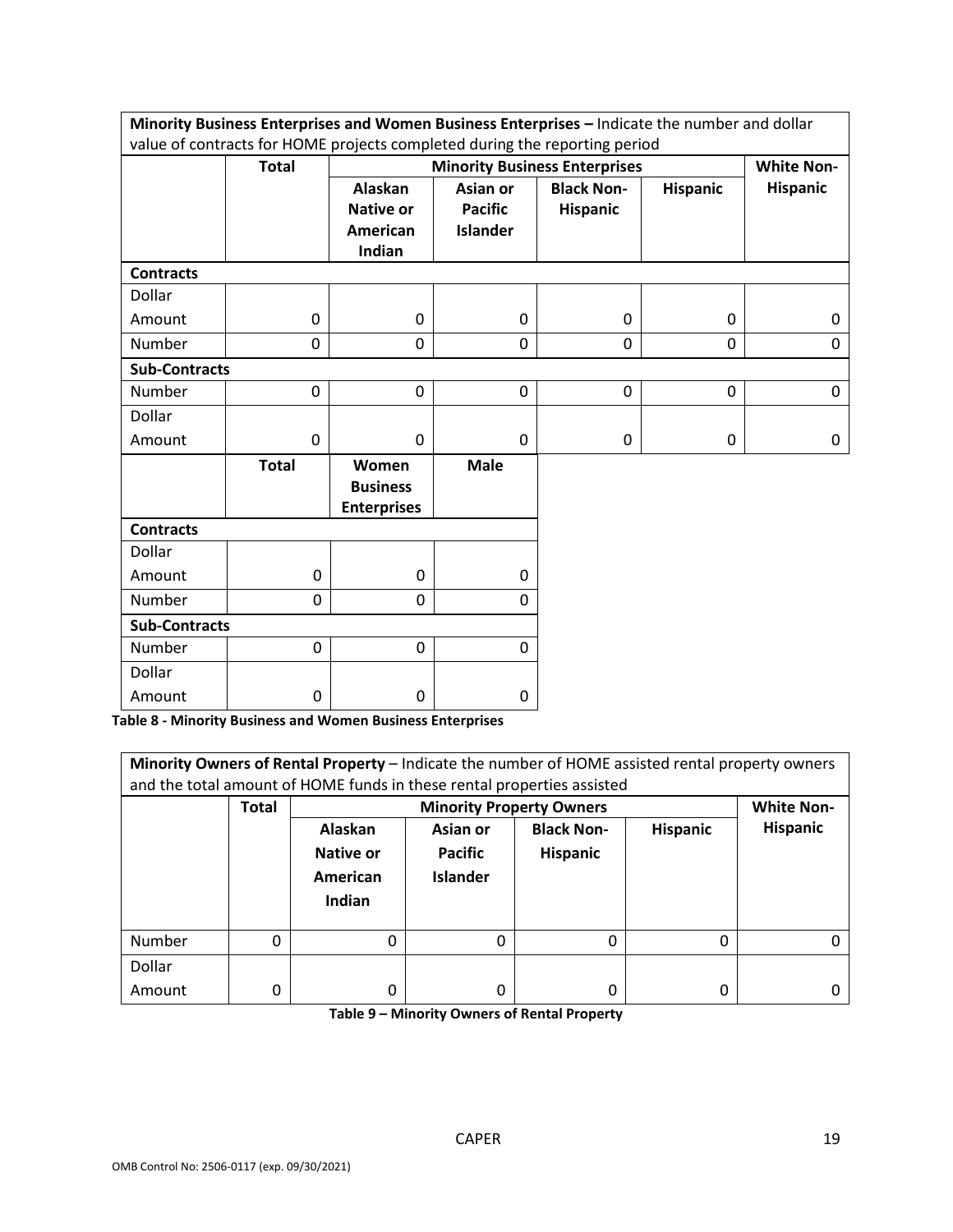| Relocation and Real Property Acquisition - Indicate the number of persons displaced, the cost of |                                                                                  |               |   |                 |   |                                      |                 |                   |
|--------------------------------------------------------------------------------------------------|----------------------------------------------------------------------------------|---------------|---|-----------------|---|--------------------------------------|-----------------|-------------------|
|                                                                                                  | relocation payments, the number of parcels acquired, and the cost of acquisition |               |   |                 |   |                                      |                 |                   |
|                                                                                                  | Parcels Acquired                                                                 |               |   | 0               |   | 0                                    |                 |                   |
| <b>Businesses Displaced</b>                                                                      |                                                                                  |               |   | 0               |   | 0                                    |                 |                   |
| <b>Nonprofit Organizations</b>                                                                   |                                                                                  |               |   |                 |   |                                      |                 |                   |
| Displaced                                                                                        |                                                                                  |               |   | 0               |   | 0                                    |                 |                   |
| <b>Households Temporarily</b>                                                                    |                                                                                  |               |   |                 |   |                                      |                 |                   |
| Relocated, not Displaced                                                                         |                                                                                  |               | 0 |                 | 0 |                                      |                 |                   |
|                                                                                                  |                                                                                  |               |   |                 |   |                                      |                 |                   |
| <b>Households</b>                                                                                | Total                                                                            |               |   |                 |   | <b>Minority Property Enterprises</b> |                 | <b>White Non-</b> |
| <b>Displaced</b>                                                                                 |                                                                                  | Alaskan       |   | Asian or        |   | <b>Black Non-</b>                    | <b>Hispanic</b> | <b>Hispanic</b>   |
|                                                                                                  |                                                                                  | Native or     |   | <b>Pacific</b>  |   | Hispanic                             |                 |                   |
|                                                                                                  |                                                                                  | American      |   | <b>Islander</b> |   |                                      |                 |                   |
|                                                                                                  |                                                                                  | <b>Indian</b> |   |                 |   |                                      |                 |                   |
|                                                                                                  |                                                                                  |               |   |                 |   |                                      |                 |                   |
| Number                                                                                           | 0                                                                                |               | 0 |                 | 0 | 0                                    | 0               | 0                 |

**Table 10 – Relocation and Real Property Acquisition**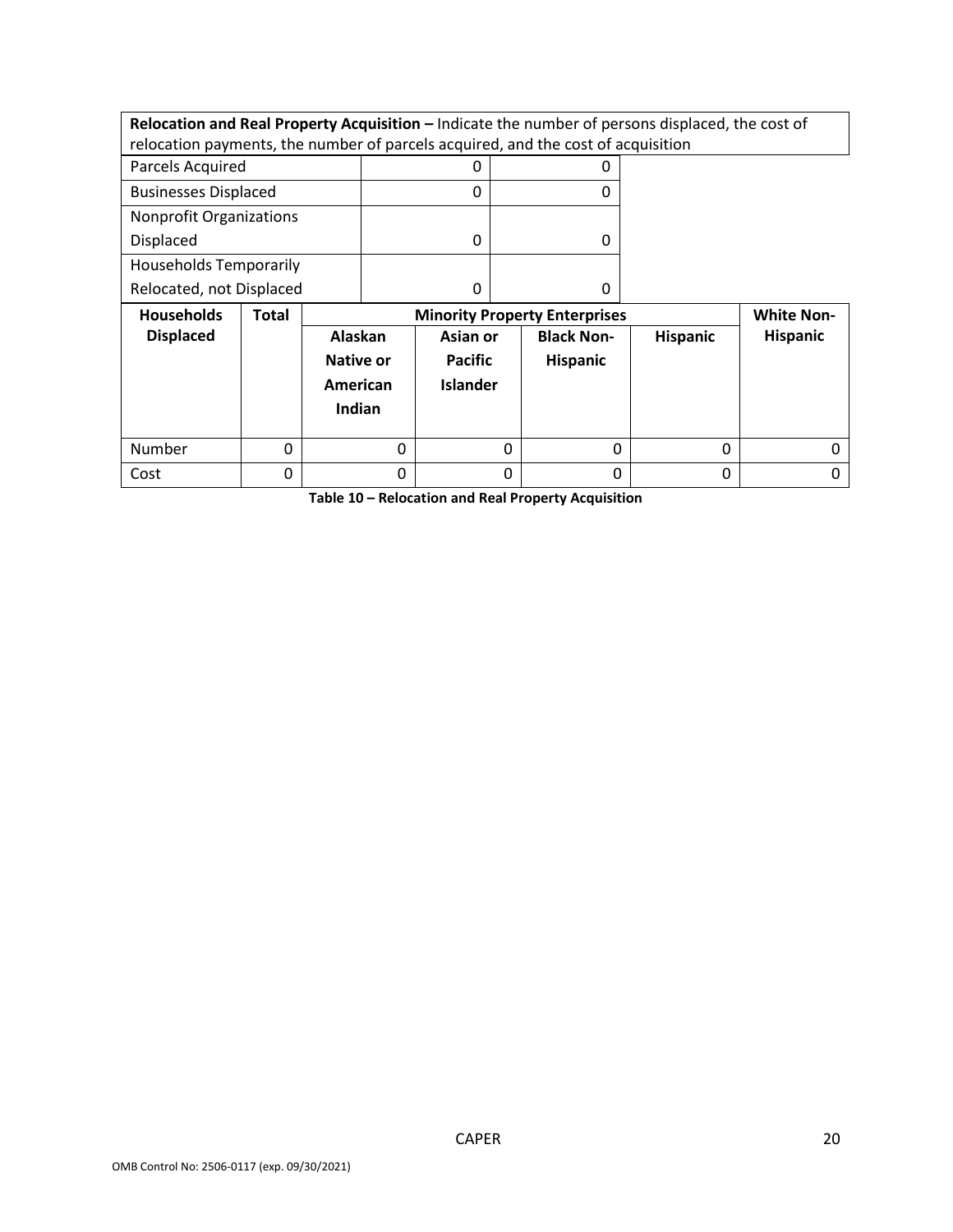## **CR-20 - Affordable Housing 91.520(b)**

**Evaluation of the jurisdiction's progress in providing affordable housing, including the number and types of families served, the number of extremely low-income, low-income, moderate-income, and middle-income persons served.**

|                                          | <b>One-Year Goal</b> | Actual                 |
|------------------------------------------|----------------------|------------------------|
| Number of Homeless households to be      |                      | 127 (13 MHANC and 114  |
| provided affordable housing units        | 1,500                | Homeless to permanent) |
| Number of Non-Homeless households to be  |                      |                        |
| provided affordable housing units        | 40                   |                        |
| Number of Special-Needs households to be |                      |                        |
| provided affordable housing units        | 5                    | 16                     |
| <b>Total</b>                             | 1,545                | 213                    |

| Table 11 – Number of Households |  |
|---------------------------------|--|
|---------------------------------|--|

|                                        | <b>One-Year Goal</b> | Actual |
|----------------------------------------|----------------------|--------|
| Number of households supported through |                      |        |
| <b>Rental Assistance</b>               | 40                   | 151    |
| Number of households supported through |                      |        |
| The Production of New Units            | 55                   |        |
| Number of households supported through |                      |        |
| <b>Rehab of Existing Units</b>         | 80                   | 59     |
| Number of households supported through |                      |        |
| <b>Acquisition of Existing Units</b>   | 2                    |        |
| <b>Total</b>                           | 177                  | 211    |

**Table 12 – Number of Households Supported**

#### **Discuss the difference between goals and outcomes and problems encountered in meeting these goals.**

NC OCD made every effort to reach the affordable housing goals, but difficulties persist due to the high cost of land, lack of available land, and high construction costs. The production of new rental units goal will be exceeded next program year. This will be due to an aggressive schedule for the Laurel Homes redevelopment project. Under this activity, the Nassau County Office of Community Development provided HOME funds to assist with the redevelopment of the Laurel Homes affordable housing complex in Roslyn Heights. The project involved the redevelopment of an existing 66-unit rental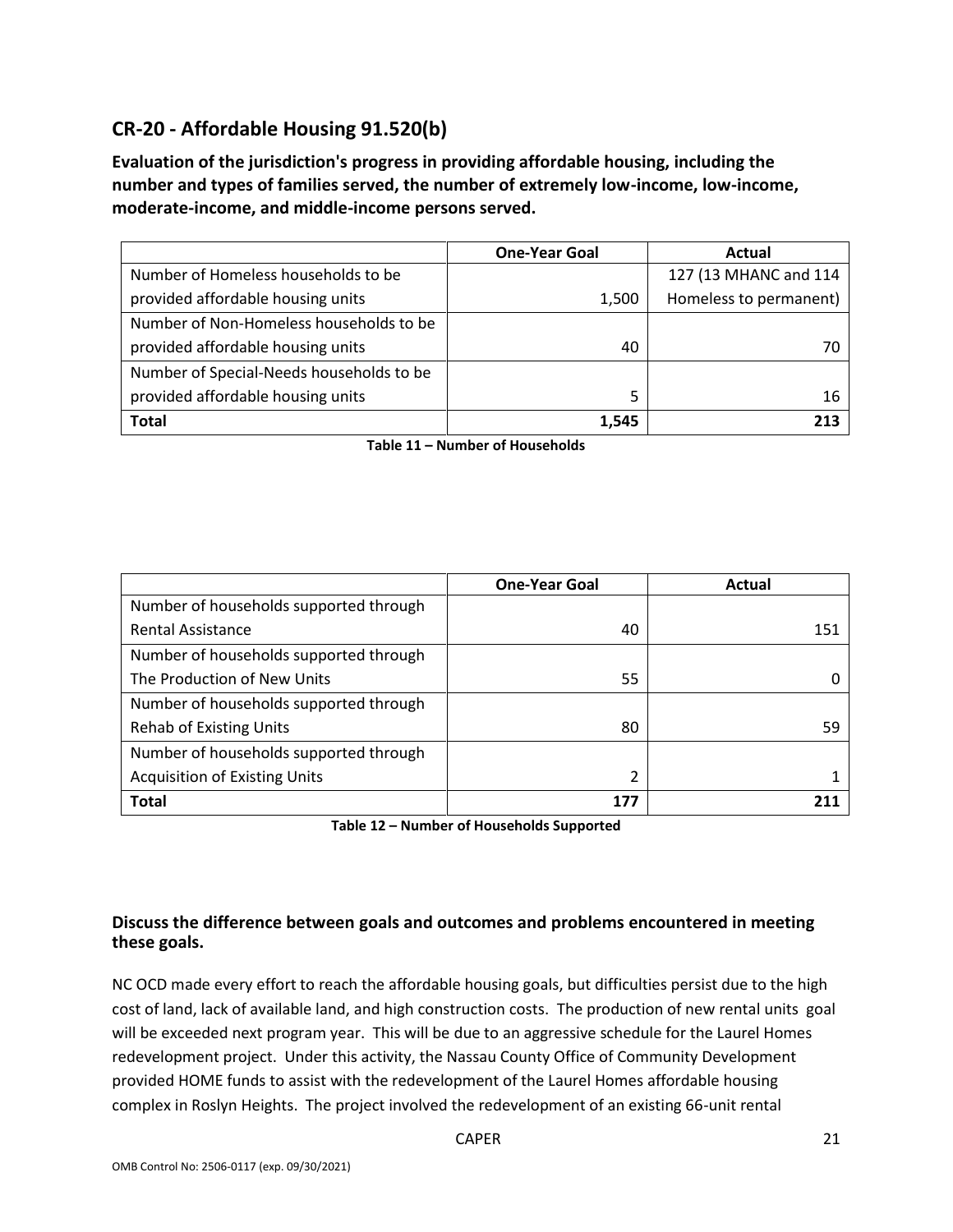complex by demolishing the existing buildings and replacing them with new modular constructed buildings. There was a sufficient number of vacant units to allow the development team to commence the construction of new buildings and demolition of existing buildings in stages to accommodate the existing residents on site through a phased relocation. The completed development allows for an additional 8 units of housing to be included. The new development will consist of 74-units in eight (8) residential buildings totaling approximately 76,628 square feet. The unit mix of sixteen 1-bedroom units, twenty-six 2-bedroom units, sixteen 3-bedroom units, thirteen 4-bedroom units and three 5 bedroom units will be an increase of eight 1-bedroom units beyond the current development. Twentynine units will be Project-Based Section 8 units. CDBG funds were also provided to build a state-of-theart playground for residents. Further, the original 55 units projected which is currently still in production in Freeport – Bergen Place, will also be completed during the next program year. Expected lease-up is February 2022.

Other goals were not attained during the program year including direct homeownership assistance to first-time homebuyers. During the program year, the housing market saw a dramatic increase in purchase prices. In the best of times, working with first-time homebuyers can be challenging as the housing stock in Nassau County is generally not affordable, thus finding a home in Nassau County within the HUD dollar threshold can be difficult. Out of the 15 households projected to be assisted, only two homes closed during the program year. The rehabilitation of existing units underperformed which as well can be attributed to COVID-19 and the hesitancy of the elderly to let inspectors into the house. Most of the owner-occupied residential rehabilitation is performed on homes owned by senior citizens.

Finding permanent homes for homeless households ranks as a high priority for the County. Shelter or motels stays should be a very short lived, however due to COVID-19 and the health crisis that it caused, Nassau DSS utilized motels to house individuals living on the streets for a longer period of time. The INN's Journey Program was devised explicitly to house people during the pandemic. Within the next few months, the INN must address the future of these motel inhabitants. During the year, 114 households were permanently housed moving out of emergency shelters and/or motels.

Affordable special needs housing for the frail elderly and disabled is a challenge in the County. People are living longer and are unable to live alone or maintain their own home or apartment. To address this issue, OCD has funded Harvest Houses, which operates two residences for seniors which is a successful model of shared housing. The residences can house a total of 16 senior citizens at a very low cost. The Mental Health Association of Nassau County (MHANC) manages two programs for housing homeless persons with mental disabilities. A total of 13 individuals are housed through this program. During the program year, 114 households that were formally homeless were moved to permanent housing. COVID's financial impact on renters led to an eviction moratorium which is still in effect. Nassau County's ESG Homeless Prevention Program assisted zero households with rental arrears during the program year. The fact that renters were not in jeopardy of being evicted rendered the program inoperable. Nassau County funded Community Development Corporation of LI with CDBG-CV funds to assist County residents with rental arrears. A total of 151 households were assisted by the program and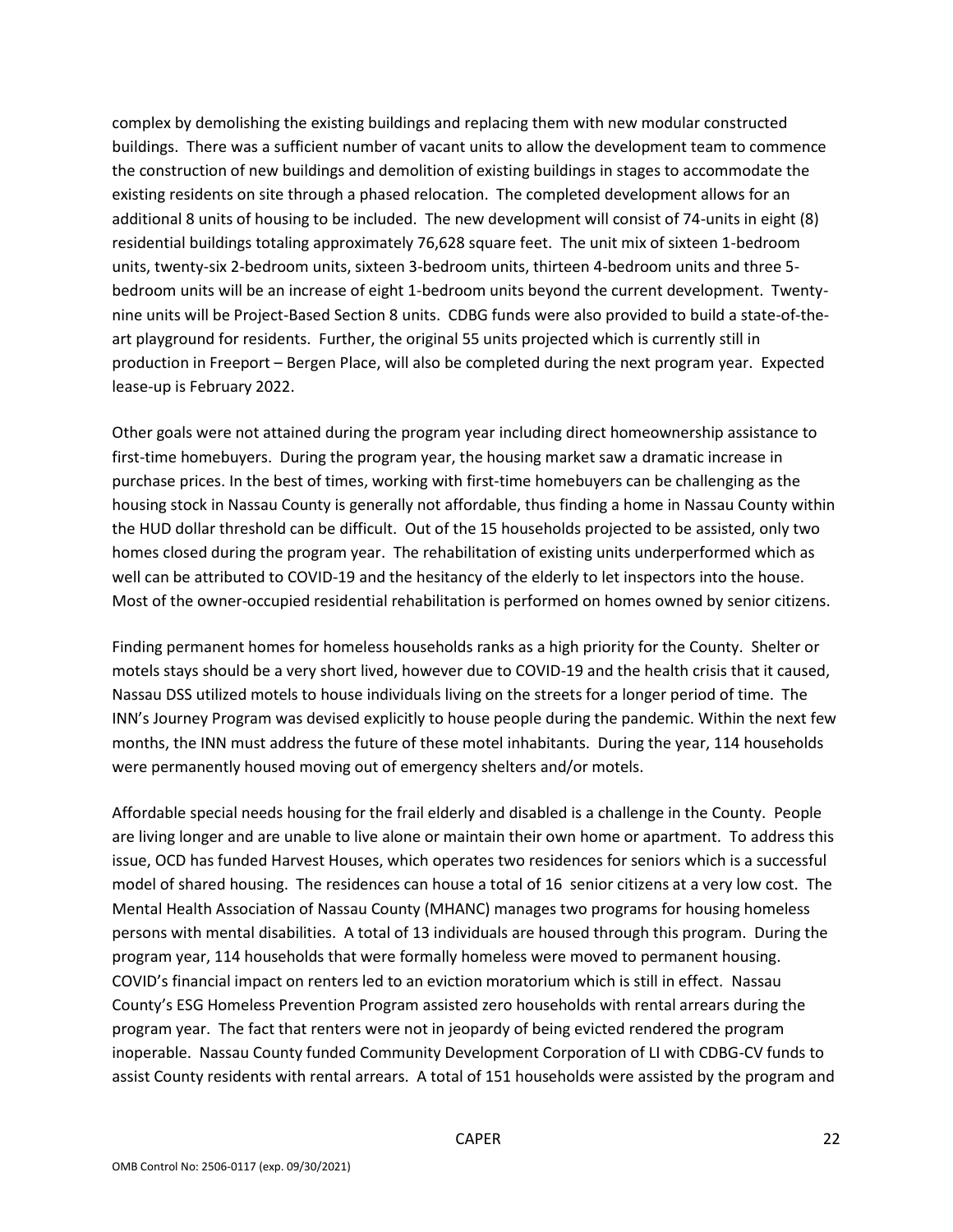are no longer in jeopardy of being evicted. This program is ongoing and receiving applications on a daily basis.

59 residential rehabilitation projects were carried out consortium-wide to the benefit of low/mod income households. This fell a short of the anticipated yearly goal of 80 due to COVID. OCD will continue to work with consortium members to better market this important program.

#### **Discuss how these outcomes will impact future annual action plans.**

Future Action Plans should include more attainable goals if the pandemic does not negatively impact households and businesses.

**Include the number of extremely low-income, low-income, and moderate-income persons served by each activity where information on income by family size is required to determine the eligibility of the activity.**

| <b>Number of Households Served</b> | <b>CDBG Actual</b> | <b>HOME Actual</b> |
|------------------------------------|--------------------|--------------------|
| <b>Extremely Low-income</b>        | 79                 |                    |
| Low-income                         | 105                |                    |
| Moderate-income                    | 26                 |                    |
| Total                              | 210                |                    |

**Table 13 – Number of Households Served**

#### **Narrative Information**

For Affordable Housing Projects:

The number of extremely low –income renter households = 71 CDC The number of extremely low income owner households = 8 Res. Rehab. The number of low income renter households = 78 CDC. The number of low income owner households – 27 – Res. Rehab The number of moderate income renter households = 2 CDC The number of moderate income owner households = 24 The number of homeless persons served = 1,679

Nassau County addresses the needs of extremely low, low, and moderate-income households via various public service and housing programs. Most public services funded by the County are categorized as low/mod limited clientele – based on household size and income. As for housing programs, OCD funds the Down payment Assistance Program (DPA), administers the Residential Rehabilitation Program, and with CDBG-CV funding created a rental assistance program for those households impacted by COVID-19. Community Development Corporation of Long Island administered the program and assisted 151 households during the program year. Production of new owner-occupied and rental units and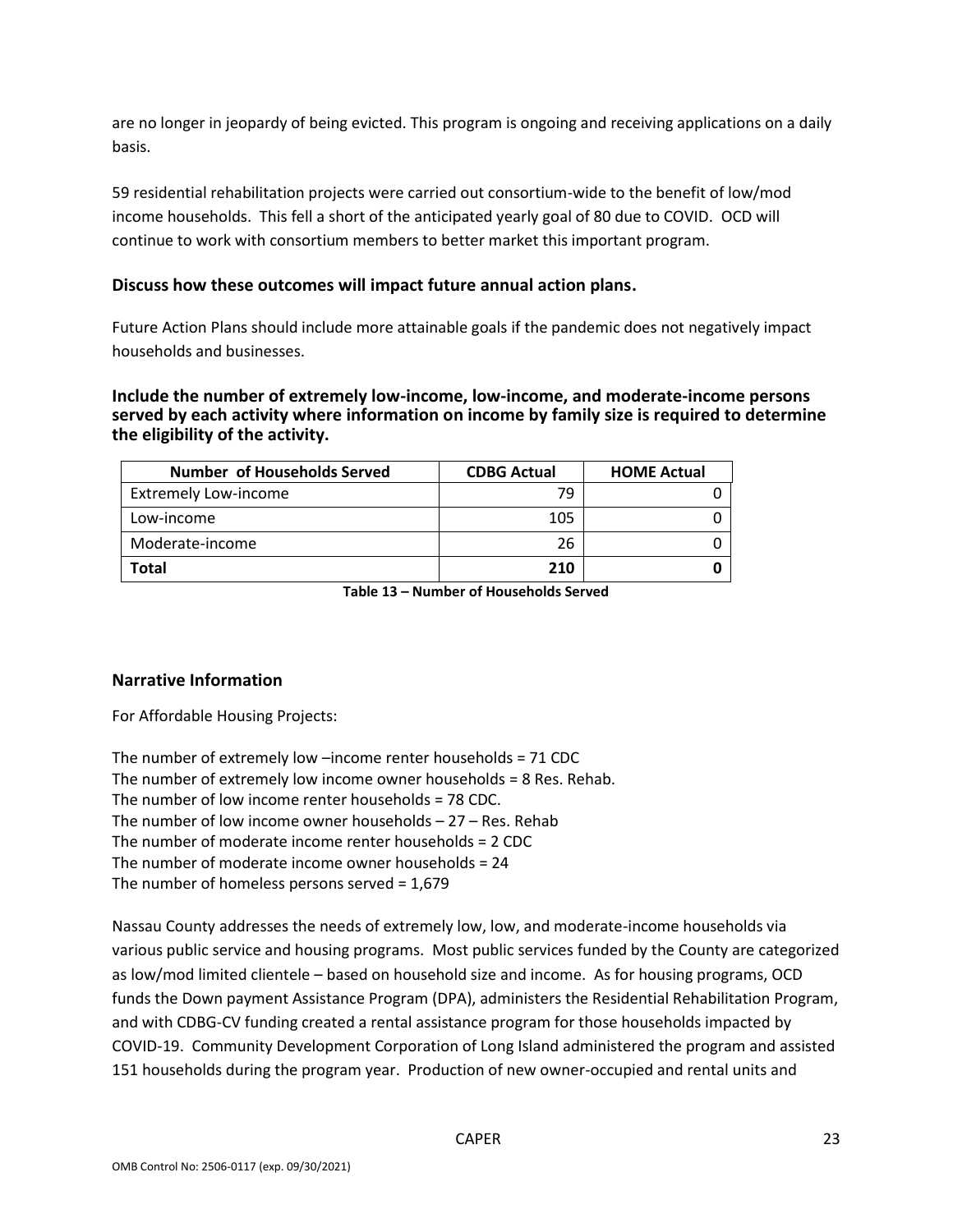substantial rehabilitation of existing units are a priority. These projects are carried out throughout the County and the recipients must meet all income eligibility requirements as set forth by HUD.

HUD's Worst-Case Housing Needs, 2020 Report collected national data and analyzed critical housing problems facing very low-income renting families. Renter households with very low incomes who do not receive government housing assistance are defined as having worst case needs for adequate, affordable rental housing if they pay more than one-half of their income for rent, live in severely inadequate conditions, or both. Drawing on data from the 2019 American Housing Survey (AHS), this report finds there were 7.77 million renter households with worst case needs in 2019, a substantial affordable housing problem although not significantly different from 2017 levels. The private market and public rental assistance programs together made available only 62 affordable units per 100 very low-income renters in 2019. The subsequent COVID-19 pandemic and associated economic recession that began early in 2020 poses great risk of widespread housing problems.

The County addresses worst case housing needs by seeking to aid those households that do not currently receive some sort of government subsidy. This can be accomplished by extending the County's Housing Choice Voucher (HCV) Program to households on the waiting list as vouchers become available. Under this program, the tenant must pay approximately 30% of their income towards the rent, which is more tenable than paying more than 50% of total household income. Typically the Emergency Solutions Grants Homeless Prevention Program can assist with those very low income renters with rental assistance by providing housing relocation and stabilization services and shortand/or medium-term rental assistance. This is necessary to prevent an individual or family from moving into an emergency shelter. However due to the eviction moratorium, this was impossible. HUD did not waive the 72-hour eviction notice requirement, so these funds remain unspent for both regular ESG and ESG-CV. Once the moratorium is lifted OCD expects to get a deluge of referrals. With the build-up of funding OCD anticipates being able to assist numerous households – from 30 – 50% AMI depending on whether it is with ESG or ESG-CV. Case management will be a strong component of the program to ensure that the household can remain housed.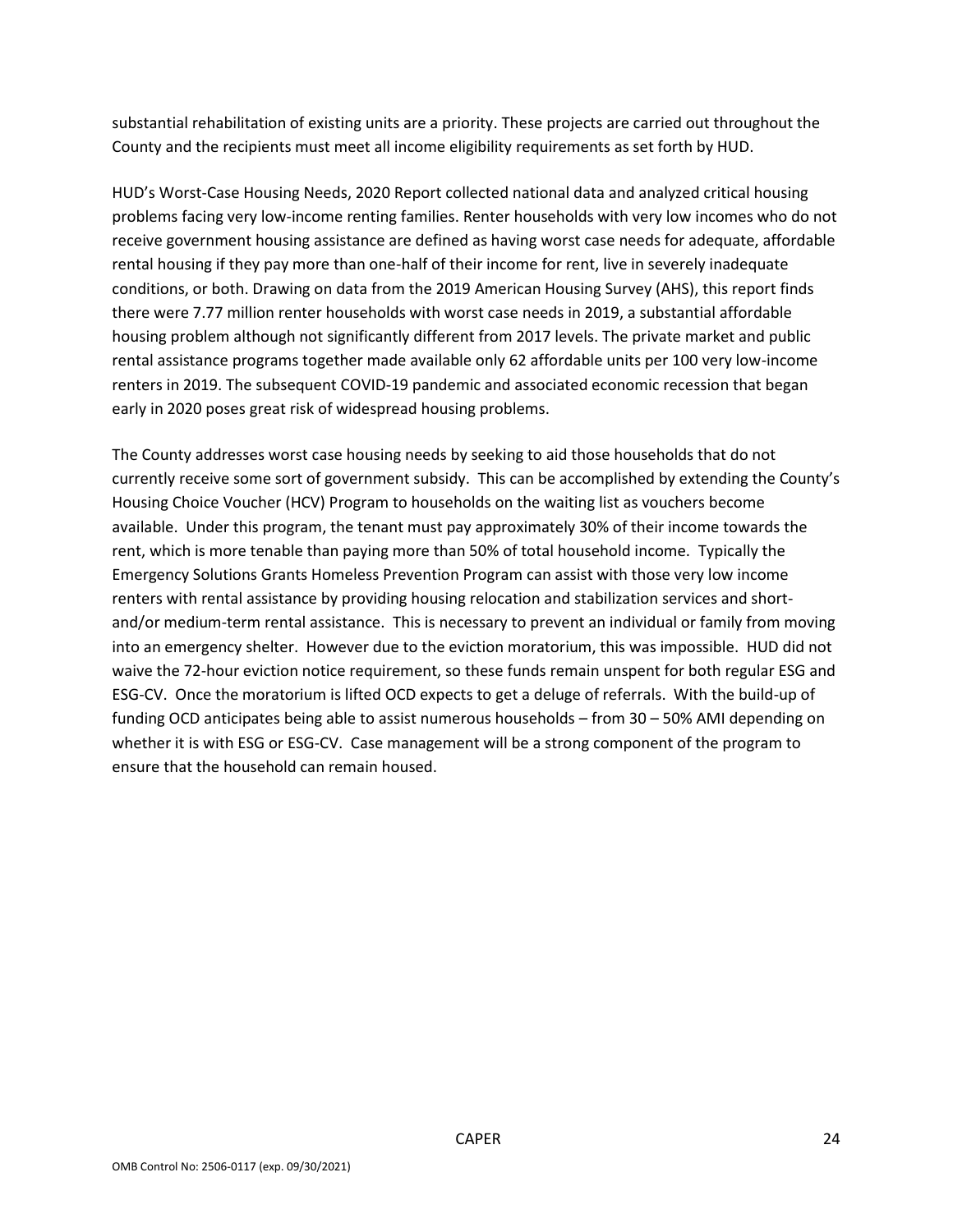## **CR-25 - Homeless and Other Special Needs 91.220(d, e); 91.320(d, e); 91.520(c)**

**Evaluate the jurisdiction's progress in meeting its specific objectives for reducing and ending homelessness through:**

## **Reaching out to homeless persons (especially unsheltered persons) and assessing their individual needs**

The impact of COVID-19 has certainly wreaked havoc on the County and its ability to reach unsheltered persons. Trying to get homeless individuals living on the street into a shelter has proved challenging. This is especially true if an individual is exhibiting signs of COVID. Nassau County DSS Homeless Intervention Team (HIT) made extraordinary efforts to reach the homeless and directed them to places for treatment. To meet the needs for isolation for COVID positive homeless clients or those needing to quarantine after exposure to COVID and to protect our congregate care settings from a COVID outbreak, Nassau County DSS developed an Isolation Site. DSS partnered with our local Federally Qualified Health Center to provide medical monitoring at the site. With all this happening, Nassau County has experienced a decline in homelessness during the pandemic. ESG CV funding was awarded to DSS to help defray the Isolation Site costs.

Nassau County has been funding a Homeless Intervention Team (HIT) which is part of the Adult Protective Services (APS) unit under the County's Health and Human Services department. HIT receives referrals from police departments, government officials, business owners and concerned Nassau County residents. HIT partners with "Empower, Assist, CARE" (EAC's) Meals on Wheels program to bring a 5-day supply of non-perishable boxed food to street homeless. Additionally, HIT brings blankets, sneakers, clothing, soap and toothpaste to homeless living in the street, parks, etc.

HIT staff try to engage with the homeless and offers services for which the person may qualify. For homeless individuals interested in applying for benefits, HIT assists the person in applying for Medicaid and SNAP. If a homeless person expresses an interest in entering emergency shelter for example, HIT connects the person with the Emergency Housing unit at DSS. HIT maintains its own tracking system for homeless people with whom HIT comes in contact. The system captures the date, time, name, physical description of the person and location at the time contact is made. This system allows HIT to easily identify homeless individuals who are referred to the team and records known places that homeless frequent in order to conduct regular outreach.

If after meeting with HIT a person agrees to accept a shelter bed, HIT notifies the Street Outreach team for the CoC and they come into Nassau County to meet with the person in the field to do the application. HIT refers any client who provides a name to the Coordinated Entry System for entry into HMIS which also places the person on the By-Name/Prioritization List for the region. HIT estimates that 60% of the homeless persons they encounter are captured this way in HMIS.

The Long Island Coalition for the Homeless (LICH), the lead agency of the CoC, was granted ESG CV Street Outreach funds to reach the unsheltered population. Street Outreach workers connect with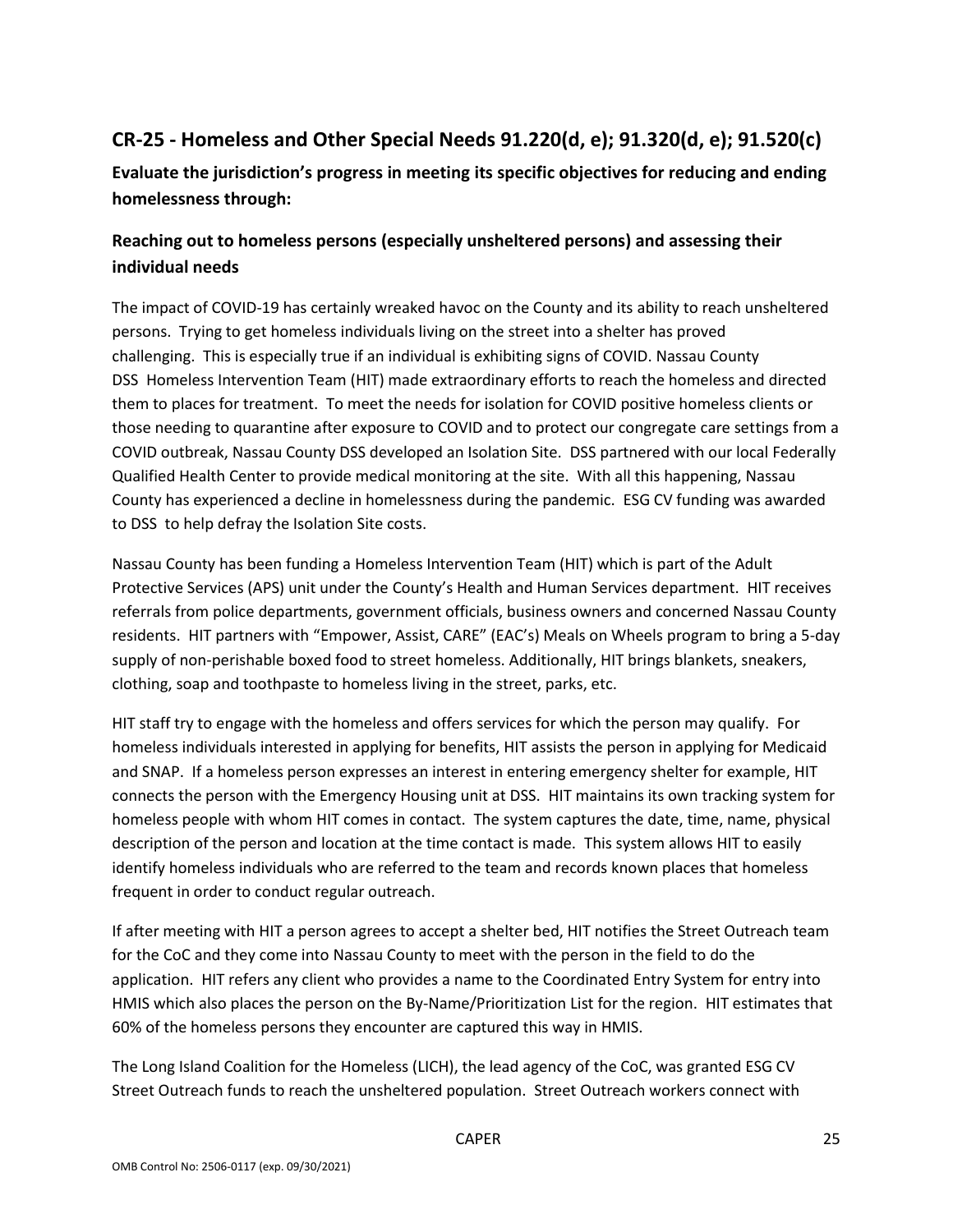homeless individuals and have adapted a "housing first" policy. In addition to meeting immediate needs, the outreach workers focus on housing-related services and goals. Outreach workers assist with obtaining benefits completing housing applications and enrolling in services. LICH is also running a Vaccine Program, so that more street homeless persons have access to the Covid-19 vaccine. Outreach workers connect with street homeless persons interested in getting the vaccine, and transport them to vaccination sites.

United Veterans Beacon House (UVBH) was also granted Street Outreach funds through ESG CV and their team works with the CoC to target specific geographic areas on Long Island to connect with those who are in need of emergency shelter. UVBH also addresses the immediate needs of the street homeless, but also employs the "housing first" policy. Their Street Outreach workers are able to connect homeless individuals to supportive services, provide PPE supplies, and address other unmet needs.

The Interfaith Nutrition Network (THE INN) was awarded ESG CV funding to run an emergency shelter program, The Journey Program, for those who are homeless but are ineligible for DSS Emergency Housing. Due to the high risk of COVID-19 among unsheltered homeless, The INN developed a program to connect these individuals to safe shelter; they provide meals and case managers help to connect individuals to available benefits/entitlements and supportive services. The INN works together with UVBH to assess individuals and place them in safe shelter, such as motels.

#### **Additional Text for CR-25**

CoC Street Outreach continues to have a strong relationship with the Mary Brennan INN (MBI) in Hempstead, which is a major drop-in center for those who are homeless in Nassau County. The INN offers a hot meal, showers, toiletries, and access to a food pantry and a clothing boutique, Monday through Friday. Although their services were slightly curtailed during Covid, they were still able to provide bagged meals at the Mary Brennan INN. Additionally, The INN runs the Center for Transformative Change (CTC) which offers homeless individuals assistance with benefits, access to computers, employment assistance, and connections to permanent housing and permanent supportive housing either through New York State Office of Mental Health Single Point of Access (SPA) or permanent supportive housing (PSH) beds through the CoC. The INN regularly pays directly for psychiatric evaluations for homeless individuals who do not have health insurance, and they staff social workers both at MBI and CTC who are able to write the psycho-social reports. These reports are required to enter both PSH beds through the CoC as well as supportive housing beds through New York State Office of Mental Health or SPA beds.

There is constant coordination between the street outreach programs; UVBH, LICH and the INN Journey Program. The CoC Outreach coordinates with MTA Outreach and HIT to identify and outreach chronically homeless persons. CoC Outreach receives referrals from the CoC Street Homeless Hotline (an access point for Coordinated Entry), from homeless persons directly, libraries, hospitals, jails, and active community members/homeless advocates reporting homeless people they observe in the community. The CoC Outreach Team partners with Health Home Care Coordination teams, which provide linkages to medical services as a necessary step for housing eligibility. LICH has established a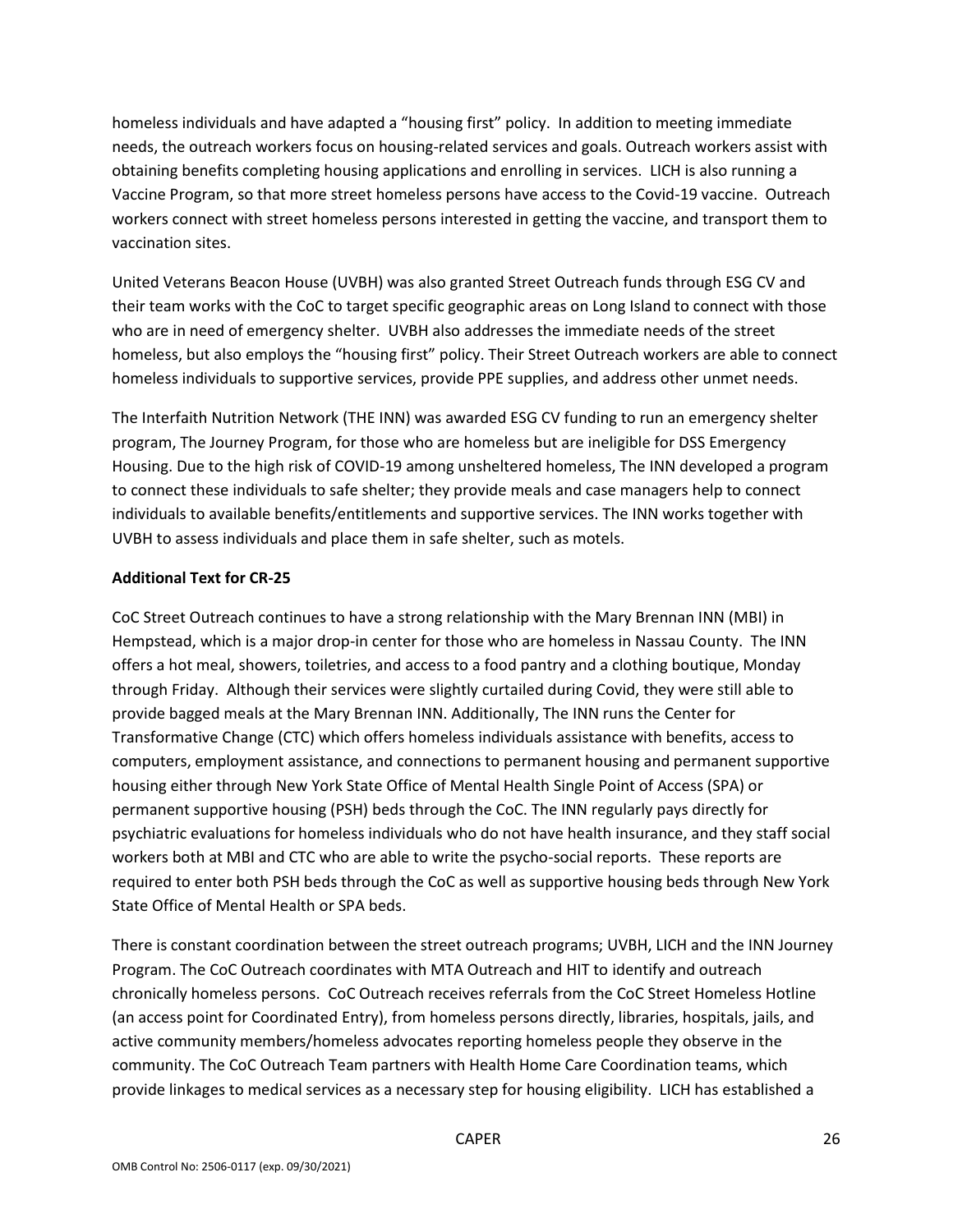partnership with a medical center in Suffolk to go into the field to conduct psychiatric evaluations and psycho-social reports necessary to apply for permanent supportive housing beds for those that are street homeless and have Medicaid. CoC Outreach can also transport clients to medical appointments and housing intakes. Nassau County's ESG CV program has provided funding for a van to be used by the LICH for their ever-expanding Street Outreach work. CoC Outreach also provides basic needs items from the LICH Boutique to persons living on the street. CoC Outreach documents client engagements uses secure digital file cabinets to store disability and housing documentation, and refers client to housing, all directly in/through HMIS.

As OCD develops stronger relationships in Nassau County communities through our ESG work, we hear time and again that members of the community are meeting the needs of the street homeless in Nassau County outside of the formal, government/non-profit resources. Street Outreach providers are utilizing the HMIS data system in order to enter the people they have been serving into the system. A total of 118 persons were assisted via Street Outreach initiatives.

#### **Addressing the emergency shelter and transitional housing needs of homeless persons**

Nassau County has experienced a decline in homelessness during the pandemic, partly due to the eviction moratorium in place. Shelters have reported lower than normal numbers; likely due to the fact that families or individuals who may have been evicted and needed to enter the shelter system, are not being evicted. Recently NYS has extended the moratorium until January 15, 2022, which will impact the emergency shelter numbers. In addition, due to the high risk of street homeless persons of getting COVID, individuals and families are being housed in Medical Isolation Sites through DSS or in motels through The INN's Journey Program.

ESG funding, both regular and CV, supports a small portion of the emergency shelters in Nassau County. OCD continues to support the work of some of the most established non-profits in Nassau County dedicated to serving the homeless through operating emergency shelter programs. Through the additional ESG CV funding NC received, we were able to connect with shelters we have not supported in the past because our funds were limited. NC OCD is continually discovering resources and developing referral channels to support the housing security of our lowest income Nassau County residents. OCD shares this network and information with the ESG funded shelters. ESG believes that these non-profits are the most qualified to move shelter stayers to permanent housing ESG continues to supplement the monies paid by DSS to these non-profits in order to ensure that the most highly skilled and reputable providers keep their shelter doors open. ESG funds two transitional housing programs—one for pregnant or parenting young mothers and the other for runaway youth. ESG expects to continue this commitment to serving both vulnerable populations.

**Helping low-income individuals and families avoid becoming homeless, especially extremely low-income individuals and families and those who are: likely to become homeless after being discharged from publicly funded institutions and systems of care (such as health care facilities, mental health facilities, foster care and other youth facilities, and corrections programs and institutions); and, receiving assistance from public or private agencies that**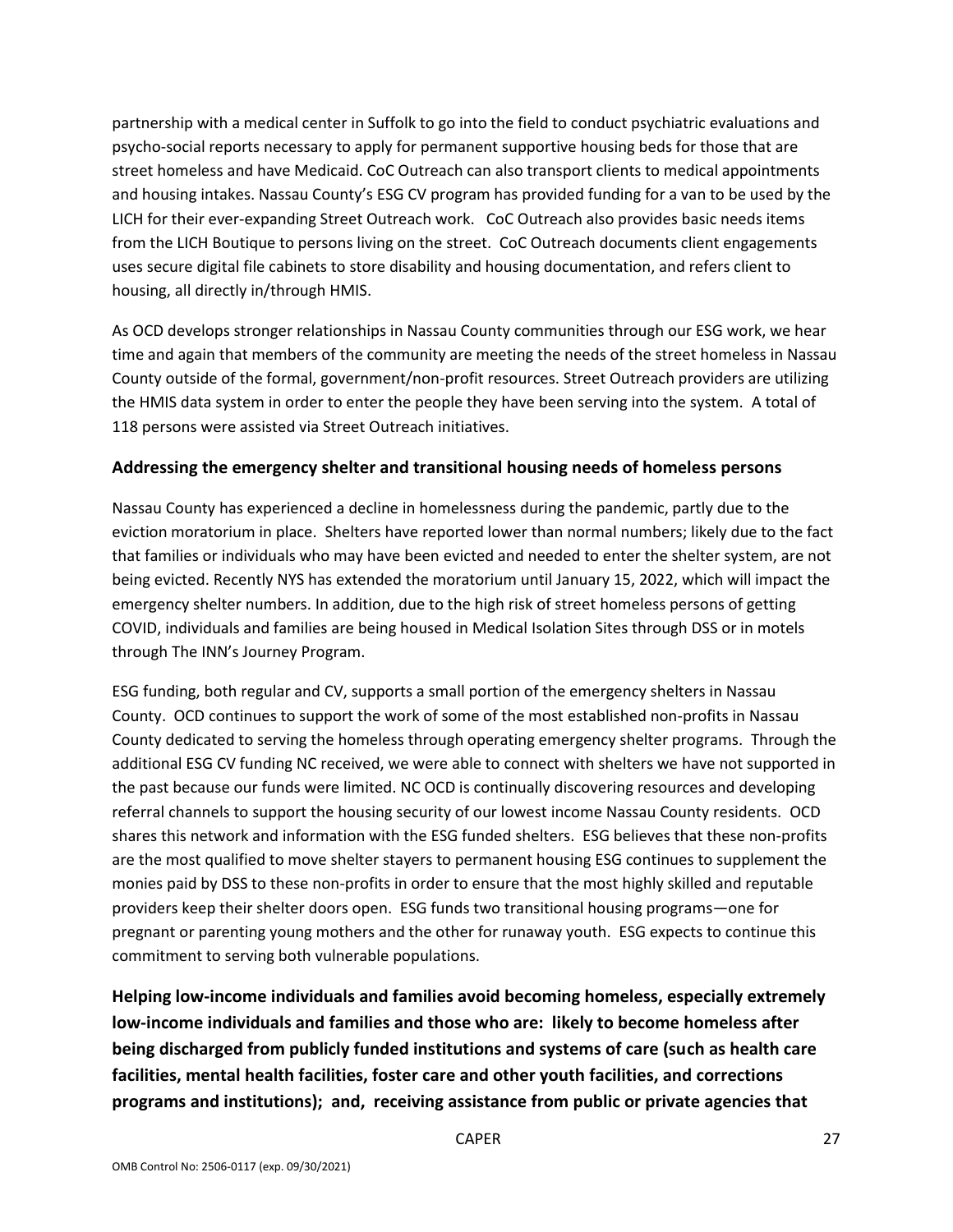#### **address housing, health, social services, employment, education, or youth needs**

OCD continues to believe strongly in the Homeless Prevention component of ESG. Over the course of several years, OCD in partnership with DSS, has developed into a well-known and often relied on resource for all residents of Nassau County who are unstably housed. OCD through our ESG Homeless Prevention program serves as the Coordinated Entry for Homeless Prevention in Nassau County. NC OCD, through ESG CV, was able to fund two other Homelessness Prevention Programs in Nassau; Options for Community Living and The Salvation Army. These programs will provide support to those tenants at risk of becoming homeless. OCD also works closely with PHAs in Nassau County, the legislative offices of local and state officials, Nassau County Department of Social Services, Health Home Care Coordinators, hospitals, senior centers, nursing homes. assisted living facilities, pro bono attorneys, and churches. As the Coordinated Entry point for Homeless Prevention in Nassau County, our office provides direct support to Nassau County residents and all people working with Nassau County residents who are at risk of losing their housing.

Due to the eviction moratorium and its extension through January 15, 2022, it has been difficult to utilize the ESG HP funding, as we are not seeing eligible cases. Tenants are not being evicted and many are sheltering in place. We continue to evaluate any/all outreach calls and OCD, together with Options and Salvation Army, are ready and able to assist eligible individuals and families.

OCD has established two public access lines—one for Homeless Prevention questions and referrals and the other for anyone immediately facing formal eviction. OCD helps tenants navigate tenant-landlord court and the process for applying for an Order to Show Cause to stop an eviction. ESG works closely with our local non-profit legal services agency (Nassau Suffolk Law Services) to protect the housing of highly vulnerable Nassau County residents with serious mental illness, physical disabilities, developmental disabilities, HIV/AIDS diagnoses, as well as seniors, who are increasingly presenting as housing insecure. Additionally ESG Homeless Prevention works with veteran agencies in Nassau County and Long Island.

OCD and DSS have reached out to and continues to build strong ties with our largest regional Independent Living Center (ILC) Suffolk Independent Living Organization (SILO) to ensure that Nassau County residents are benefiting from the four housing subsidies that SILO administers—Nursing Home Transition and Diversion Waiver, Traumatic Brain Injury Waiver, Olmstead Housing, and more recently the Rapid Transition Housing Program. As OCD gains better and clearer understanding of the qualifications for each of these programs we have been able to share this valuable resource with case managers across service providers who in the past were either unaware of the resource or unable to connect with it. ESG Homeless Coordinated Entry is able to act as the conduit to many services and supports for agencies and individual clients. OCD is working with non-profits that have applied for and received new subsidized MRT (Medicaid Redesign Team) beds through OASAS (New York State Office of Alcoholism and Substance Abuse Services). OCD is committed to staying current with programs and grants designed to strengthen the housing stability of and/or increase the housing opportunities for our most vulnerable clients.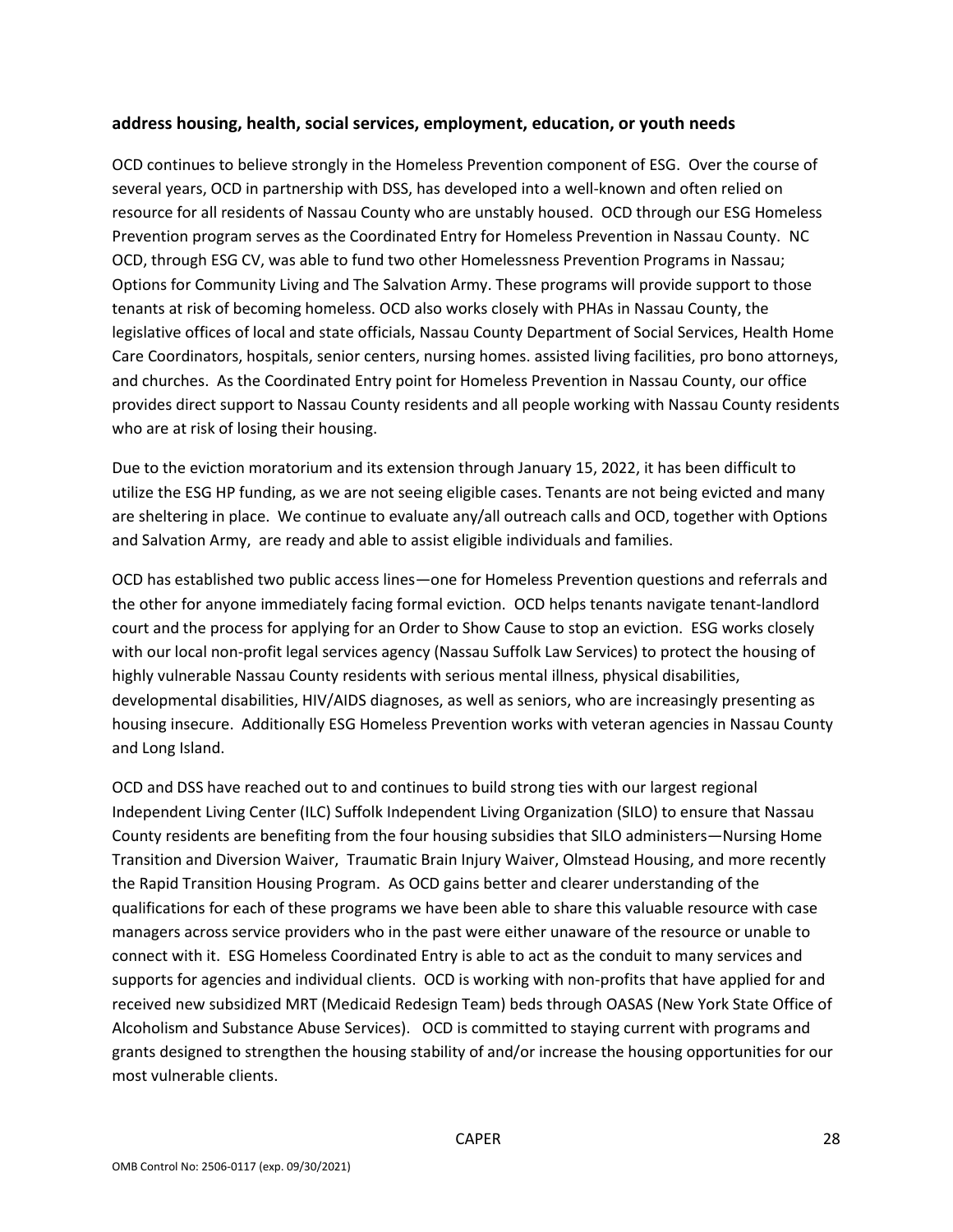**Helping homeless persons (especially chronically homeless individuals and families, families with children, veterans and their families, and unaccompanied youth) make the transition to permanent housing and independent living, including shortening the period of time that individuals and families experience homelessness, facilitating access for homeless individuals and families to affordable housing units, and preventing individuals and families who were recently homeless from becoming homeless again**

Through ESG CV, OCD was able to fund two non-profits to run Rapid Rehousing Programs; EOC of Nassau and Services for the Underserved (S:US). These programs will receive referrals from the LICH Coordinated Entry List and will work with families and individuals to place them into permanent housing. Case Managers will work with these clients in order to connect them to benefits/entitlements, Section 8 or other subsidy programs, and other resources that will help the resident become and stay stably housed. Our RRH Programs will work with landlords to identify units that are affordable and will provide long term housing stability to households.

The INN also runs a RRH program tailored to meet the specific challenges to low-income renters in Nassau County. It is The INN, who also operates emergency shelters, continues to work with residents to connect them to employment and housing opportunities.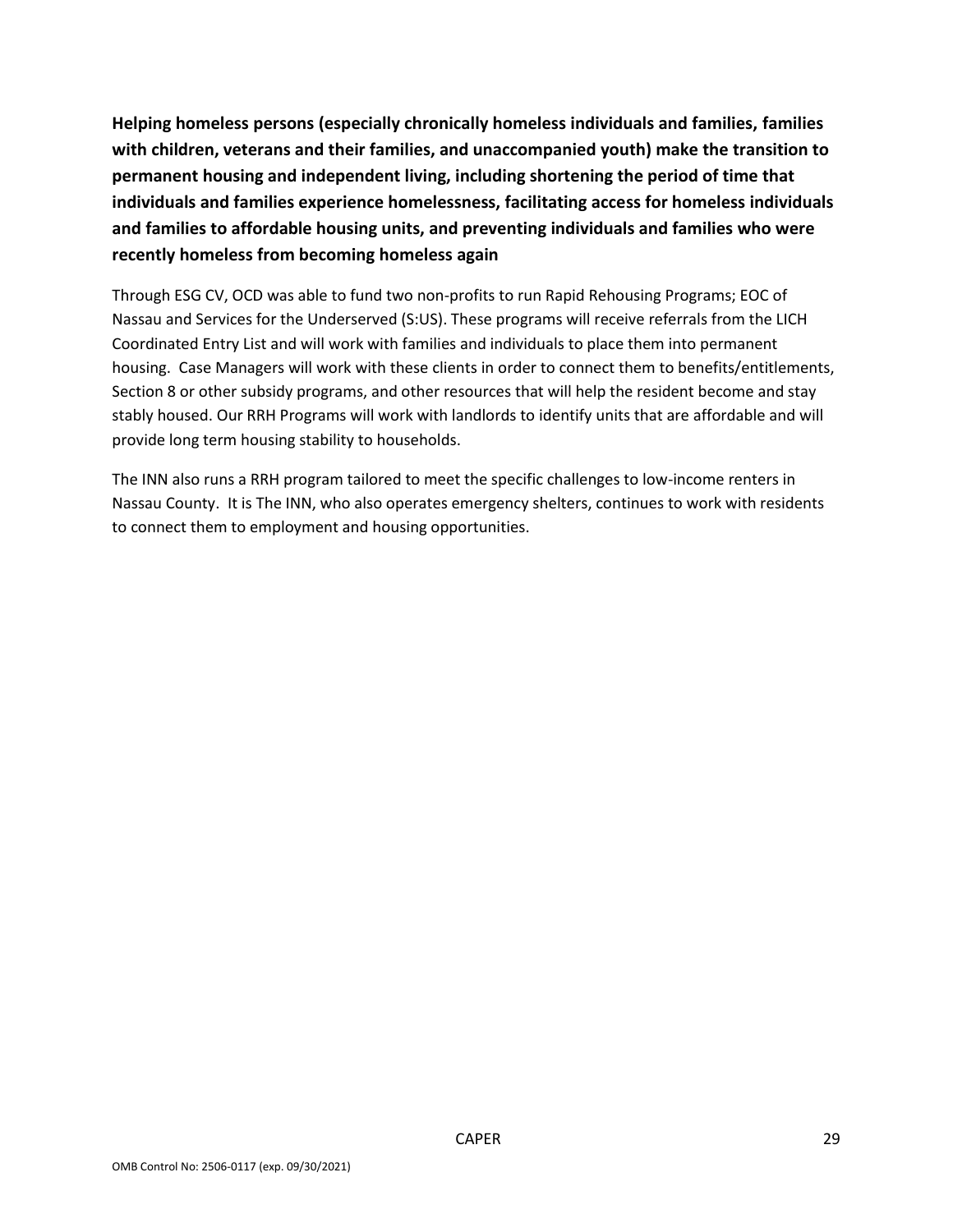## **CR-30 - Public Housing 91.220(h); 91.320(j)**

#### **Actions taken to address the needs of public housing**

The range of needs identified by the Public Housing Authorities (PHAs) within the Consortium include a need for accessible features, security, and additional units with two or more bedrooms. Elderly/accessible units specifically need grab bars in bathrooms, walk-in showers, and raised toilets. Many seniors are aging in place without medical care and undiagnosed or untreated mental illness is a common issue. The PHAs do not have access to or provide the services that many of these tenants require. Evaluations of whether seniors should be in assisted living or nursing home facilities need to take place to ensure they are getting the care they need. PHAs need case managers to connect residents with services, including medical, mental health, substance abuse, and transportation services.

Actions taken to address these needs included meeting with all County PHA's and discussing funding sources they can tap into including CDBG funds. The meetings also allowed each PHA to discuss creative ways to stretch the dollar and keep residents safely housed.

With all public housing developments at full capacity and with long wait lists, there is a significant need for the PHAs to maintain their safe, decent, affordable units. If feasible, construction of new public housing units and addition of Housing Choice Vouchers is also needed to meet the current demand for these options. Funding is the biggest obstacle faced by PHAs. They cannot afford to hire staff, update security, or maintain or build units. Many of the PHAs in Nassau County are privatizing because they cannot afford to operate with subsidies and rents alone.

In response to COVID-19, PHA's face increasingly pressing problems. Many of the public housing units in Nassau County are for seniors. The increased vulnerability of this population succumbing to COVID-19 greatly increased and getting resources to homebound seniors has become a top priority for housing authorities. Providing meals as well as access to health care and safety equipment has become one of their largest expenditures as well as greatest concerns.

#### **Additional Text for CR-30**

NC OCD encourages consortium members to allocate a portion of their funding to address the needs of their Public Housing Authorities should they exist within their jurisdiction. The Town of Oyster Bay, over the past several program years has allocated funding to assist with the most urgent needs for ten (10) of their Housing Authority Buildings including emergency generators, roof replacement, kitchen upgrades, automatic doors, and security systems. NC OCD worked with the Town of North Hempstead Housing Authority to redevelop Laurel Homes, an affordable housing complex in the hamlet of Roslyn Heights. The new development consists of 74-units in eight (8) residential buildings. Both HOME and CDBG funds were committed to this project.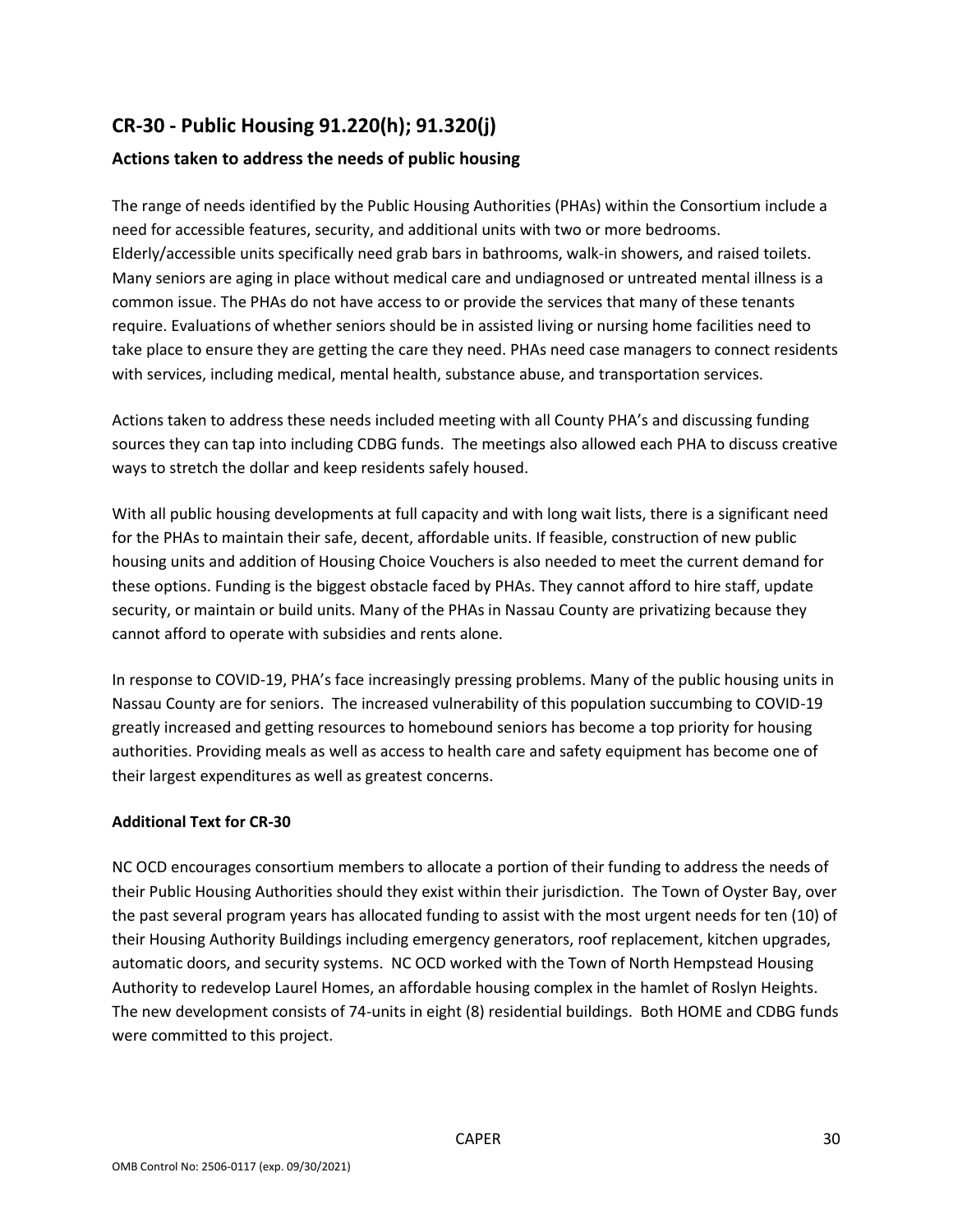## **Actions taken to encourage public housing residents to become more involved in management and participate in homeownership**

PHA's are required to institute at least one Resident Advisory Board (RAB). The number of RAB's beyond that number will depend on the size and the complexity of the PHA or its developments. In deciding the number of RAB's to be established, a PHA must consider how adequate representation of its entire resident population can be provided. The main role of the RAB is to make recommendations in the development of the PHA Plan. These RABs provides the PHA and the residents with a forum for sharing information about the Agency's Annual Plan. RAB membership is comprised of individuals who reflect and represent the residents assisted by the PHA. The role of the RAB is to assist the PHA in developing the PHA Plan and in making any significant amendment or modification to the Plan. This brings with it resident engagement and input into the operations, capital planning, programs and policies.

The Housing Authorities' five-year plans often include housing choice voucher homeownership as a goal and objectives to expand housing opportunities. Housing Authorities often make referrals to Nassau County and Community Development Corporation of Long Island ("CDCLI") homeownership programs. In particular, the Hempstead Village Housing Authority's most significant resident engagement program has been the Health and Housing Pilot program with CDCLI, Hofstra University Center for Suburban Studies and Nu Health which is focusing on improvement the health and quality of life of the residents.

#### **Actions taken to provide assistance to troubled PHAs**

The nine public housing authorities will continue to utilize available funding and implement structural and programmatic improvements to their public housing developments in order to continuously improve the living environment of the families who reside there. OCD encourages the use of CDBG funds to assist with rehabilitation and modernization of PHA buildings. There are currently no PHA's that are deemed "troubled". However, as part of the Consolidated Planning Committee's, OCD set up several meetings with the Housing Authorities to engage with each other, discuss pending issues, and share best practices. This communication will go a long way to better the lives of Housing Authority residents.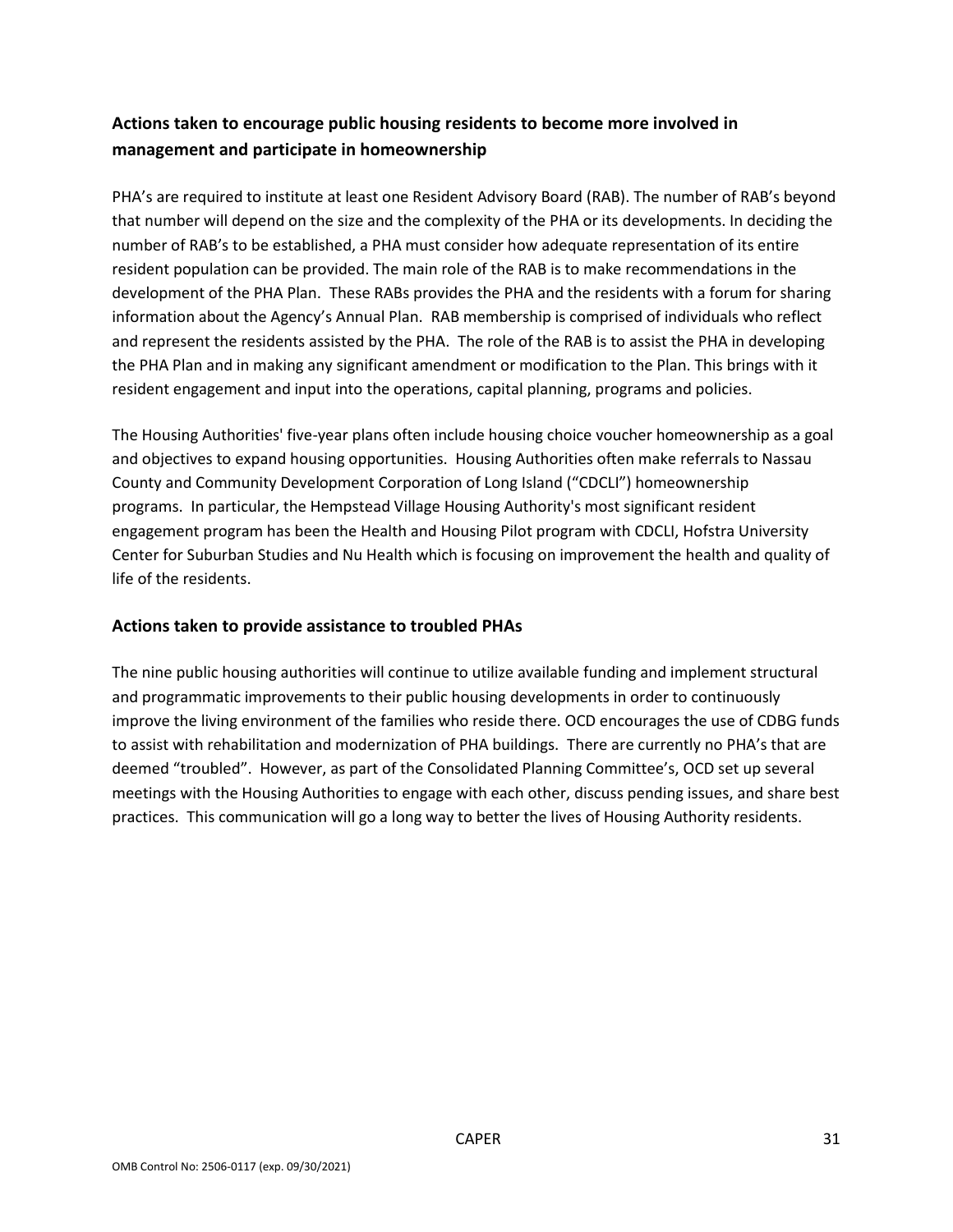## **CR-35 - Other Actions 91.220(j)-(k); 91.320(i)-(j)**

**Actions taken to remove or ameliorate the negative effects of public policies that serve as barriers to affordable housing such as land use controls, tax policies affecting land, zoning ordinances, building codes, fees and charges, growth limitations, and policies affecting the return on residential investment. 91.220 (j); 91.320 (i)**

NC OCD works closely with the Nassau County Industrial Development Agency (NCIDA) which encourages the development of increased affordable housing options within the County through the insistence of the inclusion of affordable units in any proposed development of multi-family residential rental units which comes before the agency for financial assistance. The members of the board of the agency will not approve the provision of financial assistance for multi-family residential rental units without the inclusion of affordable units. As each project is unique in its size, scope, capital investment, financing, etc. the IDA reviews each project independently developing the parameters for the affordable units on a case-by-case basis.

In addition, the board of the agency recently approved a new policy meant to encourage the creation of further affordable units in existing housing developments already receiving financial assistance from the agency. The NCIDA policy can be found here; [Strategic Additional / Enhanced Financial Assistance for](https://nassauida-assets.s3.amazonaws.com/production/documents/2021-05/Affordable-Housing-Policy.pdf)  [Qualifying Increased Affordability Residential Rental Housing Projects Policy](https://nassauida-assets.s3.amazonaws.com/production/documents/2021-05/Affordable-Housing-Policy.pdf) 

New York State is a "home rule state" delegating authority over land use directly to local towns, cities, and villages. In Nassau County, there are 67 separate local municipalities governing land use within their towns (unincorporated areas), villages, or cities. Applications for a change of zone, a special use permit, or for a variance requires approvals at a local level. Each municipality establishes its own area regulations, including height and density and each municipality establishes its own procedures for approvals and review.

While Nassau County has no legal authority to amend the zoning laws or to directly alter the local public policy of Consortium members, the County has taken several steps to encourage Consortium members to allow multi-family housing and to affirmatively further fair housing. These actions have included hosting workshops and consortium meetings on the subject of fair housing and holding individual meetings with consortium members to discuss the use of CDBG and HOME funds to assist with the development of multi-family housing. Funding applications rank higher if the consortium member has inclusionary zoning policies and allow for multi-family housing. Additionally, Nassau County encourages Consortium members to adopt Nassau County's Model Inclusionary Zoning Ordinance.

Each program year, municipal officials are strongly encouraged to attend conferences and trainings on land-use and fair housing. Local fair housing advocates include the Long Island Housing Partnership (LIHP) and Long Island Housing Services (LIHS). The LIHP fair housing training includes the types of discrimination that can take place in the housing market and ways to become educated on the fair housing basics. This includes information on protected classes, harassment in housing, disability issues,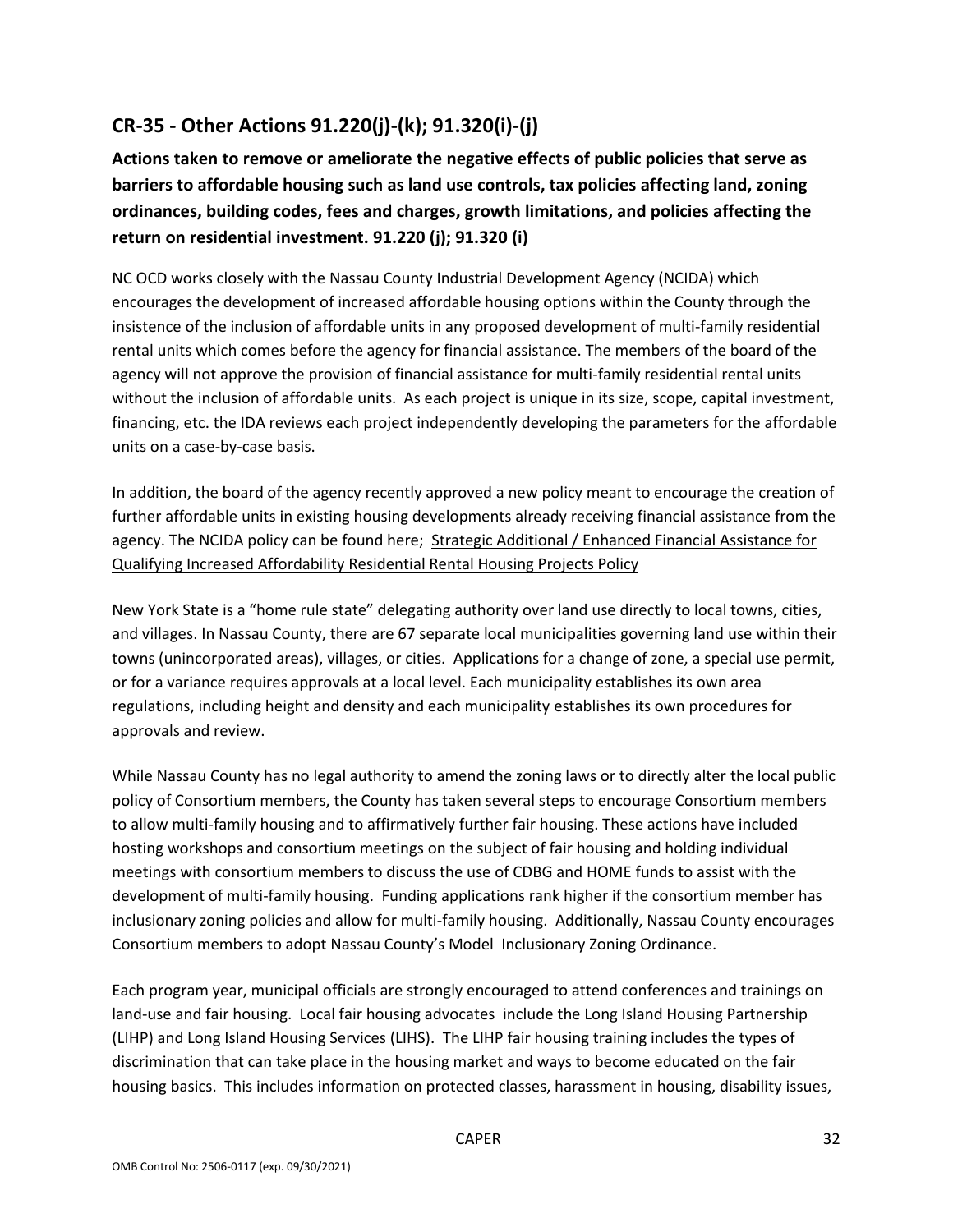and the laws as it relates to reasonable accommodations and reasonable modifications.

Nassau County funds LIHS on a yearly basis which furthers our shared commitment to affirmatively further fair housing and advocate for progressive public policy. LIHS representatives often provide public comment at our bi-annual public hearings. This public comment is directed to Consortium members, non-profit agencies, public officials, and the general public. Literature on fair housing is provided and further outlines steps to affirmatively further fair housing.

#### **Additional Text for CR-35**

Additionally, the Nassau County Planning Commission held a land use training for municipal planning and zoning officials. The Nassau County Planning Commission and OCD provide technical assistance to municipal officials, staff, attorneys, planning boards, zoning boards of appeal, and others with a role or responsibility in the delivery of planning services such as site approvals, zoning, land use planning, legal review, open space preservation, environmental protection and compliance. Technical assistance might focus on a particular development proposal or it might focus on broader zoning and public policy initiatives. The goal of this technical assistance is to foster sustainable and inclusionary land use policies and further educate chief elected officials and land use decision makers and possible municipal staff about Fair Housing regulations. In Nassau County, the Planning Commission plays an important role in the review of certain zoning actions and other development applications. The Planning Commission has jurisdiction, under Section 239-m (Article 12-B) of New York State General Municipal Law, and Article XVI, Sections 1606-1608 of Nassau County Law, to review zoning actions referred by local governments. The purpose of the Commission's review is to provide input on actions that may have an impact across municipal boundaries, or that may be of area-wide significance and therefore require coordination among municipalities. The Commission is also concerned with those actions that will have a direct impact on County and State facilities. Municipalities that have approved downtown and Transit Oriented Development projects have learned that the best way to advance change is to engage with local civics, chambers, and residents to assist in making a difference in a community. Consortium members are exploring ways to develop downtowns that include multi-family housing, which includes adopting inclusionary zoning ordinances. Creating overlay districts can also spur development. OCD highlights these types of redevelopment projects so other consortium members can mirror these successes. These successes also encourage developers to work with Nassau County communities in building multi-family housing. Among other things, Nassau County residents are concerned about traffic congestion, high taxes, environmental issues, and water quality impacting their quality of life. New housing development often raise concerns about the impact on both traffic and school taxes. Multifamily housing may be perceived as having a more severe impact on a community in terms of creating additional traffic and adding more children to the school district. However, taken those perceptions into account, it appears that a substantial majority of Long Islanders (76%) support the construction of affordable housing on former industrial, commercial, and government properties. 70% support requiring developers to include a minimum of 10% affordable housing units in new developments of five houses or more. The Nassau Industrial Development Agency encourages housing developers seeking to obtain a tax PILOT to include an affordable housing component. Their policy authorizes providing additional / enhanced financial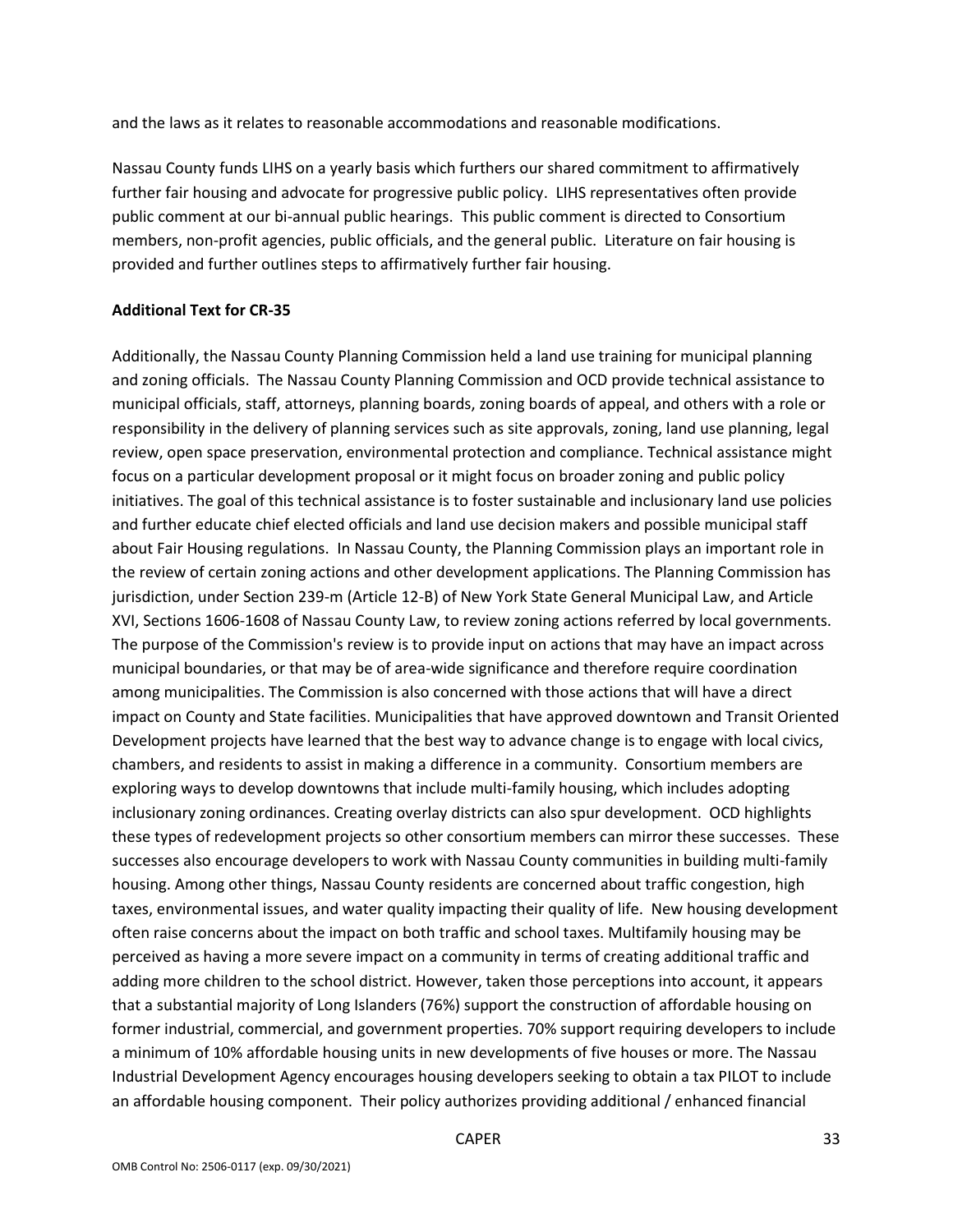assistance for qualifying residential rental housing projects of the Agency that commit to increased, additional or improved affordability. More specifically, the Agency may give special consideration to providing additional/enhanced financial assistance to existing or previously approved residential rental projects under development that advance the public policy goal of providing: (a) additional affordable housing units; and/or (b) lowered income eligibility thresholds of existing or contemplated affordable units.

#### **Actions taken to address obstacles to meeting underserved needs. 91.220(k); 91.320(j)**

Nassau County OCD allocates CDBG funding across a wide range of activities which directly address obstacles to meeting underserved needs. While the pandemic made that endeavor more difficult the use of internet and virtual meetings allowed many programs to continue. Nassau County's social service agencies continue to record a high rate of residents with mental health and substance abuse issues. Isolation, loss of income, and the unknown, made an already vulnerable person more susceptible to depression.

Additionally, food insecurity continues to persist throughout the County particularly for seniors, veterans, people with disabilities, and other individuals impacted by COVID-19. NC OCD assists with this endeavor by funding large food distribution organizations which include Island Harvest and Long Island Cares. NC OCD also assisted the smaller food pantries that address food insecurity at the very local level.

Communities of color were disproportionately affected by COVID-19. In order to better understand the disparate impact, Nassau County OCD and Nassau County Department of Health issued a Request for Proposal (RFP) to undertake a health disparities study. The purpose of the RFP was to provide Nassau County with proposals and recommendations that asses the barriers communities of color face in receiving COVID-19 testing, treatment and related services. The Disparity Study also assesses attitudes towards the COVID-19 vaccine among individuals living in communities of color. In addition to gathering data that would inform Nassau County's long-term response to the COVID-19 pandemic in Black and Brown communities, but also address longstanding health inequities in Nassau County which exacerbated the impact of COVID-19 on our most vulnerable communities. The study in ongoing with the final product due by July 2022.

Long Island Federally Qualified Health Center (LIFQHC) continues to expend CDBG-CV funds to serve medically fragile and vulnerable populations. These populations are more at high risk for COVID and least likely to take the vaccine. Many of the patients live in congregant housing, local shelters, couch surf or are homeless, rendering social distancing nearly impossible. Most of the individuals live below the federal poverty level. Many suffer from chronic health conditions, have limited access to medications, and face social determinants barriers such as housing, food insecurities, unemployment, lack of insurance, etc. They may not know where and how to access services and may continue to forego their health and wellbeing. When that is no longer an option they will rely on emergency rooms and hospital services that would otherwise not be warranted. All of this will have a deleterious effect on patients, the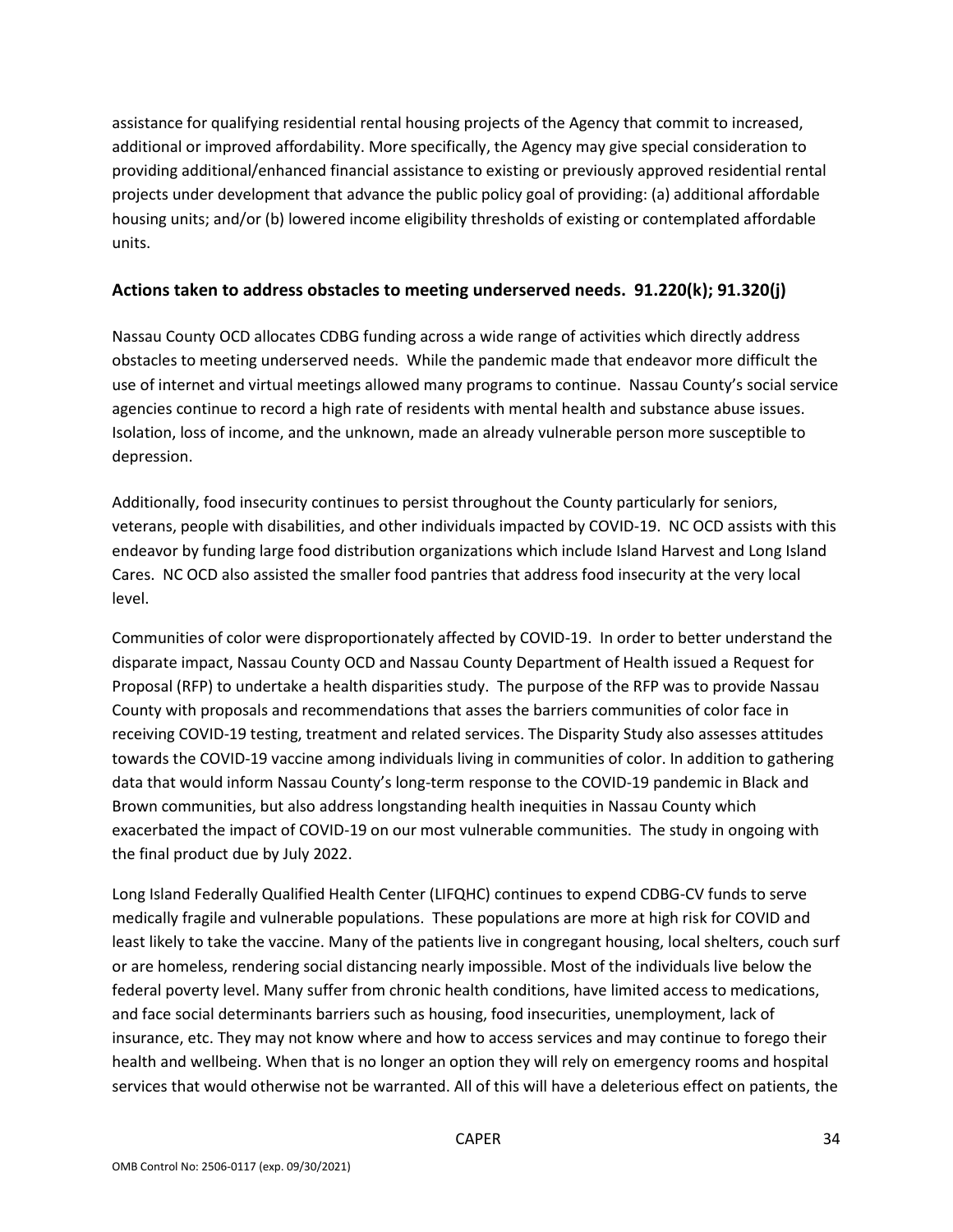health system and the residents of Nassau County. LIFQHC's nursing and social interventions lead to fewer hospitalizations and keep the positivity rate low in Nassau County. LIQHC is looking to apply for regular CDBG funding in PY2022 to continue its effort to remove health obstacles.

Approximately 80% of CDBG funds were used during the program year to benefit extremely low, low, and moderate-income persons. Public facility, improvement projects carried out throughout the County addresses crucial infrastructure needs in low income communities. Having access to vital community assets, including safe, accessible roads and sidewalks, parks, playgrounds and neighborhood facilities adds to residents' quality of life. Additionally, funding of a variety of non-profit entities helps to create a healthy, engaged community. Efforts on behalf of the County and local jurisdictions to include accessibility and visit-ability components to projects has increased. Those localities who choose to commence any construction project will make every effort to reduce the physical obstacles for senior citizens and handicapped residents.

During the program year there were a total of four (4) handicapped accessibility improvement projects that were completed for purposes of addressing the needs of senior citizens and disabled residents. They include the following:

- Bayville Village Handicapped improvements completed in Village Hall included automatic doors, accessible bathrooms, and increased access to public spaces.
- Glen Cove City ADA crosswalks
- Mineola Village Handicapped bathrooms Village Hall
- Massapequa Park Village ADA Playground Facilities

While households that are earning 80% of Area Median income (AMI) are having difficulty finding an affordable home, the population earning 30-50% AMI, are becoming homeless. The homeless population continues to grow with the senior homeless population is seeing an uptick. Nassau County's ESG program is tackling the homelessness problem with innovative collaborations and partnerships. The ESG program also provides funding to help individuals and families quickly regain stability in permanent housing after experiencing a housing crisis or homelessness. The funds are also allocated to homeless shelters to undertake shelter rehabilitation, operations and essential services.

The First-time Homebuyer Program's Down Payment Assistance (DPA) initiative helps low income homebuyers that would not otherwise be able to afford a home of their own. The intensive home-buyer counseling that goes along with this program provides the tools for preventing foreclosure.

NC OCD coordinates and consults with Nassau County's Office of Hispanic Affairs, Office of Minority Affairs and Office of Asian Affairs, and the Health Department in identifying and addressing disparities found in minority communities. To address the needs of a diverse Nassau County population, Nassau County provides translation services for six (6) dominant languages throughout the region. In addition, Nassau County seeks out organizations that can provide tangible resources to those vulnerable underserved residents, including but not limited to access to education, legal services, social services,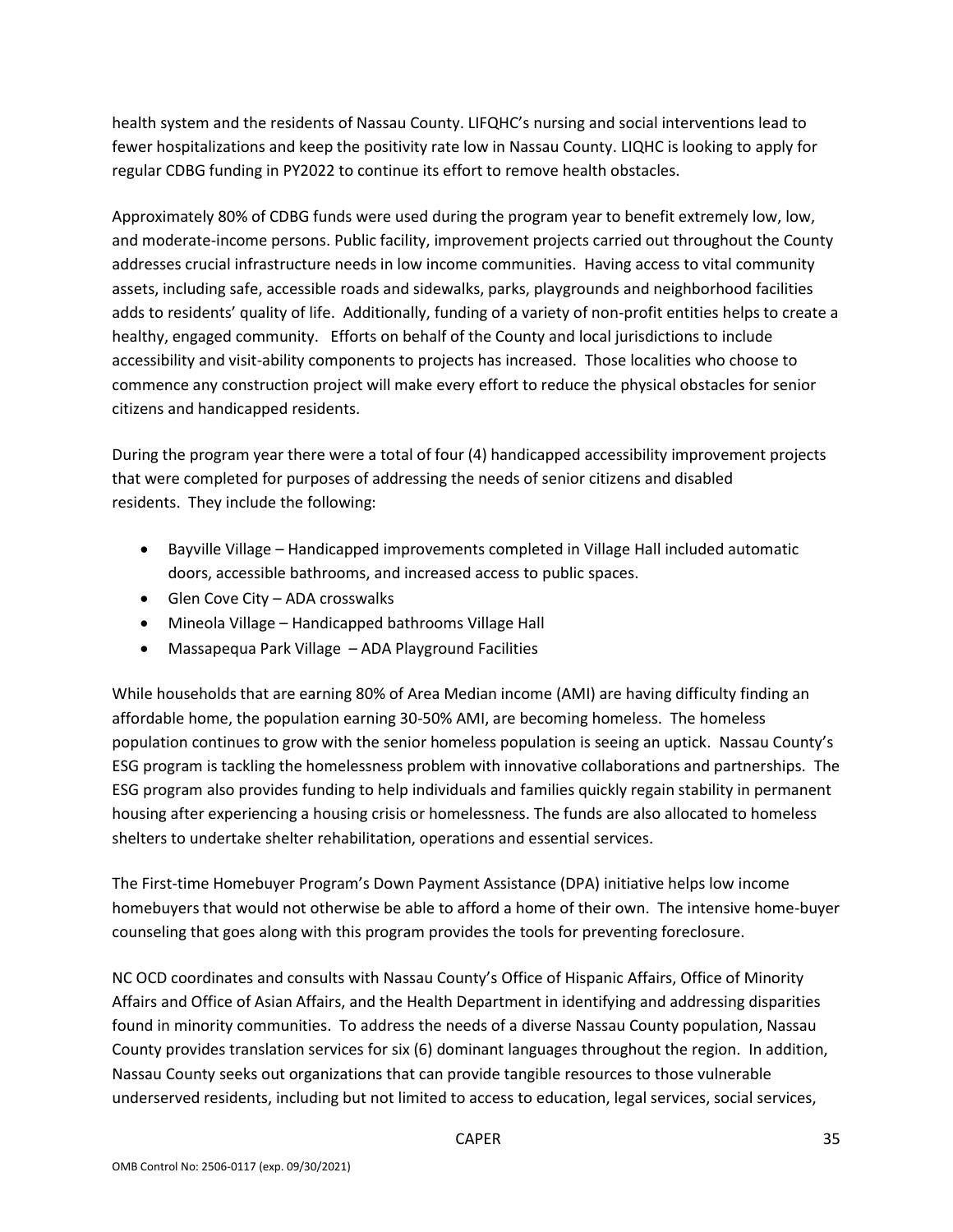food, shelter, and transportation.

#### **Actions taken to reduce lead-based paint hazards. 91.220(k); 91.320(j)**

In order to better serve community needs for testing of lead-based paint hazards, NC OCD, through an RFP process, contracted with a qualified company to carry out the necessary testing in coordination with our CDBG residential rehabilitation program, ESG program, and HOME program. These services are necessary in order to manage asbestos/lead containing materials (ACM/LCM) for residential and shelter properties within Nassau County. This will ensure that the ACM/LCM is managed in compliance with all regulatory requirements and to protect the health and well-being of occupants and the general public in Nassau County.

#### **Actions taken to reduce the number of poverty-level families. 91.220(k); 91.320(j)**

Reducing the number of poverty-level families is an extremely important component to having a robust economy and workforce. According to the 2019 Census Bureau Quick Facts,<sup>1</sup> the poverty rate in Nassau County is 5.6%. The impact of poverty is greatest on women and children. Most poverty is generational with a large racial divide. Black and Hispanic children in Nassau County are four to five times more likely to be poor than white children.<sup>2</sup> Some programs run by Nassau County Office of Housing and the County Consortium are in place to break the cycle and bring families out of poverty.

Specifically reaching out to youth to attempt to stop the cycle of poverty can be very effective. Eager to Serve's Youth-In-Training program helps teenagers become mature, responsible, financially savvy adults. Services available include: Self-esteem/Self-image workshops, Financial Literacy, Willingness to help others/volunteerism, Identification of educational goals, Entrepreneurship, Career Exploration, and Cultural & Performing Arts. These skills carry into adulthood and in the end fosters a generation of skilled leaders and entrepreneurs.

The Long Island Coalition for the Homeless (LICH) continues to serve as the lead agency for the preparation and coordination of grant application preparation and program implementation for the Nassau/Suffolk County Continuum of Care (CoC) group which receives funding under the HUD Super NOFA. Consortium communities have continued to leverage Community Development Block Grant funds for public services such as tutoring, mentoring, counseling, and job training in support of families seeking to attain self-sufficiency. The following programs assist with reducing the number of povertylevel families.

#### *Family Self Sufficiency Program*

The National Affordable Housing Act of 1990 authorized the Family Self-Sufficiency Program, sponsored

<sup>1</sup> https://www.census.gov/quickfacts/nassaucountynewyork

<sup>2</sup> https://www.cdfny.org/wp-content/uploads/sites/3/2021/05/Child-Poverty-in-Nassau-County.pdf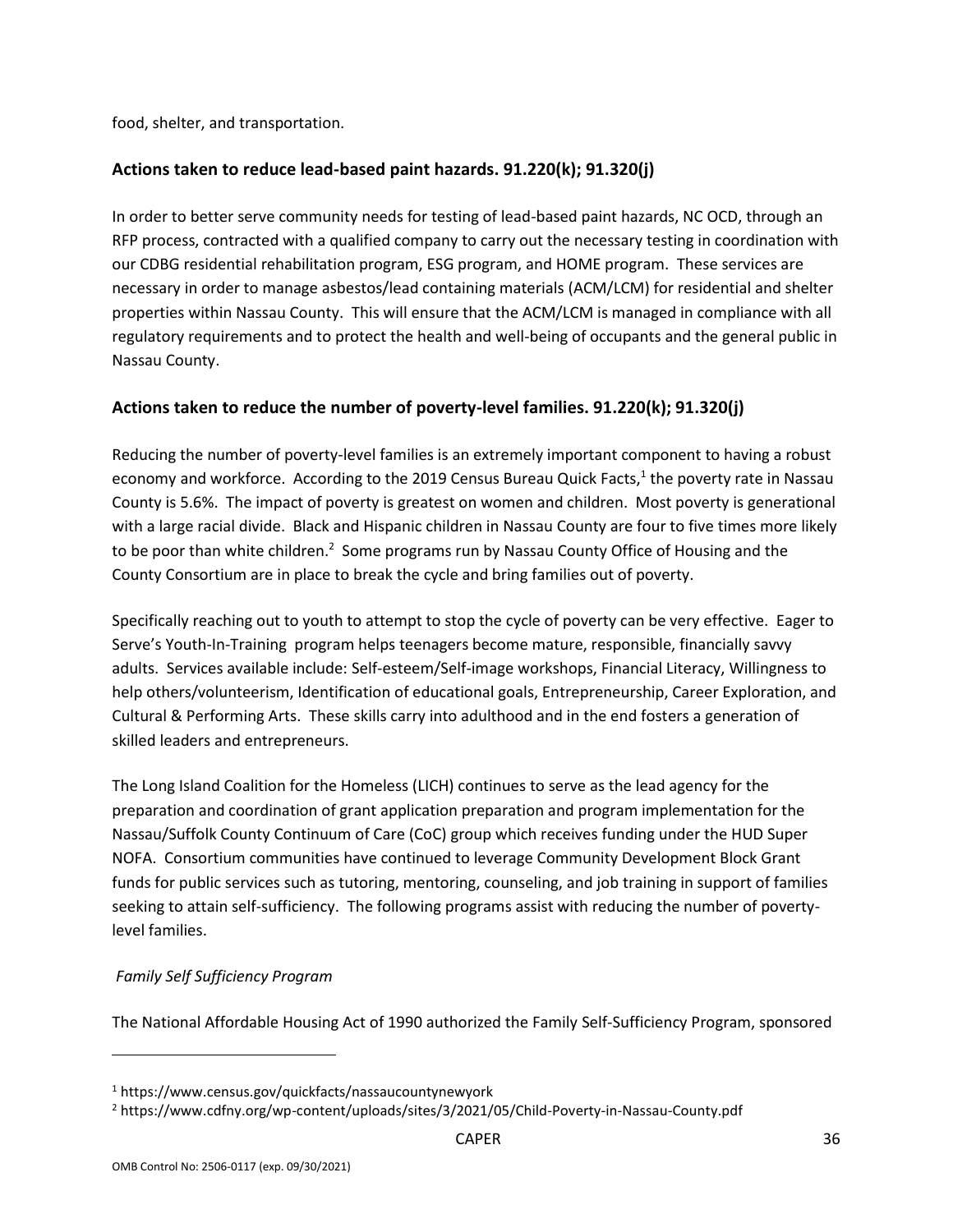by HUD. The purpose of the FSS program is to promote the development of local strategies to coordinate the use of rental subsidies with public and private resources to help participants in the Section 8 voucher rental assistance program become self-sufficient through education, training, case management and other supportive services.

The overall program objective is to assist low-income families to find and utilize all services needed to better their lives. FSS develops strategies to assist families in obtaining employment that will lead to economic independence and self-sufficiency. Staff collaborates with welfare agencies, schools, businesses, and other local partners to develop a comprehensive program. Program funds (escrow deposits) come from the HUD Housing Choice Voucher/Rental Assistance Program, and remain the property of HUD until such time as the FSS family successfully completes required program goals.

Family Self-Sufficiency Program Coordinating Committee (PCC) collaborates with local service providers. The PCC is comprised of persons from public and private sectors of the community, local government and housing agencies, which meet monthly. This group maintains networking mechanisms for referral of resources to all the families served by the Department within the County.

#### *Family Unification Program*

Family Unification vouchers are made available to families for whom the lack of adequate housing is a primary factor in the separation, or threat of imminent separation, of children from their families. Family unification vouchers enable families to lease decent, safe and sanitary housing.

Families are eligible for these vouchers if they meet two conditions:

- The public child welfare agency has certified that it is a family for whom the lack of adequate housing is a primary factor in the imminent placement of the family's child, or children, in outof-home care, or in the delay of discharge of a child, or children, to the family from out-of-home care; and
- The Housing Agency has determined the family is eligible for a housing choice voucher.

Another important initiative is based on a partnership Nassau County OCD forged with Nassau Community College on a Workforce Development Program. This multi-faceted program provides education and professional certification scholarships. These workforce development training scholarships offer job training which will prepare the recently unemployed/under-employed for job opportunities in the fields projected to be requiring workers. Courses and programs include: EMT, EKG Technician, Pharmacy Technician, Dental Assisting, Phlebotomy Technician and Certified Nursing Assistant. While there is little certainty in employment trends, the health care sector remains the largest employer on Long Island and shows promise of continued growth. Based on the last recession, research has shown that the negative impact of unemployment, particularly of prolonged unemployment, is multi-fold. "Being out of work for six months or more is associated with lower well-being among the long- term unemployed, their families, and their communities. Each week out of work means more lost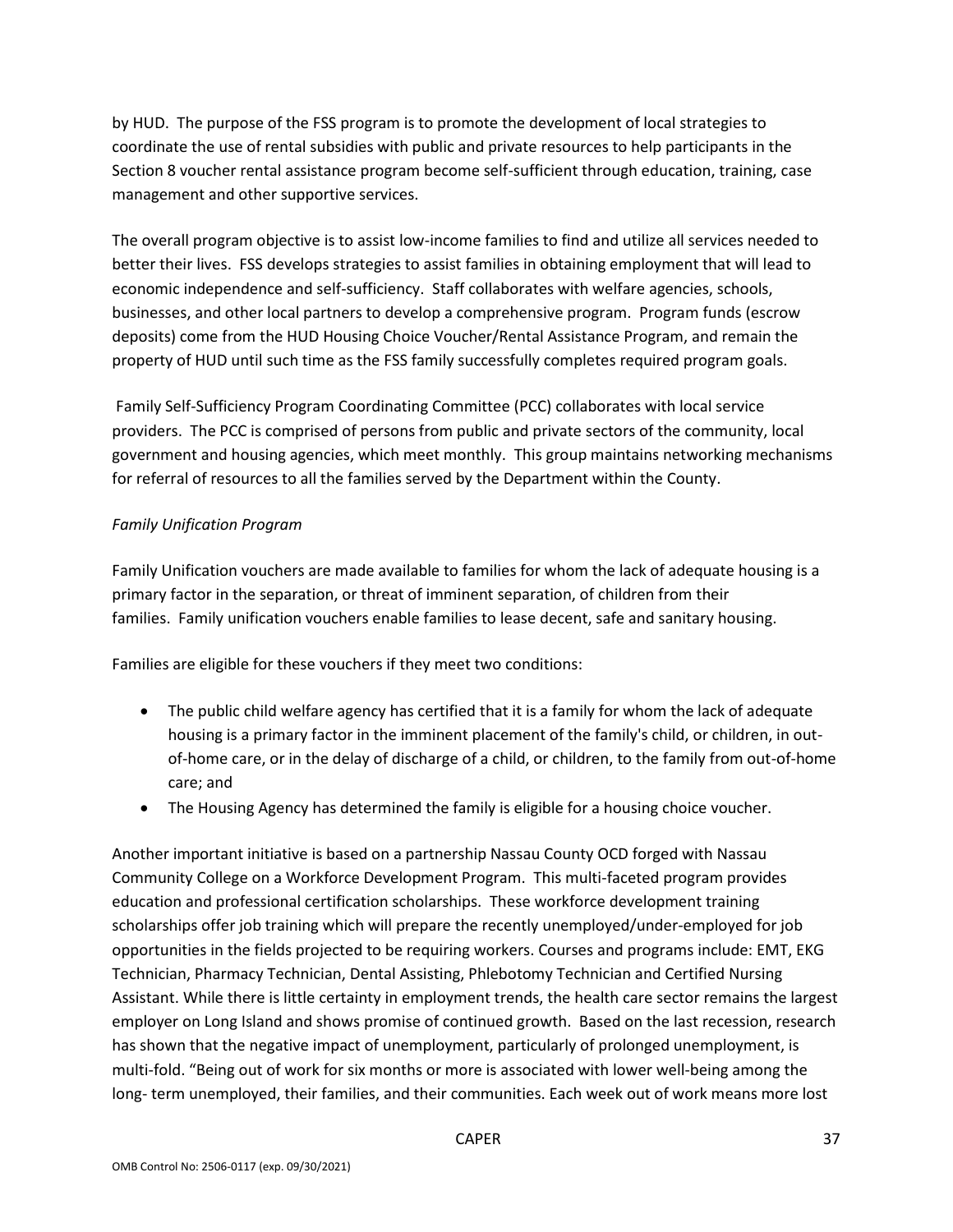income. The long-term unemployed also tend to earn less once they find new jobs. They tend to be in poorer health and have children with worse academic performance than similar workers who avoided unemployment. Communities with a higher share of long-term unemployed workers also tends to have higher rates of crime and violence."<sup>3</sup>

According to the Georgetown University Center on Education and the Workforce Report: Education, Race, and Covid-19 Crisis, these negative effects are compounded for those who have been among the most vulnerable populations, those with low-incomes, those without a college education, the young, and those negatively impacted by systemic racism.

Much more is needed to reduce the number of poverty-level households but providing funding for transformative programs can address some of the disparities and decrease the number of families/individuals experiencing poverty.

#### **Actions taken to develop institutional structure. 91.220(k); 91.320(j)**

The institutional delivery system through which Nassau County carries out its housing and community development strategies includes participation by public agencies and non-profit organizations which have various levels of experience in carrying out housing and community development projects.

At the County level, OCD administers and coordinates the CDBG, CDBG-CV, ESG, ESG-CV and HOME programs. Funding for the CDBG program, which constitutes the largest of the programs in terms of its funding level is allocated to 29 Consortium communities and to various non-profit organizations servicing the County. Within that context, the large Consortium communities administer most housing programs on their own. These large communities include the Towns of Hempstead, North Hempstead, and Oyster Bay; the Cities of Long Beach and Glen Cove; and the Villages of Freeport, Hempstead, and Rockville Centre. Each community has professional staff to administer community development and housing programs. OCD directly administers housing rehabilitation programs on behalf of the villages and cities in the Consortium.

Nassau County's Department of Social Services (DSS) is the County's lead governmental agency with responsibility for meeting the needs of high poverty residents and homeless persons. OCD works closely with DSS in the administration of the Emergency Solutions Grants program. Public housing authorities also play an important role in carrying out the County's housing strategy as they apply directly for federal funds available under the Comprehensive Grant program.

The organizations within the system are continuously being assessed and monitored to ensure quality

<sup>3</sup> https://www.urban.org/sites/default/files/publication/23921/412887-Consequences-of-Long-Term-Unemployment.PDF).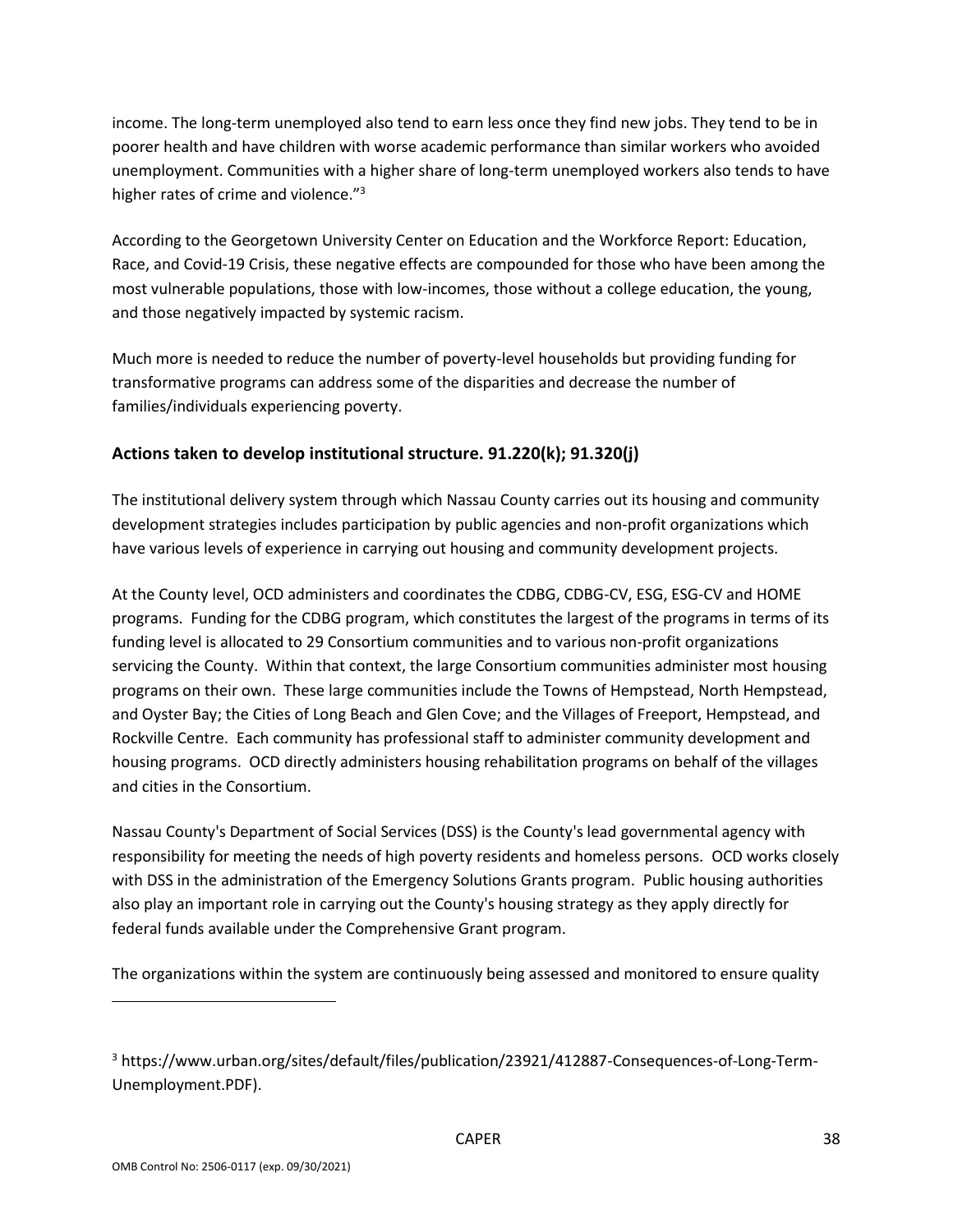and efficiency regarding the programs administered. The Office of Community Development works with municipalities, not-for-profits, and other County agencies to match households in need with service providers. The Nassau County OCD has carried out a monitoring plan which includes individual and group meetings/or discussions with Consortium members on a periodic basis to ensure the timely completion of eligible housing activities as well as to update members on new regulations, program changes, and any other important information. Individual program reviews take into account such factors as expenditure of funds, obligation of funds, award of third party contracts, and other measures of progress.

NC OCD meets with non-profit organizations and developers during the program year as well on an as needed basis. The purpose of these meetings is to provide special technical assistance and training to organizations in the planning and implementation of activities funded by the NC OCD through CDBG, HOME and ESG programs.

## **Actions taken to enhance coordination between public and private housing and social service agencies. 91.220(k); 91.320(j)**

The OCD continues to work with municipalities, not-for profit organizations, for-profit developers, Public Housing Authorities, homeless providers, and other County agencies to provide linkages and coordination between these organizations. All projects listed in the Annual Plan go toward addressing priority needs that were identified in the Five-Year Consolidated Plan. As OCD carried out it's first year of the 2020-2024 Plan, meetings continued with these agencies to ascertain whether goals were being attained. With COVID-19 still in the mix, additional collaborations were formed based on the emerging needs of County residents. Therefore, collaborating more closely with the Department of Health, LIFQHC, food distributors, and mental health organizations were essential to addressing COVID.

Nassau OCD also revived the Long Island Community Development Organization (LICDO). This organization has been in existence since 1988 but became inactive a couple of years ago due to a variety of factors. LICDO brings together HUD officials, community development, economic development, and social services professionals to exchange ideas and best practices. NC OCD coordinated several Zoom meetings during the program year to engage Regional partners. This has proven a valuable resource and LICDO is once again a fully engaged organization.

The coordination of available resources from Federal, State and local levels will continue to be required in the provision of affordable and supportive housing, non-housing community development, as well as the support of other community needs.

## **Identify actions taken to overcome the effects of any impediments identified in the jurisdictions analysis of impediments to fair housing choice. 91.520(a)**

The "Analysis of Impediments to Fair Housing Choice" (AI) was submitted to HUD and FHEO in July 2020 along with the Five-Year Consolidated Plan. To date, Nassau County has not received any feedback or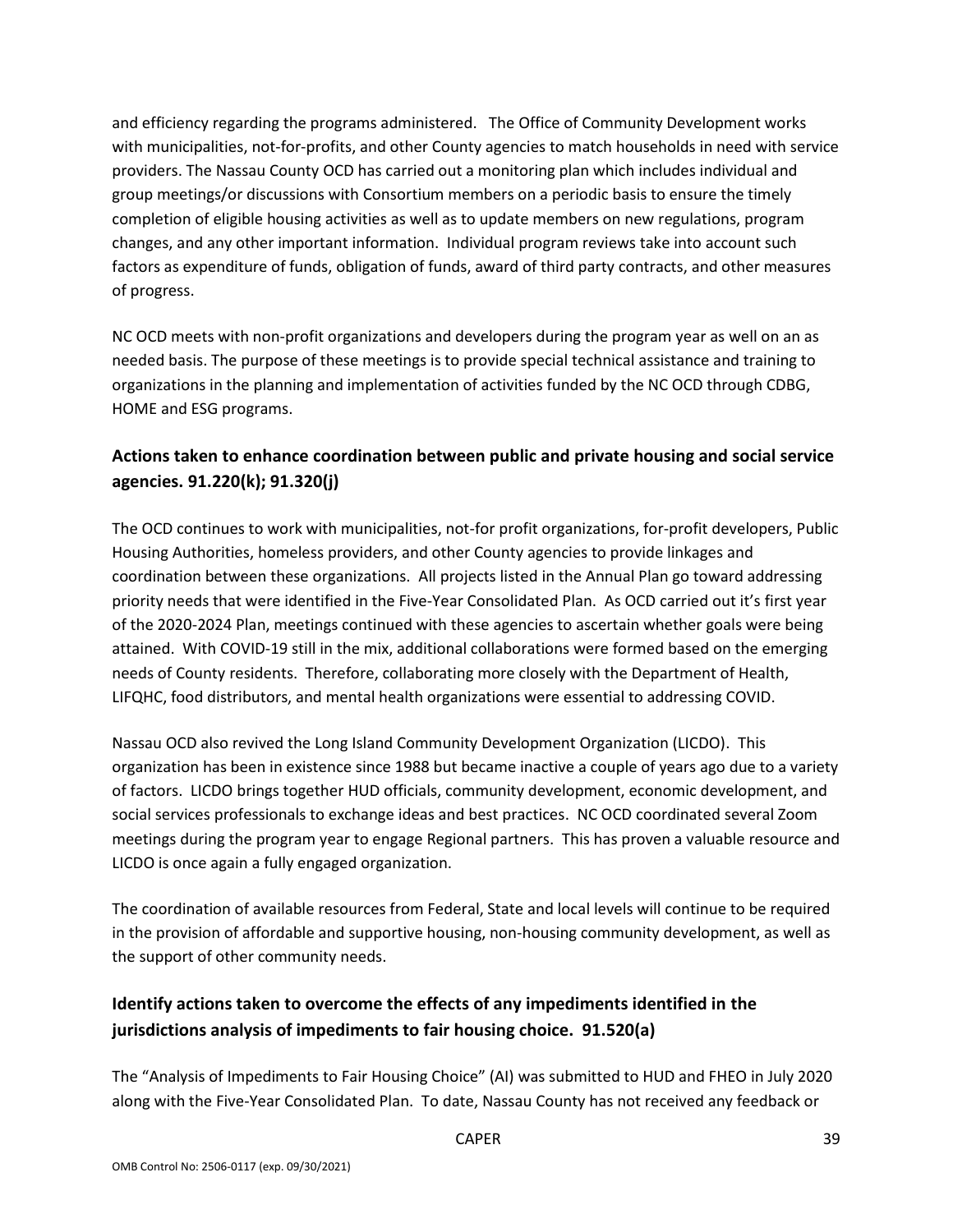comment related to this submission. This document will more fully describe actions that Nassau County has taken or will take to overcome impediments to fair housing choice. Document is located at: <https://www.nassaucountyny.gov/5013/Analysis-of-Impediments-Final-Version--M>

Some of the actions that Nassau County has undertaken during the program year to address the identified impediments are as follows:

*Housing Development and Developer Outreach Plan and Developers Forum* – Nassau County OCD organized a Developer's Forum on August 13, 2020 of which the topics included the following:

- Federal tax credits, County resources, and IDA incentives
- Insight on successful affordable housing, mixed-income projects that utilized HOME funds
- Discussion of high opportunity areas within the County (i.e. TOD, high performing schools, access to employment opportunities, etc.)

The County has also developed a "Housing Development and Developer Outreach Plan" for the purpose of working with municipal partners, for profit and non-profits to developers housing policies that promote affordable housing opportunities.

**Fair Housing Activity Statement and Progress Reports – In 2016 Nassau County developed a Fair** Housing Activity Statement for each consortium to complete which addressed what actions they are taking to overcome the impediments identified in the AI. In 2020 Nassau County developed a new Fair Housing Activity Statement (FHAS) based on the new impediments identified in the PY2020 AI. This was completed by consortium members and was contingent upon them receiving CDBG funding. The process does not end there. Consortium members are required to complete a yearly progress report. The progress reports were created so each consortium member can identify the actions they had undertaken during the year to overcome impediments to fair housing choice. This was also used to assess the success each consortium member had in reaching the goals and benchmarks outlined in their FHAS. Once again, consortium members were not allowed to apply for funding if this document was not submitted. These reports have been reviewed for compliance and completeness.

*Nassau County Land Bank -* The Nassau County Land Bank (NCLB) was formed to address the stilllingering effects of the foreclosure crisis which has created pockets of blight in neighborhoods and communities in Nassau County. The NCLB is a not-for-profit corporation and a New York State public authority, organized pursuant to the New York State Land Bank Act (Article 16 of the Not-for-Profit Corporation Law). The goals and operations of the NCLB are the result of continuing partnerships with the Nassau County government and community stakeholders. Building affordable housing is a necessary component of the strategies adopted by the NCLB.

**N***assau County Industrial Development Agency (NCIDA)* **-** OCD refers affordable housing developers to apply for Payment in Lieu of Taxes (PILOT) with IDA. These tax benefits can greatly reduce the overall cost of developing housing in Nassau County. The IDA encourages developments to have an affordable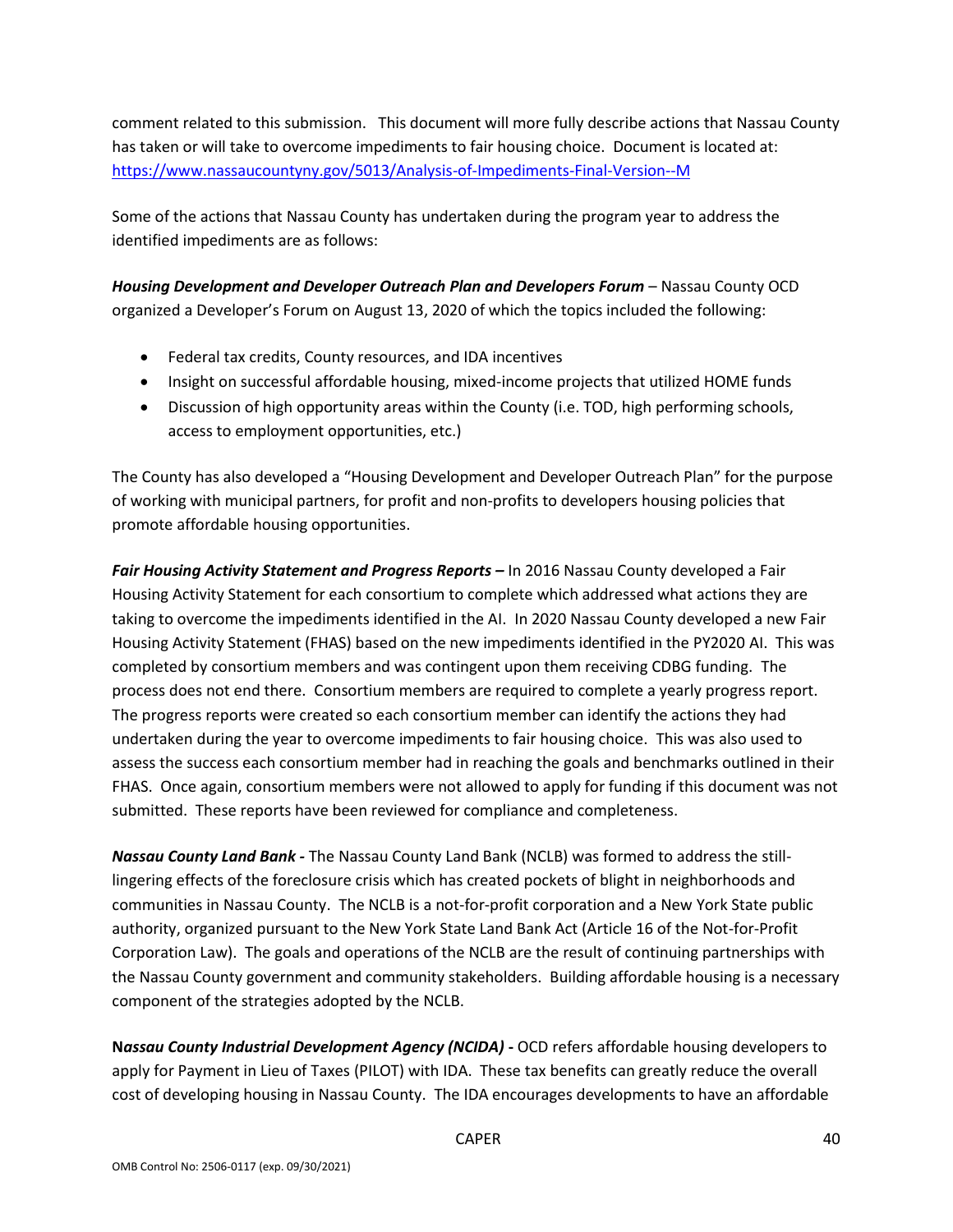component. The NCIDA encourages the development of increased affordable housing options within the County through the insistence of the inclusion of affordable units in any proposed development of multi-family residential rental units which comes before the agency for financial assistance. The members of the board of the agency will not approve the provision of financial assistance for multifamily residential rental units without the inclusion of affordable units. As each project is unique in its size, scope, capital investment, financing, etc. we review each project independently developing the parameters for the affordable units on a case-by-case basis.

In addition, the board of the agency recently approved a new policy meant to encourage the creation of further affordable units in existing housing developments already receiving financial assistance from the agency. The NCIDA policy can be found here; [Strategic Additional / Enhanced Financial Assistance for](https://nassauida-assets.s3.amazonaws.com/production/documents/2021-05/Affordable-Housing-Policy.pdf)  [Qualifying Increased Affordability Residential Rental Housing Projects Policy](https://nassauida-assets.s3.amazonaws.com/production/documents/2021-05/Affordable-Housing-Policy.pdf) 

#### **Additional Text for CR-35**

**Affirmative Marketing Program** - Nassau County has an affirmative marketing program for housing opportunities funded with NC OCD grants. OCD continues to implement various strategies to affirmatively further fair housing. Organizations developing new housing are required to develop an Affirmative Marketing Plan. Essentially, the Affirmative Marketing Plan requires special outreach for segments of the population least likely to apply for the proposed affordable housing development and who are from very low- and low-income households, especially minorities within those income groups. Organizations developing affordable housing often work with the Long Island Housing Partnership (LIHP), which may assist with marketing and outreach, conduct a lottery if necessary, and provide housing counseling.

**Fair Housing Counseling and Enforcement** - Nassau County provides yearly funding for Long Island Housing Services (LIHS). LIHS's Mission is the elimination of unlawful discrimination and promotion of decent and affordable housing through advocacy and education. A primary service is investigation of housing discrimination complaints in the context of rentals, sales, lending and insurance. Fair Housing Training - Nassau County continues to participate in fair housing conferences and trainings for consortium members and non-profit agencies. It is Nassau County's intention to consistently communicate information regarding the federal regulations and fair housing.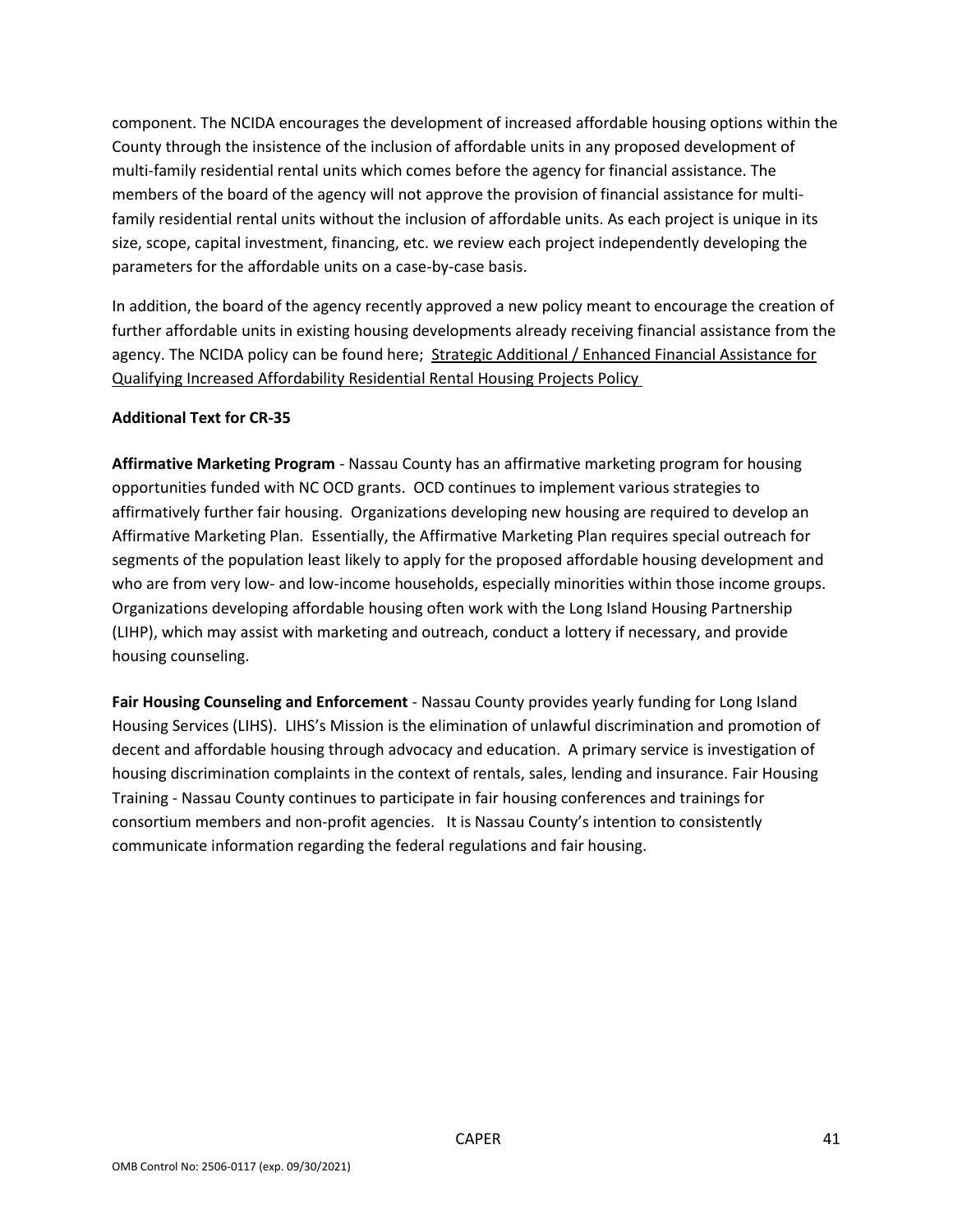## **CR-40 - Monitoring 91.220 and 91.230**

**Describe the standards and procedures used to monitor activities carried out in furtherance of the plan and used to ensure long-term compliance with requirements of the programs involved, including minority business outreach and the comprehensive planning requirements**

Nassau County has a Monitoring Plan to conduct remote and onsite monitoring of its subrecipients. This Plan includes a risk assessment tool which drives which organizations or entities will be monitored. Due to COVID, remote monitoring and desk monitoring were conducted during the program year. This included reviewing claim vouchers and back-up for compliance with all HUD regulations, as well as requesting National Objective compliance documentation from subrecipients. In addition, OCD requested Single Audit Reports from each subrecipient that met the Single Audit benchmark. These audits which were thoroughly reviewed by fiscal. No findings were uncovered during this review.

The Monitoring Plan also includes provisions for individual and group meetings and/or discussions with subrecipients to ensure the timely completion of housing activities, community development activities, and homeless activities. OCD updates subrecipients on new regulations, program changes, and other modifications.

Individual program reviews take into account such factors as expenditure of funds, obligation of funds, award of third party contracts, and other measures of progress. When a subrecipient's progress lags behind its stated goals, further reviews are undertaken to identify and resolve problems as quickly as possible. The OCD provides technical assistance and disseminates important programmatic information.

In order to ensure long-term compliance, NC OCD in coordination with the National Association for County Community and Economic Development (NACCED), created a year-long education and training workplan. The purpose is to continue to provide vital regulatory information to staff and subrecipients. Education topics included: CDBG Basics, 24 CFR Part 200, HOME and CDBG Written Agreements, and HOME and CDBG Subrecipient Monitoring. This is an ongoing initiative to continually educate on timely topics and new regulations.

NC OCD coordinates closely with MBE/WBE outreach with the County's Office of Minority Affairs, the Office of Hispanic Affairs, and the Office of Asian affairs to increase the level of MBE/WBE contractor participation in NC OCD activities. The County adopted local Title 53 legislation for MBE/ WBE participation. This legislation was revised upon the completion of a Disparity Study.

Office of Minority Affairs has implemented an MBE/WBE participation and certification program that will affirmatively outreach to both self-identified and certified MBE/WBEs. Contractors interested in bidding/proposing on County contracts can register online with the County purchasing department on its website to receive industry specific announcements of bids via email.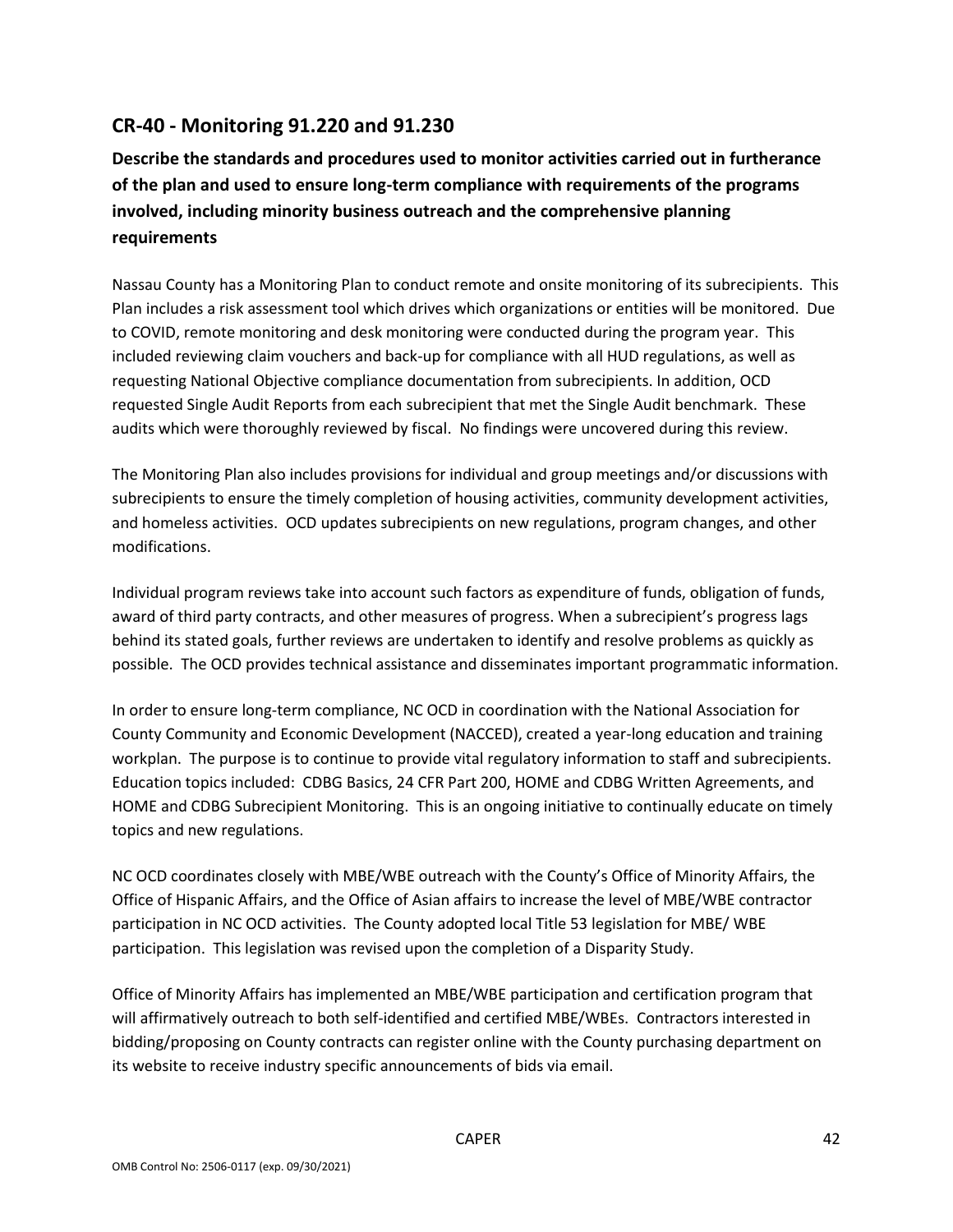Developers receiving HOME assistance are advised to make best efforts to outreach to MBE/WBE contractors. The Community Development web-site contains on-line applications for contractors to participate in our residential rehabilitation program as well as to advertise all of our programs available to MBE/WBEs and the general public.

#### **Citizen Participation Plan 91.105(d); 91.115(d)**

## **Describe the efforts to provide citizens with reasonable notice and an opportunity to comment on performance reports**.

As per Nassau County's Citizen Participation Plan, a public notice was placed in *Newsday* in both English and Spanish as well as on the NC OCD website, which allowed for a 30-day comment period on the Consolidated Annual Performance and Evaluation Report (CAPER). It was available for download on the OCD website and/or in person at 1 West Street, Suite 365, Mineola, NY. After the 30-day comment period elapsed on November 29, 2021, the CAPER was submitted in IDIS for HUD review. There were no comments received regarding the PY2020 CAPER.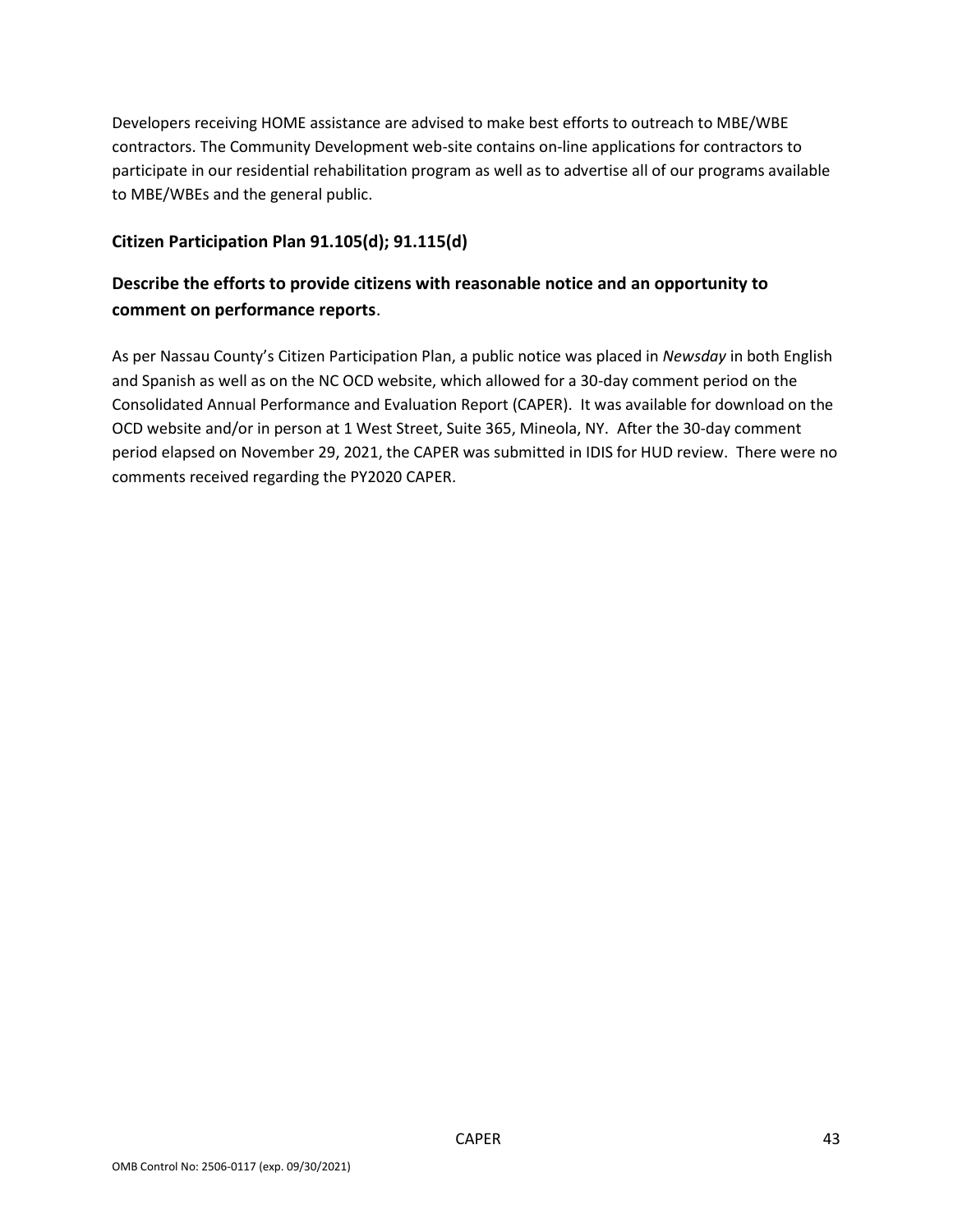## **CR-45 - CDBG 91.520(c)**

## **Specify the nature of, and reasons for, any changes in the jurisdiction's program objectives and indications of how the jurisdiction would change its programs as a result of its experiences.**

During the program year, Nassau County continued to expend CDBG-CV and ESG-CV received in two separate allocations from HUD. Objectives were outlined in the Substantial Amendment to the FY2019 Action Plan. The program objectives remain viable and active. The FY2020 Action Plan goals and objectives have not changed.

## **Does this Jurisdiction have any open Brownfields Economic Development Initiative (BEDI) grants?**

No

**[BEDI grantees] Describe accomplishments and program outcomes during the last year.**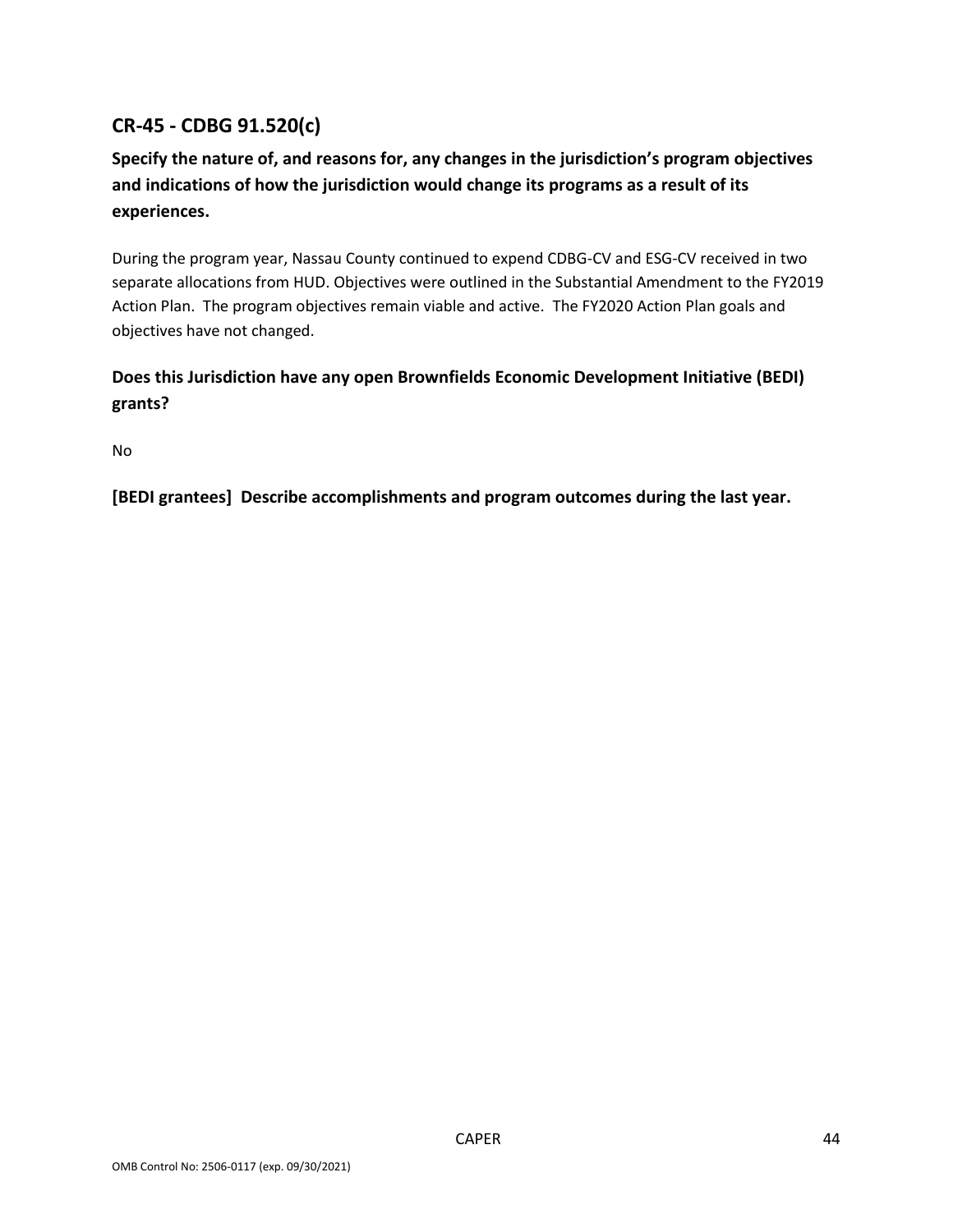## **CR-50 - HOME 91.520(d)**

## **Include the results of on-site inspections of affordable rental housing assisted under the program to determine compliance with housing codes and other applicable regulations**

Please list those projects that should have been inspected on-site this program year based upon the schedule in §92.504(d). Indicate which of these were inspected and a summary of issues that were detected during the inspection. For those that were not inspected, please indicate the reason and how you will remedy the situation.

Please list those projects that should have been inspected on-site this program year based upon the schedule in §92.504(d). Indicate which of these were inspected and a summary of issues that were detected during the inspection. For those that were not inspected, please indicate the reason and how you will remedy the situation.

The following HOME projects were monitored during PY2020. For each project, based on the leases and income verifications, and HQS inspection, all were found satisfactory. There were no scheduled monitoring's that did not take place.

APEX II – HOME 30-17 BEDELL TERRACE – HOME 34-05 LANDMARK ON MAIN – HOME – 35-07 MOXEY RIBGY – HOME 41-04 COW BAY – HOME 34-05 839 PROSPECT AVE – HOME 27-05 500 DENTON – HOME 37 -05 TWIN OAKS – HOME 36-05 UNION SENIOR PLAZA 701 PROSPECT AVE – HOME 29-07A PARKSIDE GARDENS – HOME 32-09 1020 PROSPECT AVE – HOME 35-06

## **Provide an assessment of the jurisdiction's affirmative marketing actions for HOME units. 92.351(b)**

Nassau County Office of Community Development continues to implement various strategies to affirmatively further fair housing. The County continues to:

- Require all HOME applicants to submit their affirmative marketing policy and plan for approval by NC OCD prior to receiving funding.
- Offer training to consortium members.
- Utilize the fair housing logo in housing advertisements.
- Develop and implement outreach programs targeting interested qualified persons looking for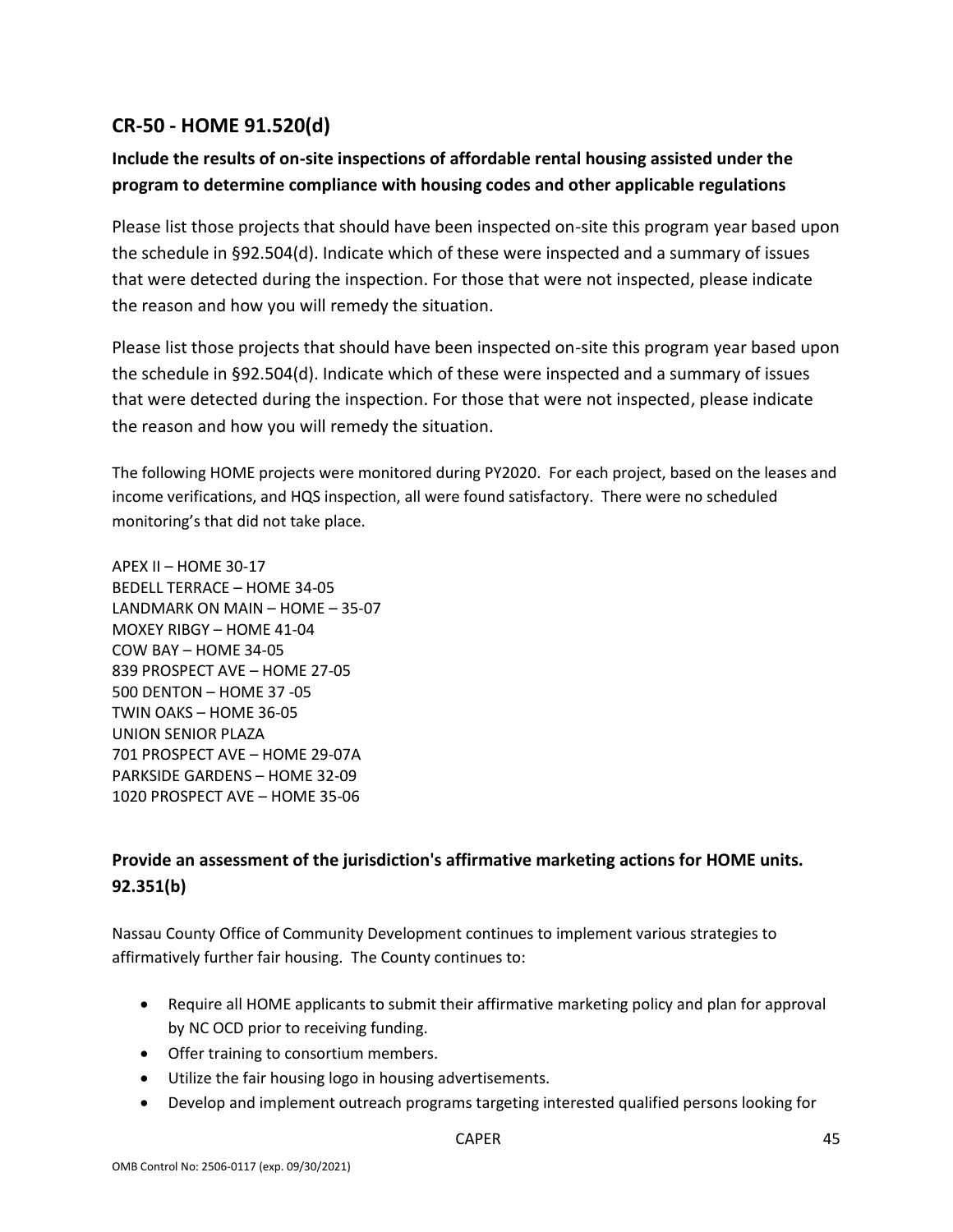homeownership opportunities

• Provide homeownership opportunities to income and mortgage eligible households.

Organizations developing new housing are required to develop an Affirmative Marketing Plan. Essentially, the Affirmative Marketing Plan requires special outreach for segments of the population least likely to apply for the proposed affordable housing and who are from very low and low income households, especially minorities within those income groups. Additionally, most projects must submit an "Affirmative Fair Housing Marketing Plan" (AFHMP) to the Office of Homes and Community Renewal. The Plans must include key dates for marketing, certain advertising criteria, and demographics of the Primary Housing Market Area, which identifies as an area least likely to apply. The County accepts these plans.

There were rental and homeownership projects underway during the fiscal year. These projects carried out affirmative marketing efforts such as advertising in *Newsday*, a newspaper with metropolitan circulation, as well as local publications, and/or undertaking special outreach efforts to local senior centers, social services agencies, housing counseling agencies, religious organizations and civic clubs. Often, developers and consortium members engage the services of the Long Island Housing Partnership, a local housing non-profit to assist with marketing, outreach and lottery procedures. LIHP is locally known as a resource for homebuyers and renters interested in affordable housing.

## **Refer to IDIS reports to describe the amount and use of program income for projects, including the number of projects and owner and tenant characteristics**

Nassau County receipted \$58,000 in HOME Program Income during the 2020 CAPER period, and drew down \$53,000. All of the disbursed HOME PI was used for the Bergen Place Senior Housing Development in Freeport. The Bergen Place Senior Housing Development involves the new construction of 45 rental units for low income seniors. Five of the units are designated as HOME-assisted units. It is expected that the development will be completed in the Spring of 2022.

Due to COVID related staffing issues Nassau County was behind in PI reporting but are working on the issue.

## **Describe other actions taken to foster and maintain affordable housing. 91.220(k) (STATES ONLY: Including the coordination of LIHTC with the development of affordable housing). 91.320(j)**

Nassau County OCD works very closely with The Nassau County Industrial Development Agency which encourages the development of increased affordable housing options within the County through the insistence of the inclusion of affordable units in any proposed development of multi-family residential rental units which comes before the agency for financial assistance. The members of the board of the agency will not approve the provision of financial assistance for multi-family residential rental units without the inclusion of affordable units. In addition, a policy is currently in place to encourage the creation of further affordable units in existing housing developments already receiving financial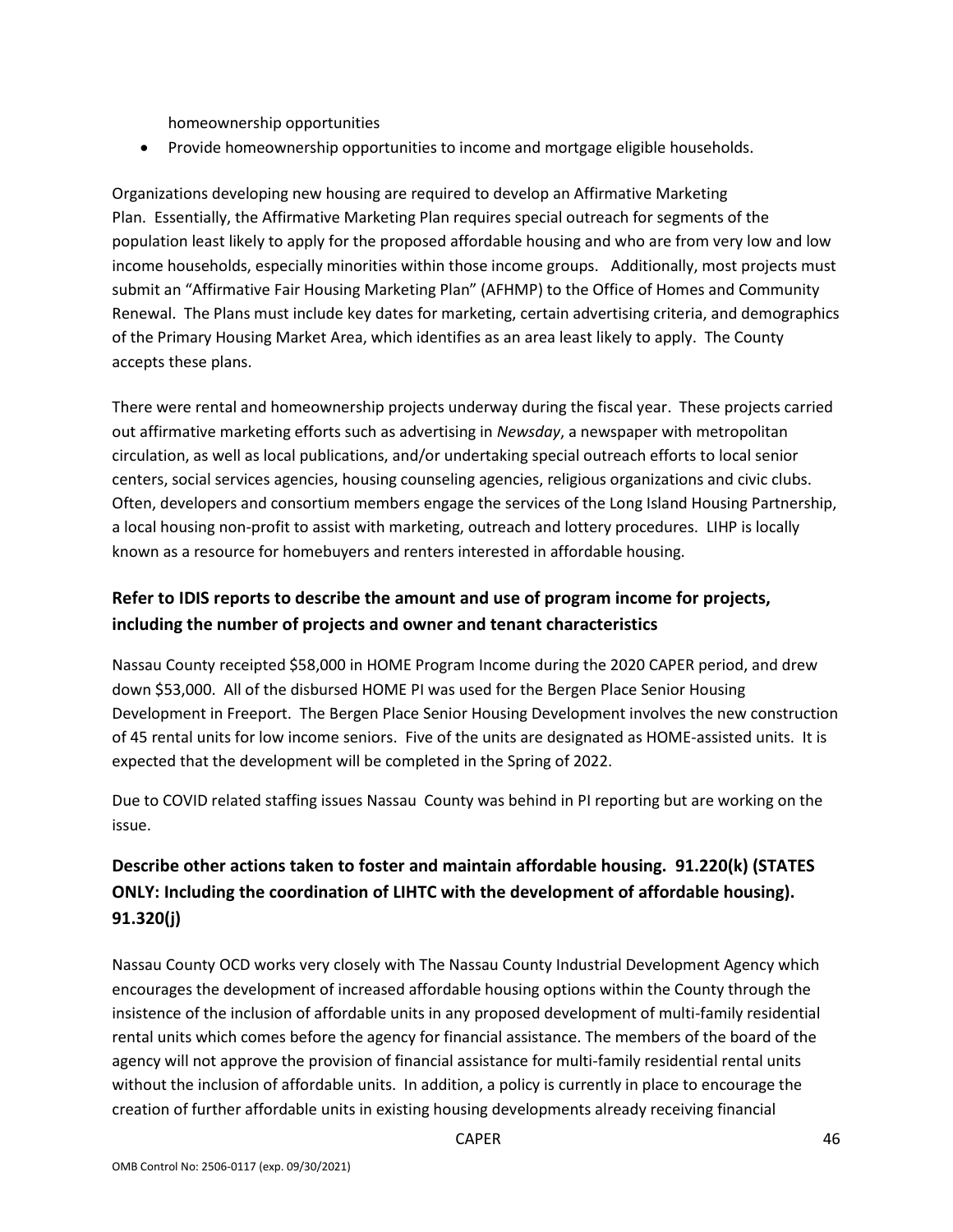assistance from the agency. NC OCD has forged close working relationships with many developers, both non-profit and for-profit, and routinely discuss HOME and CDBG funding opportunities.

The Nassau County Land Bank (NCLB) has a goal to foster affordable housing by purchasing abandoned and/or foreclosed properties for rehabilitation and re-sale. Two properties have been acquired and will be rehabilitated and sold to an income eligible homebuyer. Additionally, many consortium communities have identified properties that are considered "Zombie Homes" and are working with the Nassau County Land Bank to increase the stock of affordable housing.

Furthermore, Nassau County OCD is working with Uniondale Community Land Trust (UCLT) to assist with the purchase properties in the Uniondale area in order to keep the home affordable in perpetuity. UCLT purchased a four-bedroom property located at 774 Macon Place and 478 Uniondale Avenue. HOME funds were allocated to rehabilitate the properties to sell to households at 80% of AMI, where ownership of the land is retained by UCLT, which along with a Ground Lease guarantees that the property remains permanently affordable to the homeowner, and all owners of the home in the future. Uniondale Community Land Trust does the following:

- Community recruitment, outreach, and education
- Research to identify properties in the process of foreclosure or in foreclosure
- Apply for public and private funding to acquire and rehabilitate homes
- Build an understanding of the Land Bank concept and keeping current on the status of the proposed Nassau County Land Bank

The Town of North Hempstead routinely purchases foreclosed or abandoned properties to rehabilitate or construct new owner-occupied housing. The Town is in discussions to extend the affordability period beyond what is required by HUD, thus maintaining affordable housing. The Village of Hempstead and the City of Glen Cove are developing strategies to purchase abandoned properties for this purpose as well.

Nassau County continues to work with Long Island Housing Partnership (LIHP) to redevelop homes given to LIHP by the state's New York Rising program. These homes were purchased in the aftermath of Superstorm Sandy. Nassau County OCD allocated HOME funds to facilitate the demolition and construction of these homes. Five (5) homes have been constructed and sold to income eligible homebuyers. The remaining two homes are under construction. The homes were rebuilt and elevated for sale to applicants with incomes no greater than 80 percent of the community's area median income (AMI), who haven't owned a house in the last three years, and who qualify for a mortgage from a lending institution.

Lastly, Nassau County's Residential Rehabilitation program provides loans/grants to income eligible homeowners to make weatherization improvements to their homes. This keeps the monthly bills more affordable and allows the seniors to remain in their homes.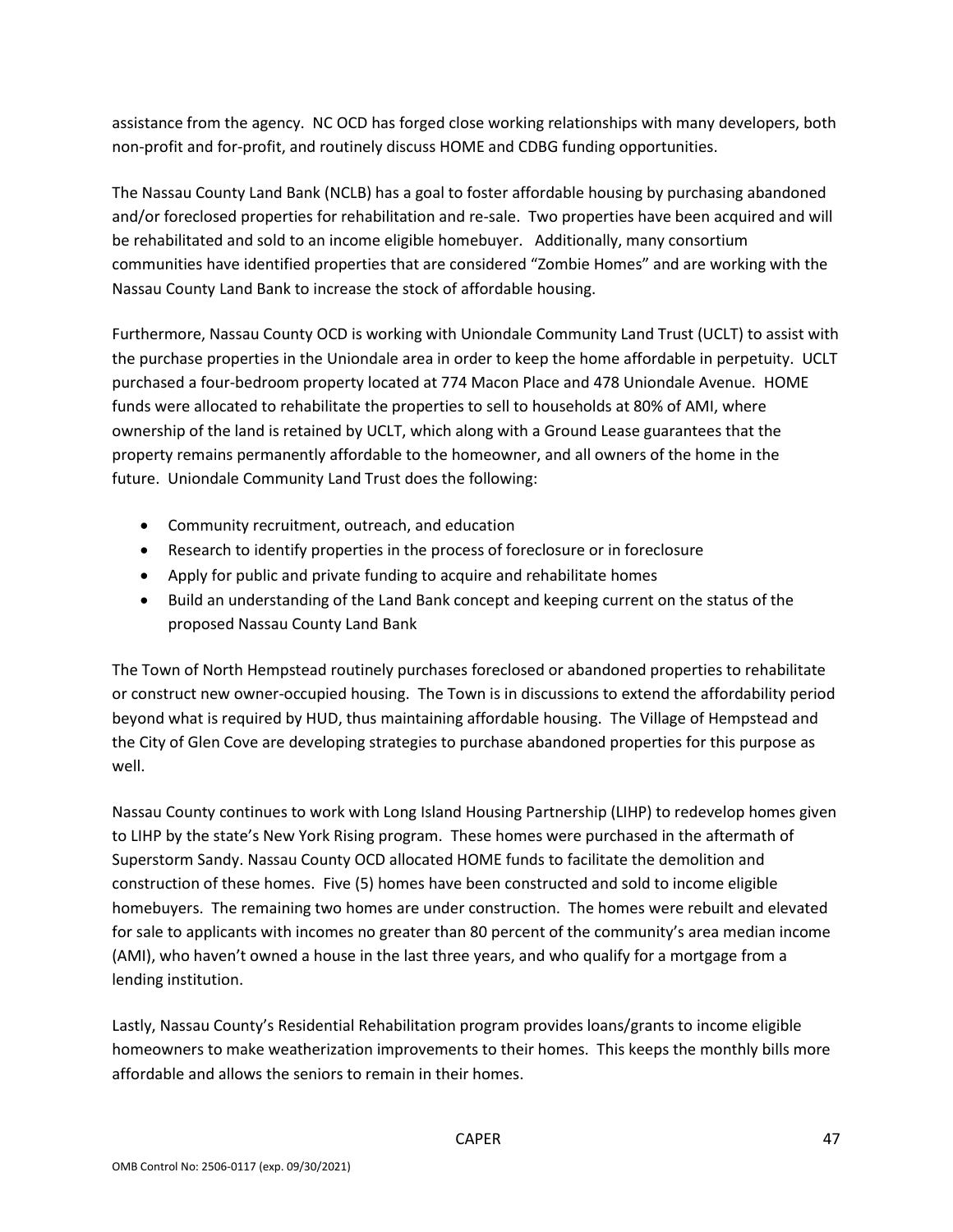## **CR-60 - ESG 91.520(g) (ESG Recipients only)**

## **ESG Supplement to the CAPER in** *e-snaps*

## **For Paperwork Reduction Act**

| 1. Recipient Information-All Recipients Complete |                                               |    |
|--------------------------------------------------|-----------------------------------------------|----|
| <b>Basic Grant Information</b>                   |                                               |    |
| <b>Recipient Name</b>                            | <b>NASSAU COUNTY</b>                          |    |
| <b>Organizational DUNS Number</b>                | 781303789                                     |    |
| <b>EIN/TIN Number</b>                            | 116000463                                     |    |
| <b>Indentify the Field Office</b>                | <b>NEW YORK</b>                               |    |
| Identify CoC(s) in which the recipient or        | Nassau County CoC                             |    |
| subrecipient(s) will provide ESG                 |                                               |    |
| assistance                                       |                                               |    |
| <b>ESG Contact Name</b>                          |                                               |    |
| <b>Prefix</b>                                    | Mr                                            |    |
| <b>First Name</b>                                | Kevin                                         |    |
| <b>Middle Name</b>                               | $\mathsf{I}$                                  |    |
| <b>Last Name</b>                                 | Crean                                         |    |
| <b>Suffix</b>                                    | $\mathbf{0}$                                  |    |
| <b>Title</b>                                     | Director                                      |    |
|                                                  |                                               |    |
| <b>ESG Contact Address</b>                       |                                               |    |
| <b>Street Address 1</b>                          | Nassau County Office of Community Development |    |
| <b>Street Address 2</b>                          | 1 West Street - Room 365                      |    |
| City                                             | Mieola                                        |    |
| <b>State</b>                                     | <b>NY</b>                                     |    |
| <b>ZIP Code</b>                                  |                                               |    |
| <b>Phone Number</b>                              | 5165721916                                    |    |
| <b>Extension</b>                                 | $\mathbf{0}$                                  |    |
| <b>Fax Number</b>                                | 5165721983                                    |    |
| <b>Email Address</b>                             | KCrean@nassaucountyny.gov                     |    |
|                                                  |                                               |    |
| <b>ESG Secondary Contact</b>                     |                                               |    |
| Prefix                                           | Ms                                            |    |
| <b>First Name</b>                                | Angel                                         |    |
| <b>Last Name</b>                                 | Macchia                                       |    |
| <b>Suffix</b>                                    | 0                                             |    |
| <b>Title</b>                                     | Program Coordinator                           |    |
| <b>Phone Number</b>                              | 5165721976                                    |    |
| <b>Extension</b>                                 | 0                                             |    |
| <b>Email Address</b>                             | AMacchia@nassaucountyny.gov                   |    |
|                                                  | <b>CAPER</b>                                  | 48 |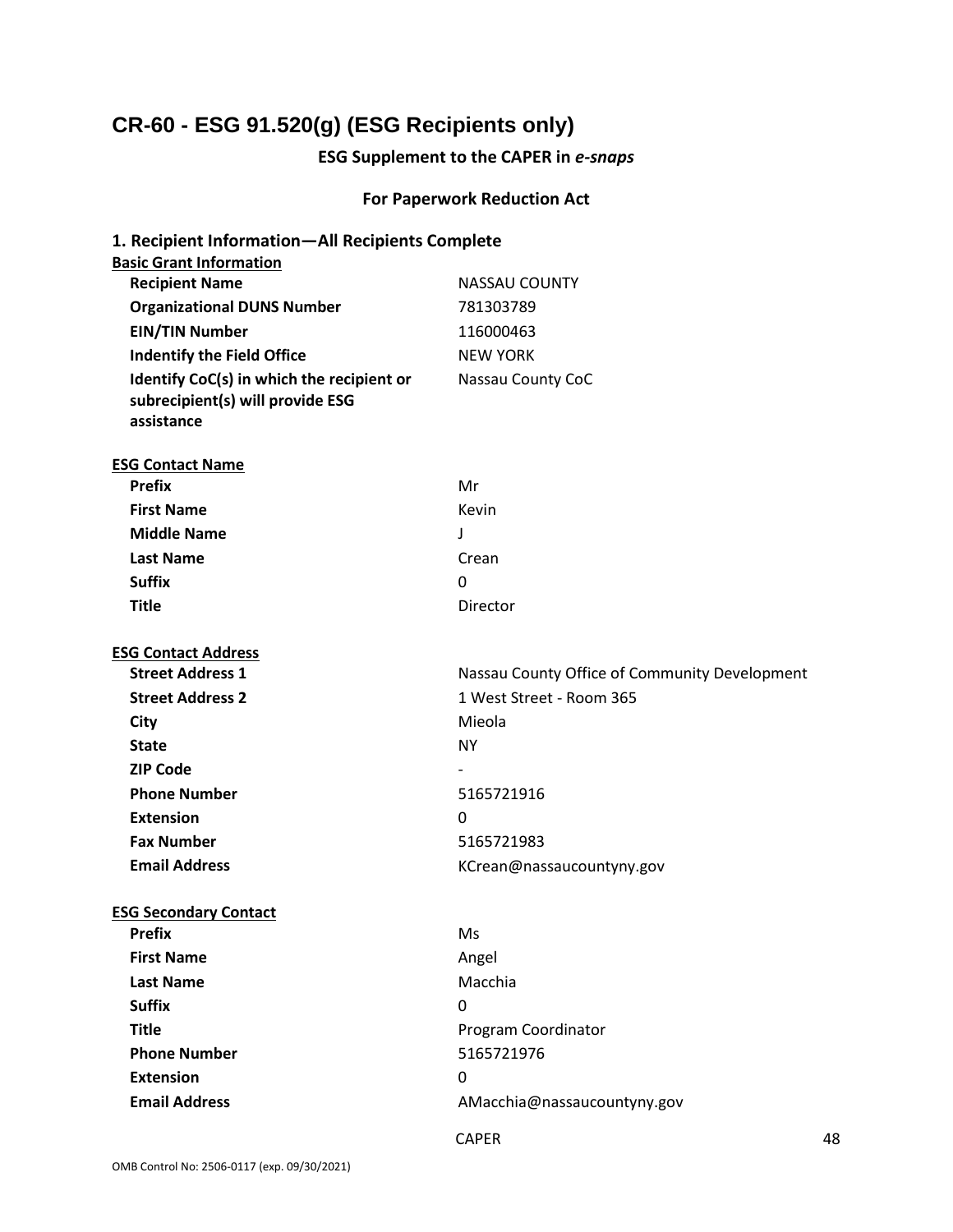#### **2. Reporting Period—All Recipients Complete**

| <b>Program Year Start Date</b> | 09/01/2020 |
|--------------------------------|------------|
| <b>Program Year End Date</b>   | 08/31/2021 |

#### **3a. Subrecipient Form – Complete one form for each subrecipient**

**Subrecipient or Contractor Name:** BETHANY HOUSE OF NASSAU COUNTY **City:** Roosevelt **State:** NY **Zip Code:** 11575, 1337 **DUNS Number: Is subrecipient a victim services provider:** N **Subrecipient Organization Type:** Other Non-Profit Organization **ESG Subgrant or Contract Award Amount:** 90000

**Subrecipient or Contractor Name:** NASSAU COUNTY COALITION AGAINST DOMESTIC VIOLENCE **City:** Hempstead **State:** NY **Zip Code:** 11550, 3917 **DUNS Number:** 947923397 **Is subrecipient a victim services provider:** Y **Subrecipient Organization Type:** Other Non-Profit Organization **ESG Subgrant or Contract Award Amount:** 110250

**Subrecipient or Contractor Name:** THE INTERFAITH NUTRITION NETWORK **City:** Hempstead **State:** NY **Zip Code:** 11550, 3942 **DUNS Number:** 112676892 **Is subrecipient a victim services provider:** N **Subrecipient Organization Type:** Other Non-Profit Organization **ESG Subgrant or Contract Award Amount:** 111500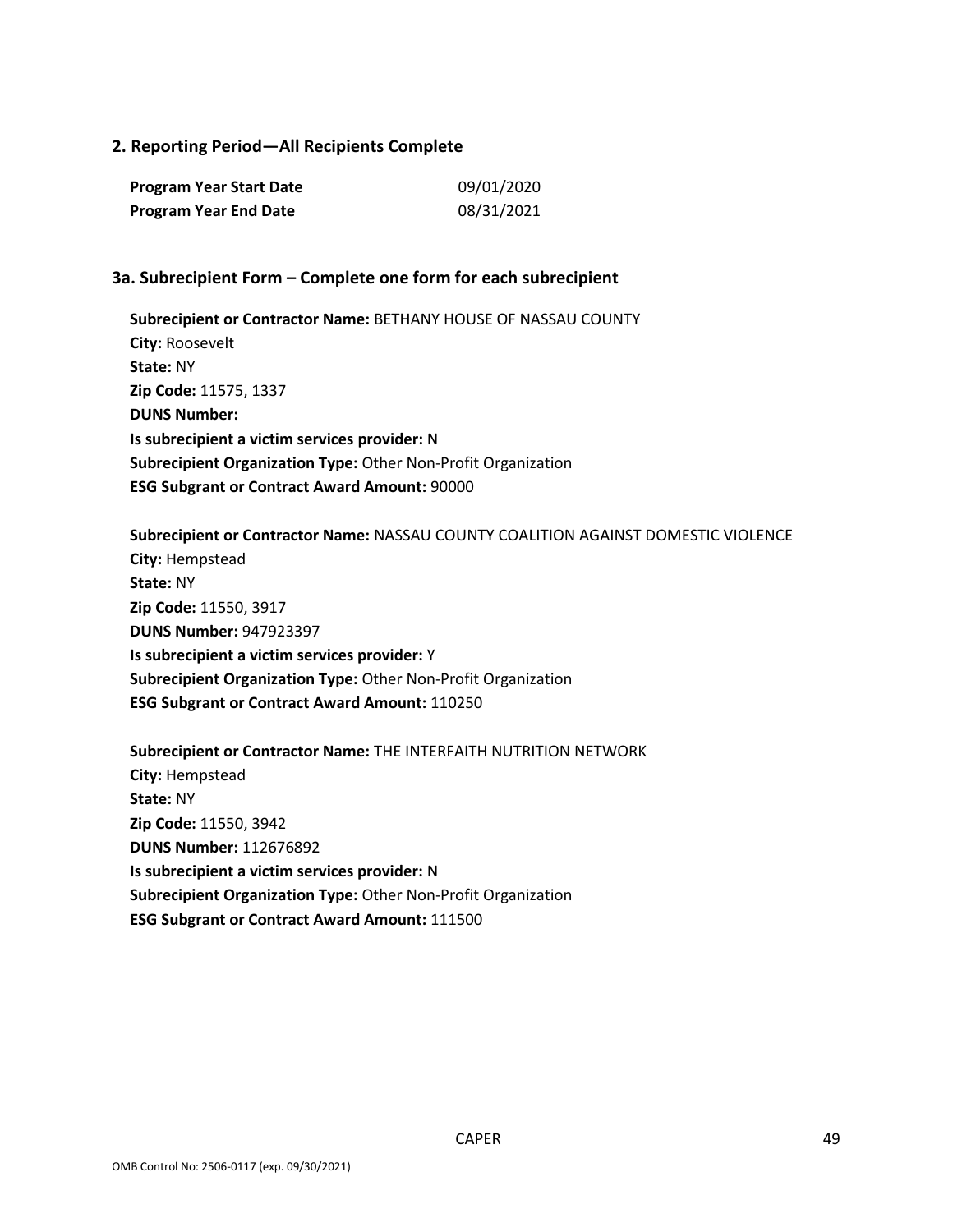**Subrecipient or Contractor Name:** MOMMAS INC. **City:** Wantagh **State:** NY **Zip Code:** 11793, 3909 **DUNS Number:** 112865518 **Is subrecipient a victim services provider:** N **Subrecipient Organization Type:** Other Non-Profit Organization **ESG Subgrant or Contract Award Amount:** 90000

**Subrecipient or Contractor Name:** FAMILY & CHILDREN'S ASSOCIATION **City:** Mineola **State:** NY **Zip Code:** 11501, 4633 **DUNS Number:** 113422018 **Is subrecipient a victim services provider:** N **Subrecipient Organization Type:** Other Non-Profit Organization **ESG Subgrant or Contract Award Amount:** 132300

**Subrecipient or Contractor Name:** Glory House **City:** Hempstead **State:** NY **Zip Code:** 11551, 2195 **DUNS Number:** 153455105 **Is subrecipient a victim services provider:** N **Subrecipient Organization Type:** Other Non-Profit Organization **ESG Subgrant or Contract Award Amount:** 55000

**Subrecipient or Contractor Name:** Eager to Serve, Inc. **City:** Freeport **State:** NY **Zip Code:** 11520, 5216 **DUNS Number:** 111111111 **Is subrecipient a victim services provider:** N **Subrecipient Organization Type:** Other Non-Profit Organization **ESG Subgrant or Contract Award Amount:** 50500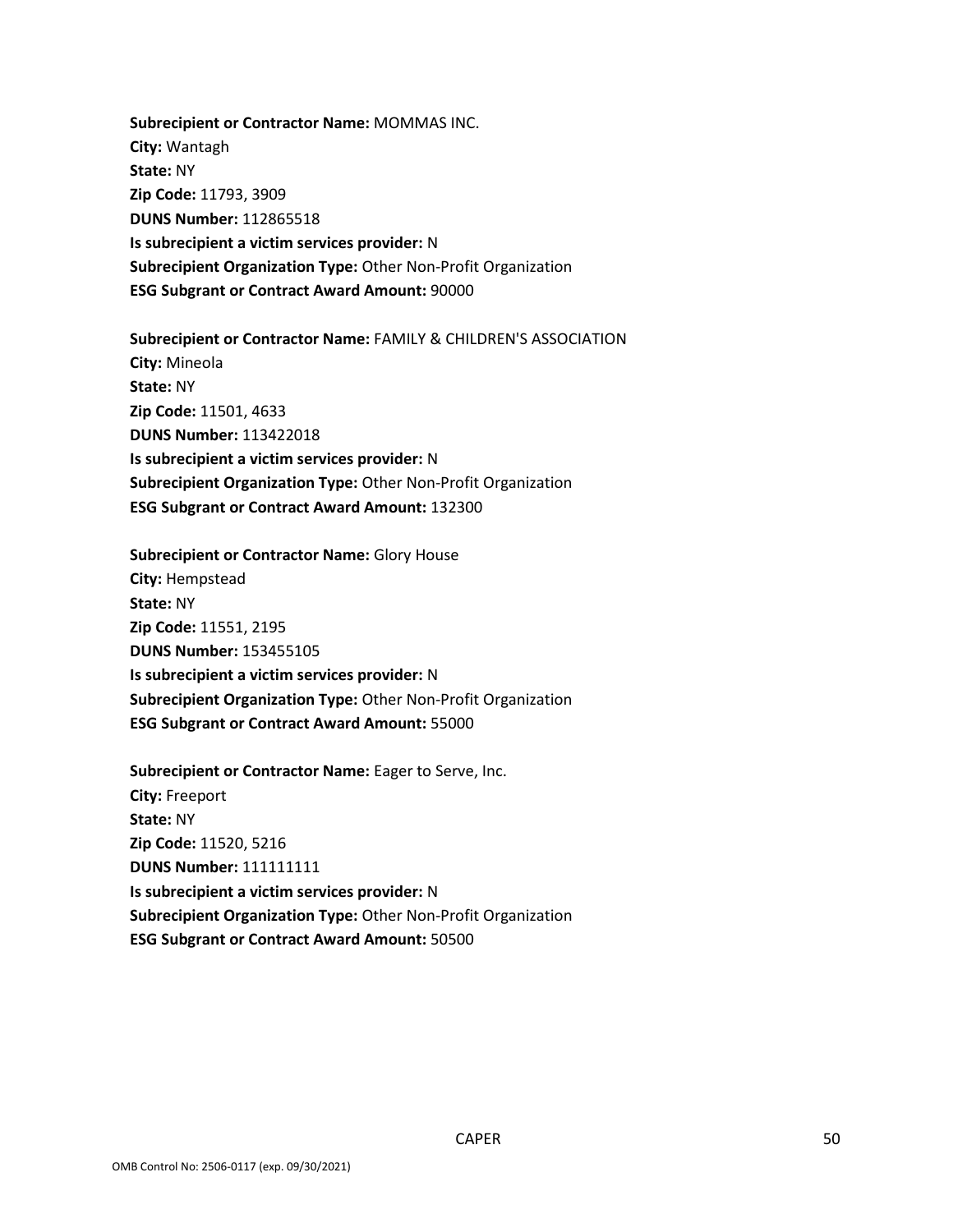**Subrecipient or Contractor Name:** Peace Valley haven **City:** Roosevelt **State:** NY **Zip Code:** 11575, 1424 **DUNS Number:** 067953337 **Is subrecipient a victim services provider:** N **Subrecipient Organization Type:** Other Non-Profit Organization **ESG Subgrant or Contract Award Amount:** 55000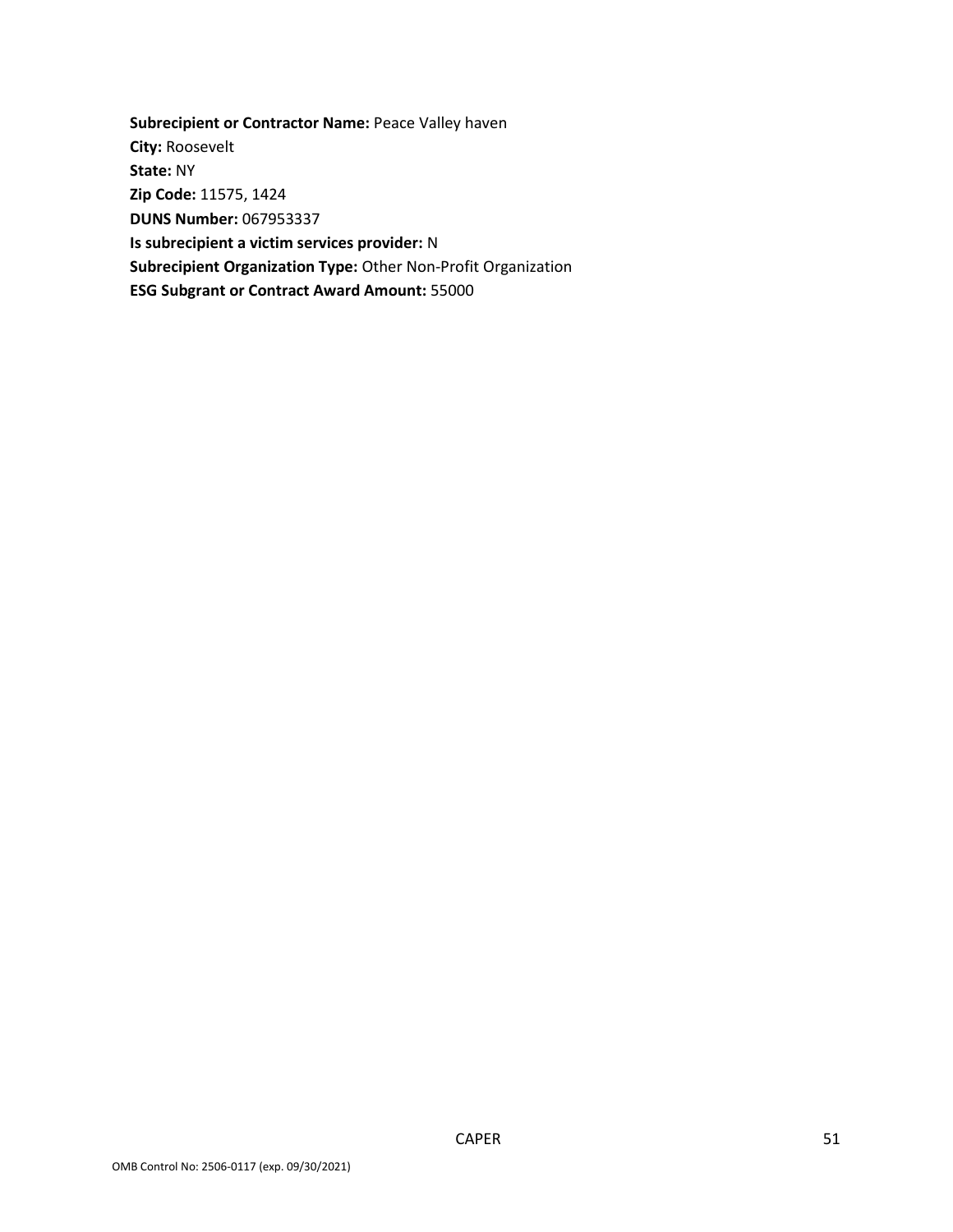## **CR-65 - Persons Assisted**

#### **4. Persons Served**

#### **4a. Complete for Homelessness Prevention Activities**

| <b>Number of Persons in</b> | <b>Total</b> |
|-----------------------------|--------------|
| <b>Households</b>           |              |
| <b>Adults</b>               |              |
| Children                    |              |
| Don't Know/Refused/Other    |              |
| <b>Missing Information</b>  |              |
| <b>Cotal</b>                |              |

**Table 16 – Household Information for Homeless Prevention Activities**

#### **4b. Complete for Rapid Re-Housing Activities**

| <b>Number of Persons in</b> | <b>Total</b> |
|-----------------------------|--------------|
| <b>Households</b>           |              |
| Adults                      |              |
| Children                    |              |
| Don't Know/Refused/Other    |              |
| <b>Missing Information</b>  |              |
| Total                       |              |

**Table 17 – Household Information for Rapid Re-Housing Activities**

#### **4c. Complete for Shelter**

| <b>Number of Persons in</b><br><b>Households</b> | <b>Total</b> |
|--------------------------------------------------|--------------|
| <b>Adults</b>                                    |              |
| Children                                         |              |
| Don't Know/Refused/Other                         |              |
| <b>Missing Information</b>                       |              |
| Total                                            |              |

**Table 18 – Shelter Information**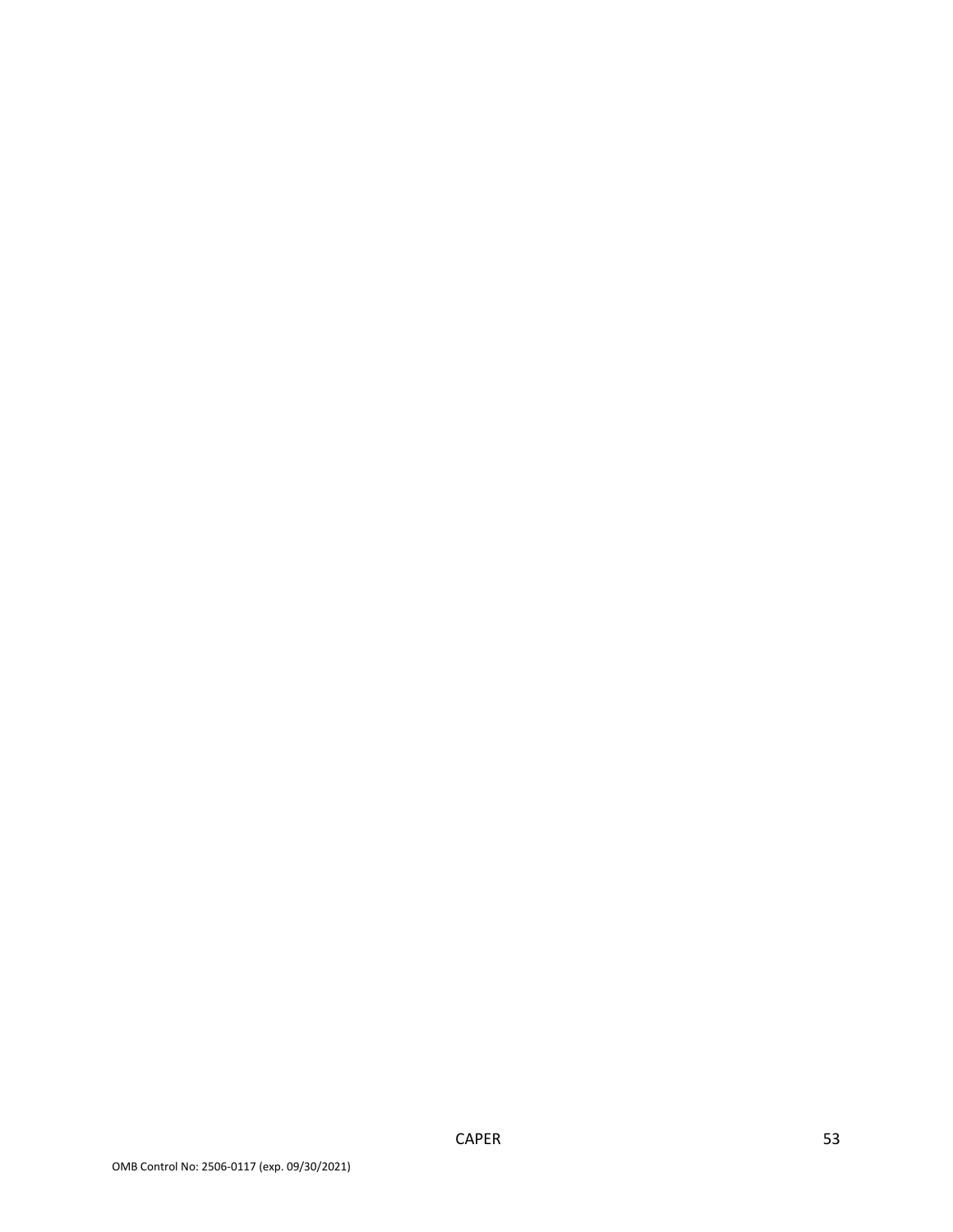#### **4d. Street Outreach**

| <b>Number of Persons in</b> | <b>Total</b> |
|-----------------------------|--------------|
| <b>Households</b>           |              |
| Adults                      |              |
| Children                    |              |
| Don't Know/Refused/Other    |              |
| <b>Missing Information</b>  |              |
| <b>Total</b>                |              |

**Table 19 – Household Information for Street Outreach** 

#### **4e. Totals for all Persons Served with ESG**

| <b>Number of Persons in</b> | <b>Total</b> |
|-----------------------------|--------------|
| <b>Households</b>           |              |
| <b>Adults</b>               |              |
| Children                    |              |
| Don't Know/Refused/Other    |              |
| <b>Missing Information</b>  |              |
| Total                       |              |

**Table 20 – Household Information for Persons Served with ESG**

#### **5. Gender—Complete for All Activities**

|                            | <b>Total</b> |
|----------------------------|--------------|
| Male                       |              |
| Female                     |              |
| Transgender                |              |
| Don't Know/Refused/Other   |              |
| <b>Missing Information</b> |              |
| Total                      |              |

**Table 21 – Gender Information**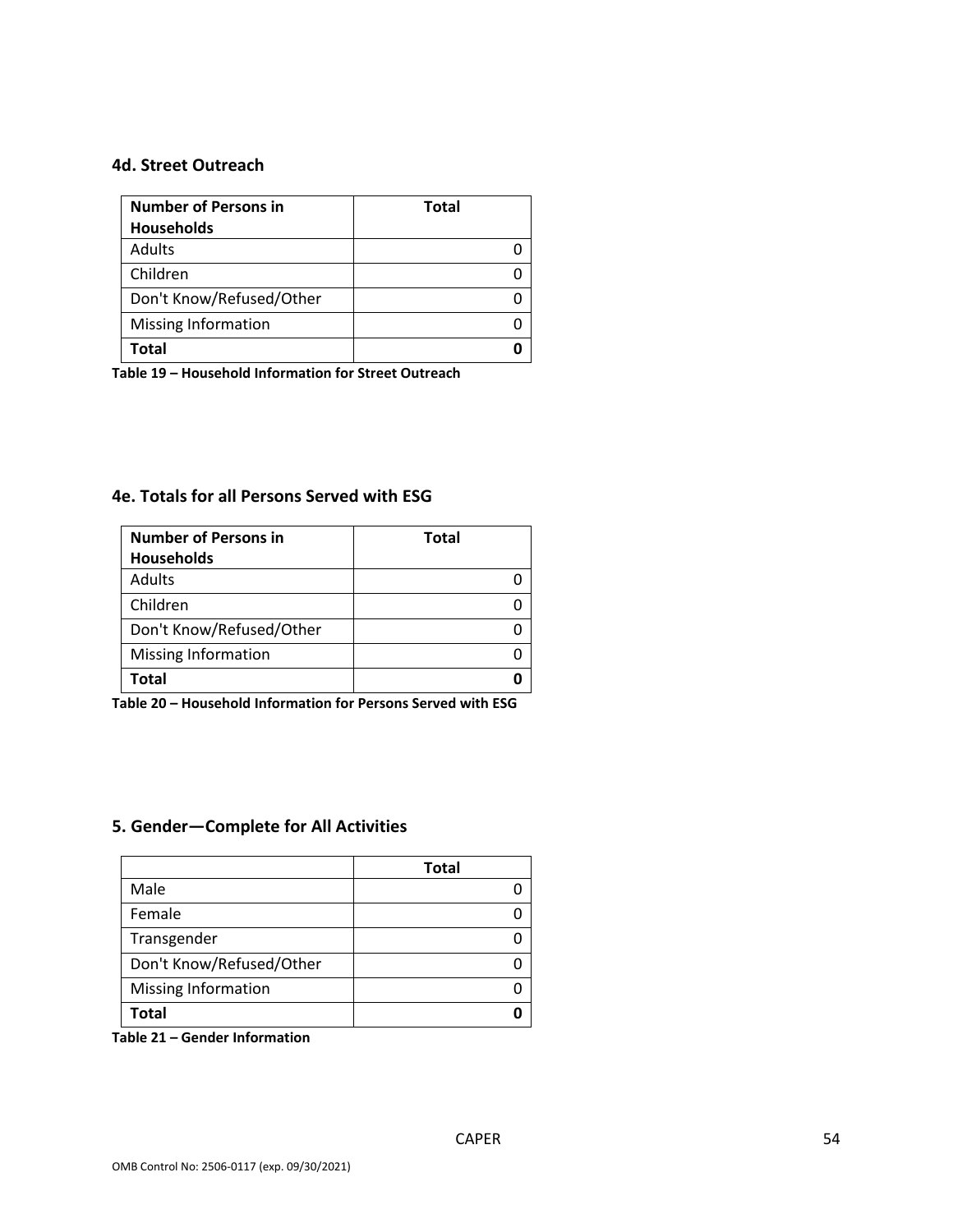## **6. Age—Complete for All Activities**

|                            | <b>Total</b> |
|----------------------------|--------------|
| Under 18                   |              |
| 18-24                      |              |
| 25 and over                |              |
| Don't Know/Refused/Other   |              |
| <b>Missing Information</b> |              |
| Total                      |              |

**Table 22 – Age Information**

#### **7. Special Populations Served—Complete for All Activities**

| Subpopulation                     | <b>Total</b> | <b>Total</b>   | <b>Total</b>   | <b>Total</b>    |  |
|-----------------------------------|--------------|----------------|----------------|-----------------|--|
|                                   |              | <b>Persons</b> | <b>Persons</b> | <b>Persons</b>  |  |
|                                   |              | Served-        | Served-        | Served in       |  |
|                                   |              | Prevention     | <b>RRH</b>     | Emergency       |  |
|                                   |              |                |                | <b>Shelters</b> |  |
| Veterans                          | 0            | 0              | $\mathbf 0$    | 0               |  |
| <b>Victims of Domestic</b>        |              |                |                |                 |  |
| Violence                          | 0            | 0              | 0              | 0               |  |
| Elderly                           | 0            | 0              | $\mathbf 0$    | 0               |  |
| HIV/AIDS                          | 0            | 0              | $\mathbf 0$    | 0               |  |
| Chronically                       |              |                |                |                 |  |
| Homeless                          | 0            | 0              | 0              | 0               |  |
| <b>Persons with Disabilities:</b> |              |                |                |                 |  |
| Severely Mentally                 |              |                |                |                 |  |
| $\mathsf{III}$                    | 0            | 0              | $\mathbf 0$    | 0               |  |
| <b>Chronic Substance</b>          |              |                |                |                 |  |
| Abuse                             | 0            | 0              | 0              | 0               |  |
| <b>Other Disability</b>           | 0            | 0              | $\overline{0}$ | 0               |  |
| Total                             |              |                |                |                 |  |
| (Unduplicated if                  |              |                |                |                 |  |
| possible)                         | 0            | 0              | 0              | 0               |  |

#### **Number of Persons in Households**

**Table 23 – Special Population Served**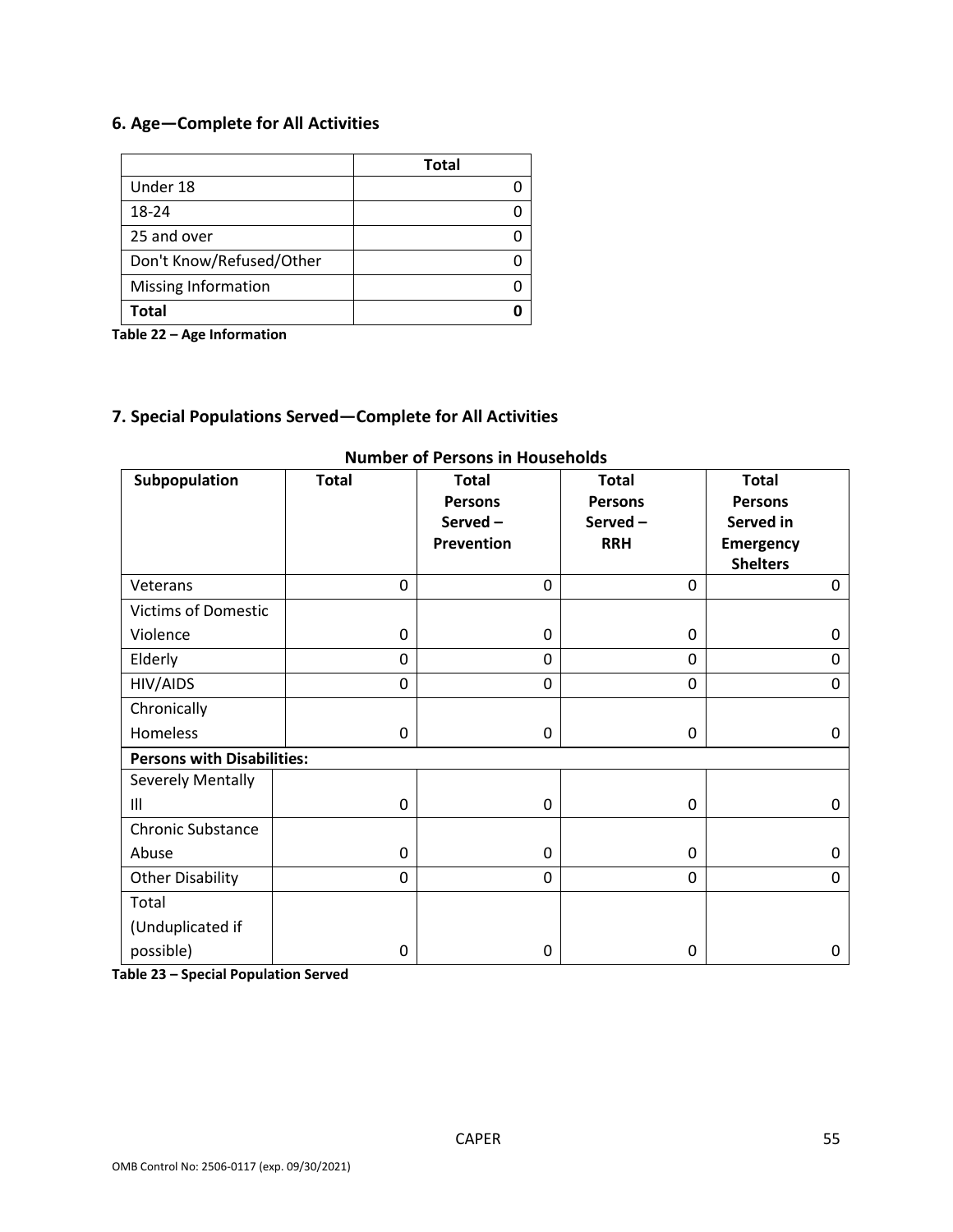## **CR-70 – ESG 91.520(g) - Assistance Provided and Outcomes**

#### **10. Shelter Utilization**

| Number of New Units - Rehabbed       |         |
|--------------------------------------|---------|
| Number of New Units - Conversion     |         |
| Total Number of bed-nights available | 117,650 |
| Total Number of bed-nights provided  | 84,185  |
| <b>Capacity Utilization</b>          | 71 56%  |

**Table 24 – Shelter Capacity**

## **11. Project Outcomes Data measured under the performance standards developed in consultation with the CoC(s)**

Nassau County continues to work closely with the CoC. Due to the COVID-19 pandemic, the region's focus for 2020 was on ensuring that programs acted to prevent, prepare for and respond to coronavirus. Although ESG (non-CV) programs did not have that limitation, those programs who could align their work with that goal did so. Due to eviction moratoria implemented by New York State and later, the federal government, providers were unable to serve as many households as they initially anticipated in Homelessness Prevention programs. Further, the number of households in emergency shelters was reduced because they were not being evicted. However, it is anticipated that there will be a large increase in homelessness once the moratoria are lifted. The region also changed its Coordinated Entry Prioritization to target those at highest risk of contracting and experiencing negative health consequences (including death) from COVID. OCD continues to face a challenge due to the lack of affordable housing in our region, where many rental units exceed the Fair Market Rent set forth by HUD. ESG is currently working to research street homelessness in Nassau County, working with veterans' groups and local providers such as churches and community advocates. ESG is hoping to fund a Nassau County Street Homeless program if it is determined that the Street Outreach currently funded by ESG for the entire region under NY-603 does not have the capacity to meet the need of such a wide expanse of land (Nassau County to Montauk).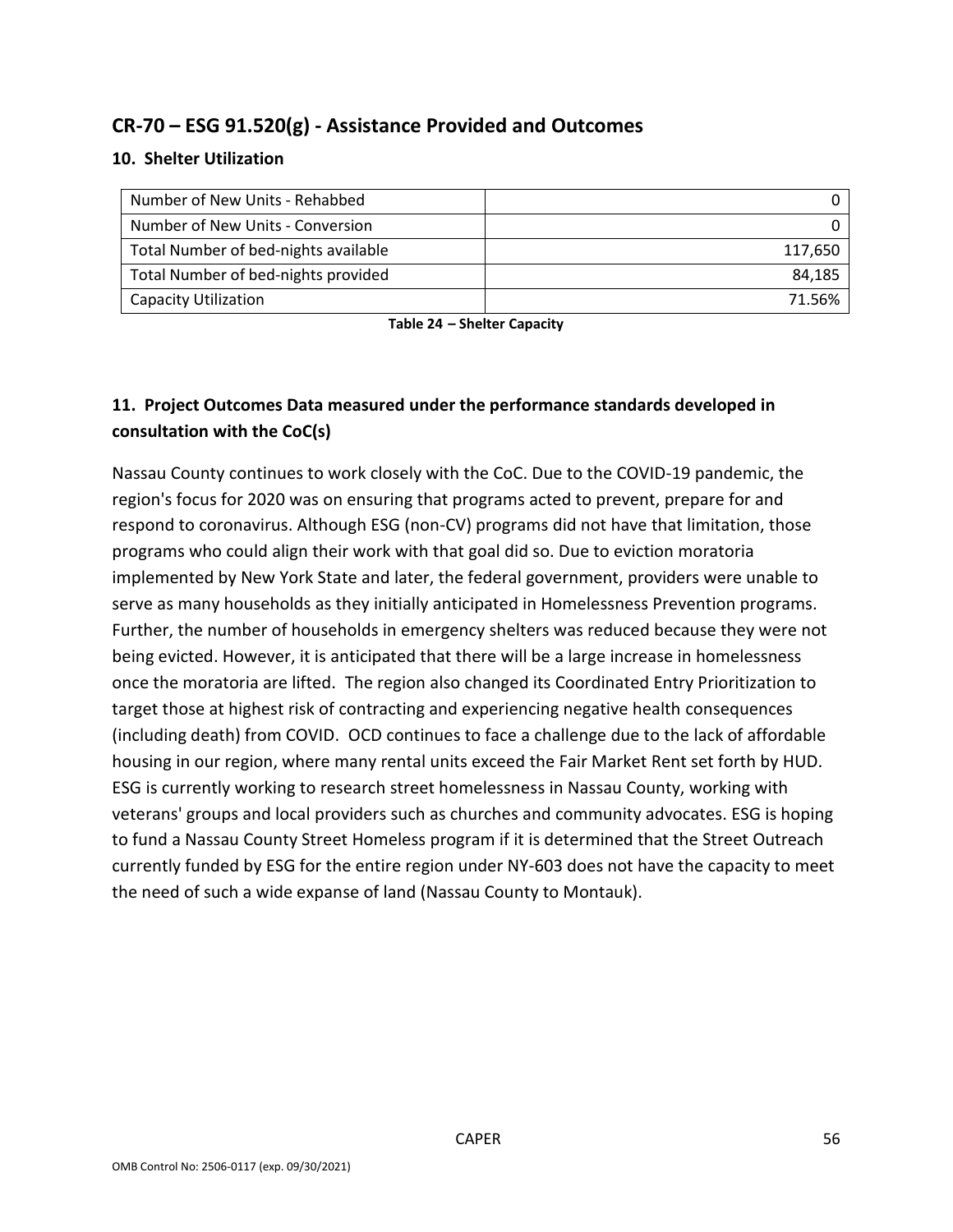## **CR-75 – Expenditures**

## **11. Expenditures**

#### **11a. ESG Expenditures for Homelessness Prevention**

|                                                      | <b>Dollar Amount of Expenditures in Program Year</b> |         |        |
|------------------------------------------------------|------------------------------------------------------|---------|--------|
|                                                      | 2018                                                 | 2019    | 2020   |
| <b>Expenditures for Rental Assistance</b>            | 87,799                                               | 155,082 | 12,526 |
| Expenditures for Housing Relocation and              |                                                      |         |        |
| <b>Stabilization Services - Financial Assistance</b> | 2,149                                                | 0       |        |
| Expenditures for Housing Relocation &                |                                                      |         |        |
| <b>Stabilization Services - Services</b>             | 151,499                                              | 0       | 15,403 |
| Expenditures for Homeless Prevention under           |                                                      |         |        |
| <b>Emergency Shelter Grants Program</b>              | 0                                                    | 155,082 | 0      |
| <b>Subtotal Homelessness Prevention</b>              | 241,447                                              | 310,164 | 27,929 |

**Table 25 – ESG Expenditures for Homelessness Prevention**

#### **11b. ESG Expenditures for Rapid Re-Housing**

|                                                      | <b>Dollar Amount of Expenditures in Program Year</b> |         |        |
|------------------------------------------------------|------------------------------------------------------|---------|--------|
|                                                      | 2018                                                 | 2019    | 2020   |
| <b>Expenditures for Rental Assistance</b>            |                                                      | 137,414 |        |
| Expenditures for Housing Relocation and              |                                                      |         |        |
| <b>Stabilization Services - Financial Assistance</b> |                                                      | 0       |        |
| Expenditures for Housing Relocation &                |                                                      |         |        |
| <b>Stabilization Services - Services</b>             | 78,555                                               | 0       | 18,835 |
| Expenditures for Homeless Assistance under           |                                                      |         |        |
| <b>Emergency Shelter Grants Program</b>              | 0                                                    | 0       |        |
| <b>Subtotal Rapid Re-Housing</b>                     | 78,555                                               | 137,414 | 18,835 |

**Table 26 – ESG Expenditures for Rapid Re-Housing**

#### **11c. ESG Expenditures for Emergency Shelter**

|                           | <b>Dollar Amount of Expenditures in Program Year</b> |         |         |
|---------------------------|------------------------------------------------------|---------|---------|
|                           | 2018<br>2019<br>2020                                 |         |         |
| <b>Essential Services</b> | 199,623                                              | 336,028 | 311,617 |
| <b>Operations</b>         | 267,623                                              | 401,937 | 586,311 |
| Renovation                | 49.752                                               | 17,842  | 61,259  |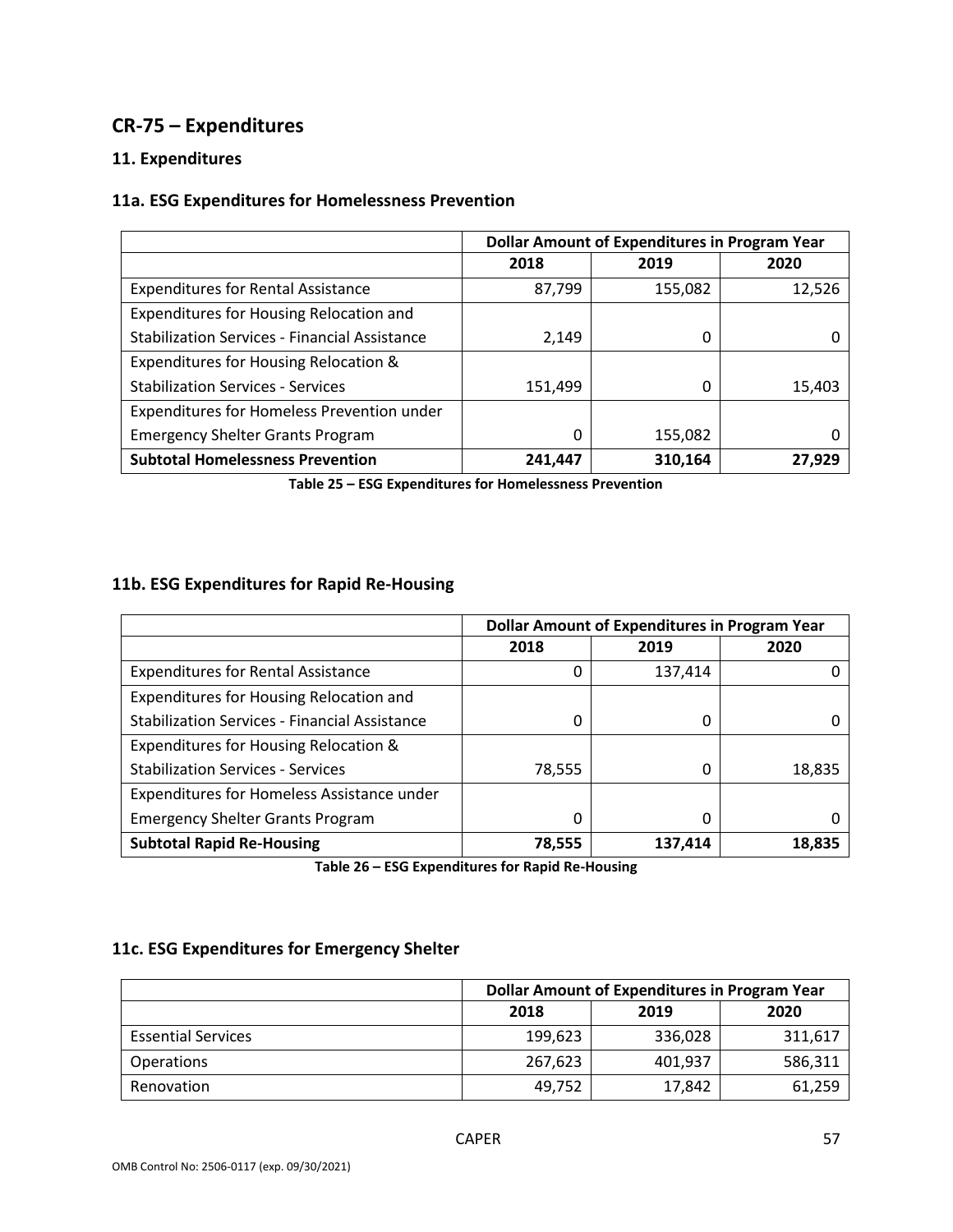| Major Rehab |         | ັ       |         |
|-------------|---------|---------|---------|
| Conversion  |         |         |         |
| Subtotal    | 516,998 | 755,807 | 959,187 |

**Table 27 – ESG Expenditures for Emergency Shelter**

#### **11d. Other Grant Expenditures**

|                        | <b>Dollar Amount of Expenditures in Program Year</b> |        |        |
|------------------------|------------------------------------------------------|--------|--------|
|                        | 2020<br>2018<br>2019                                 |        |        |
| <b>Street Outreach</b> | 193,787                                              | 61,065 | 6,993  |
| <b>HMIS</b>            | 900                                                  |        | 1,200  |
| Administration         | 111,636                                              | 91,867 | 38,724 |

**Table 28 - Other Grant Expenditures**

#### **11e. Total ESG Grant Funds**

| <b>Total ESG Funds</b><br>Expended | 2018      | 2019      | 2020      |
|------------------------------------|-----------|-----------|-----------|
|                                    | 1,143,323 | 1,356,317 | 1,052,868 |

**Table 29 - Total ESG Funds Expended**

#### **11f. Match Source**

|                            | 2018      | 2019      | 2020      |
|----------------------------|-----------|-----------|-----------|
| Other Non-ESG HUD Funds    | 0         | 0         |           |
| <b>Other Federal Funds</b> | 625,022   | 240,595   | 566,944   |
| <b>State Government</b>    | 136,344   | 120,470   | 69,691    |
| Local Government           | 38,359    | 2,133,384 | 2,652,563 |
| <b>Private Funds</b>       | 276,829   | 470,953   | 599,615   |
| Other                      | 192,587   | 348,772   | 1,878,718 |
| Fees                       | $\Omega$  | 368,249   |           |
| Program Income             | 0         | 0         | 0         |
| <b>Total Match Amount</b>  | 1,269,141 | 3,682,423 | 5,767,531 |

**Table 30 - Other Funds Expended on Eligible ESG Activities**